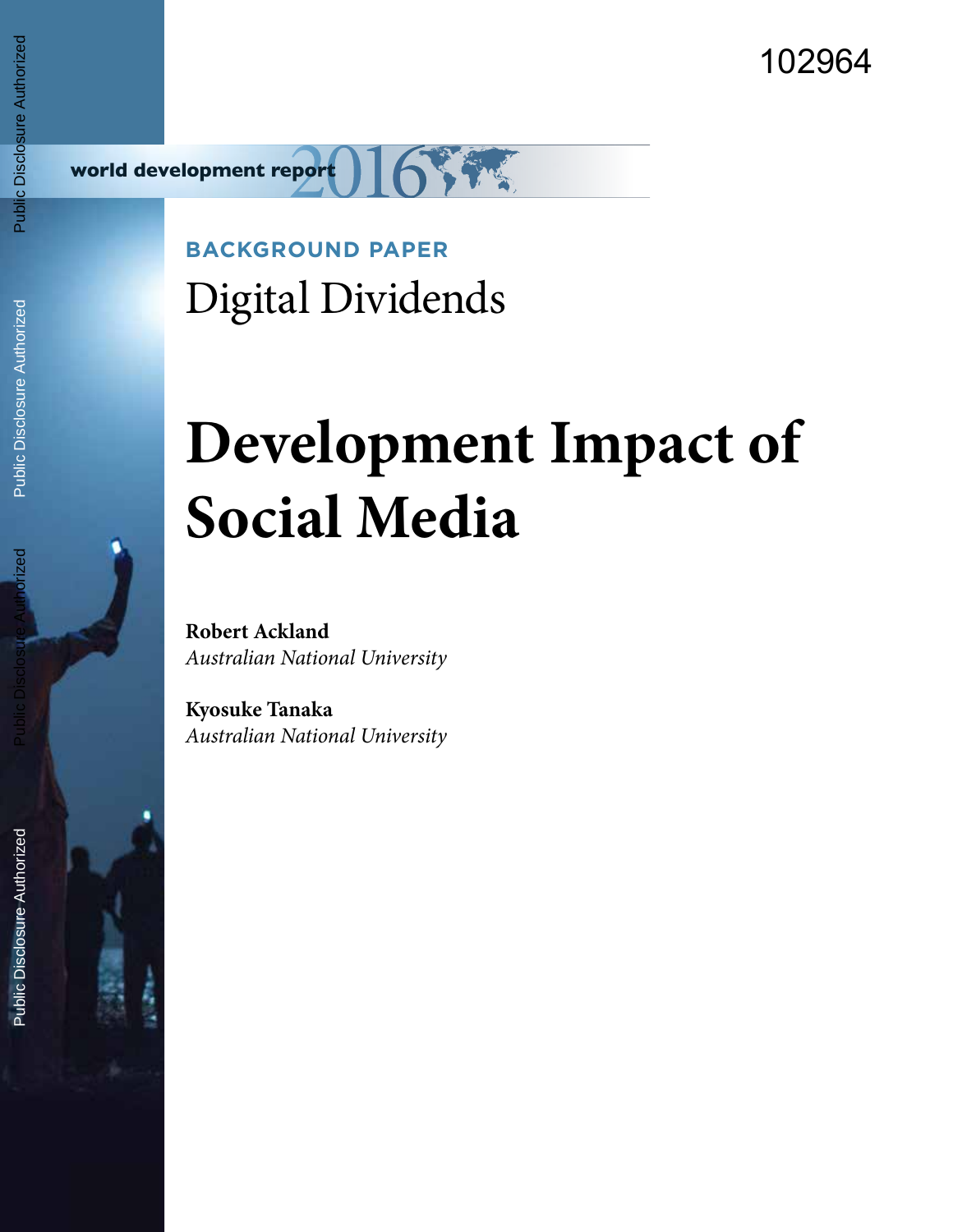This background paper was prepared for the World Development Report 2016 Digital Dividends. It is made available here to communicate the results of the Bank's work to the development community with the least possible delay. The manuscript of this paper therefore has not been prepared in accordance with the procedures appropriate to formally-edited texts. The findings, interpretations, and conclusions expressed in this paper do not necessarily reflect the views of The World Bank, its Board of Executive Directors, or the governments they represent.

The World Bank does not guarantee the accuracy of the data included in this work. The boundaries, colors, denominations, and other information shown on any map in this work do not imply any judgment on the part of The World Bank concerning the legal status of any territory or the endorsement or acceptance of such boundaries.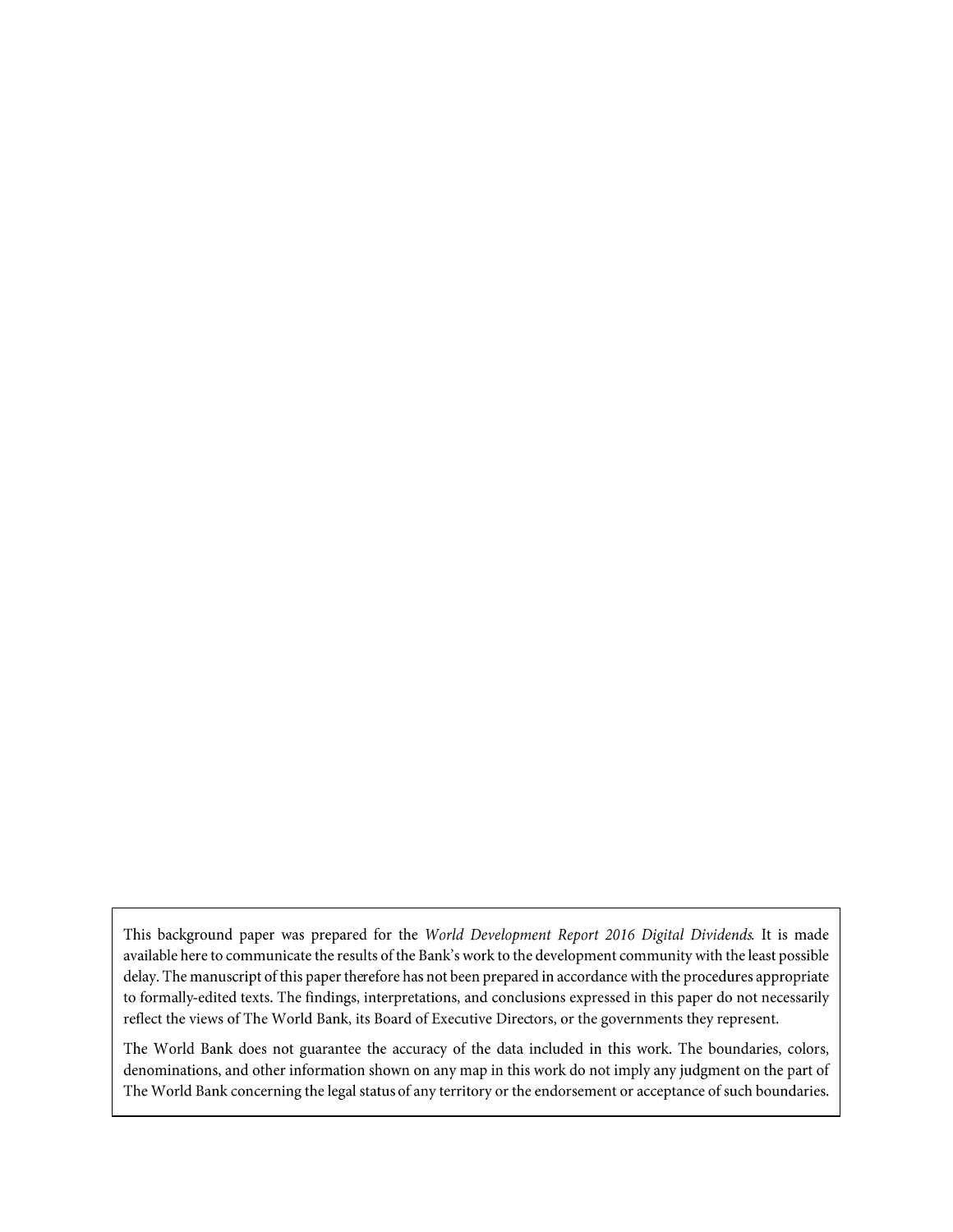# **Development Impact of Social Media**

Background paper for prepared for the

World Development Report 2016: Digital Dividends

Robert Ackland\*

Kyosuke Tanaka<sup>+</sup>

25 July 2015

\* Australian National University. Corresponding author. robert.ackland@anu.edu.au

<sup>+</sup> Australian National University.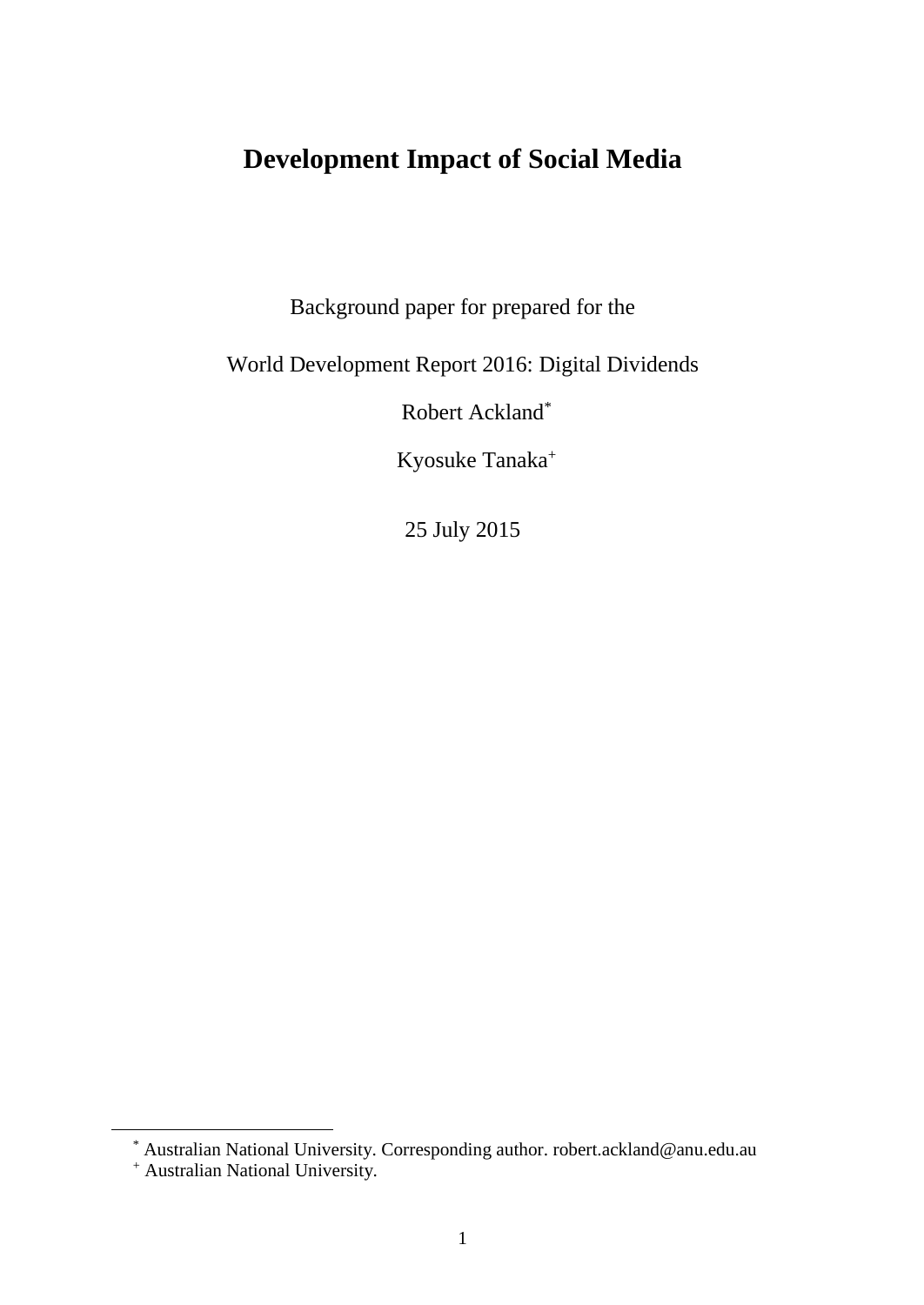# Contents

| 1 |  |
|---|--|
|   |  |
|   |  |
|   |  |
|   |  |
|   |  |
|   |  |
|   |  |
|   |  |
| 4 |  |
| 5 |  |
| 6 |  |
| 7 |  |
|   |  |
|   |  |
|   |  |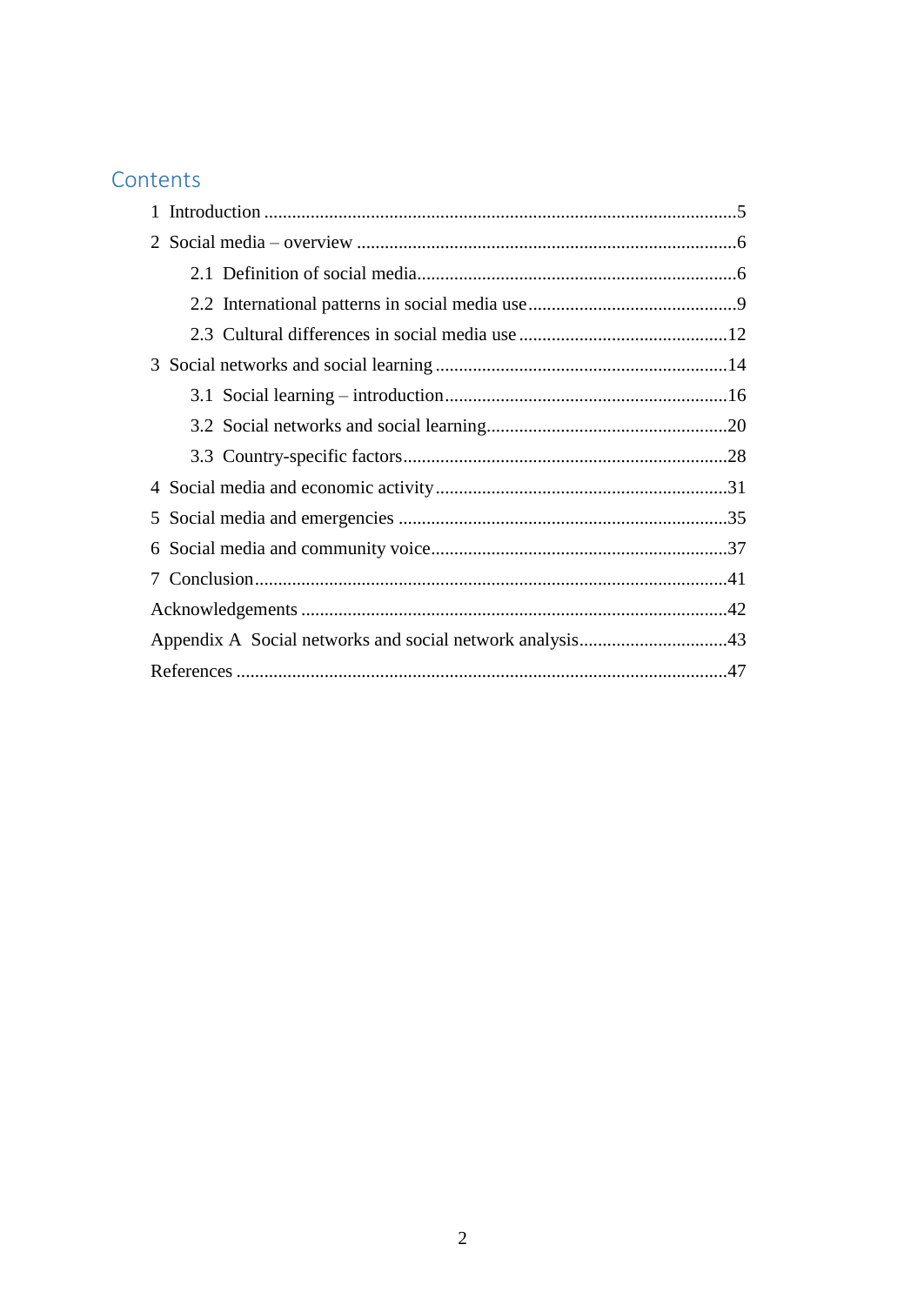# Figures

| Figure 5: Network centrality - node A is most central, based on the different measures 46 |  |
|-------------------------------------------------------------------------------------------|--|

# Tables

| Table 1: Direction and manifestation of ties in online networks (from Ackland and Zhu, 2015) |  |
|----------------------------------------------------------------------------------------------|--|
|                                                                                              |  |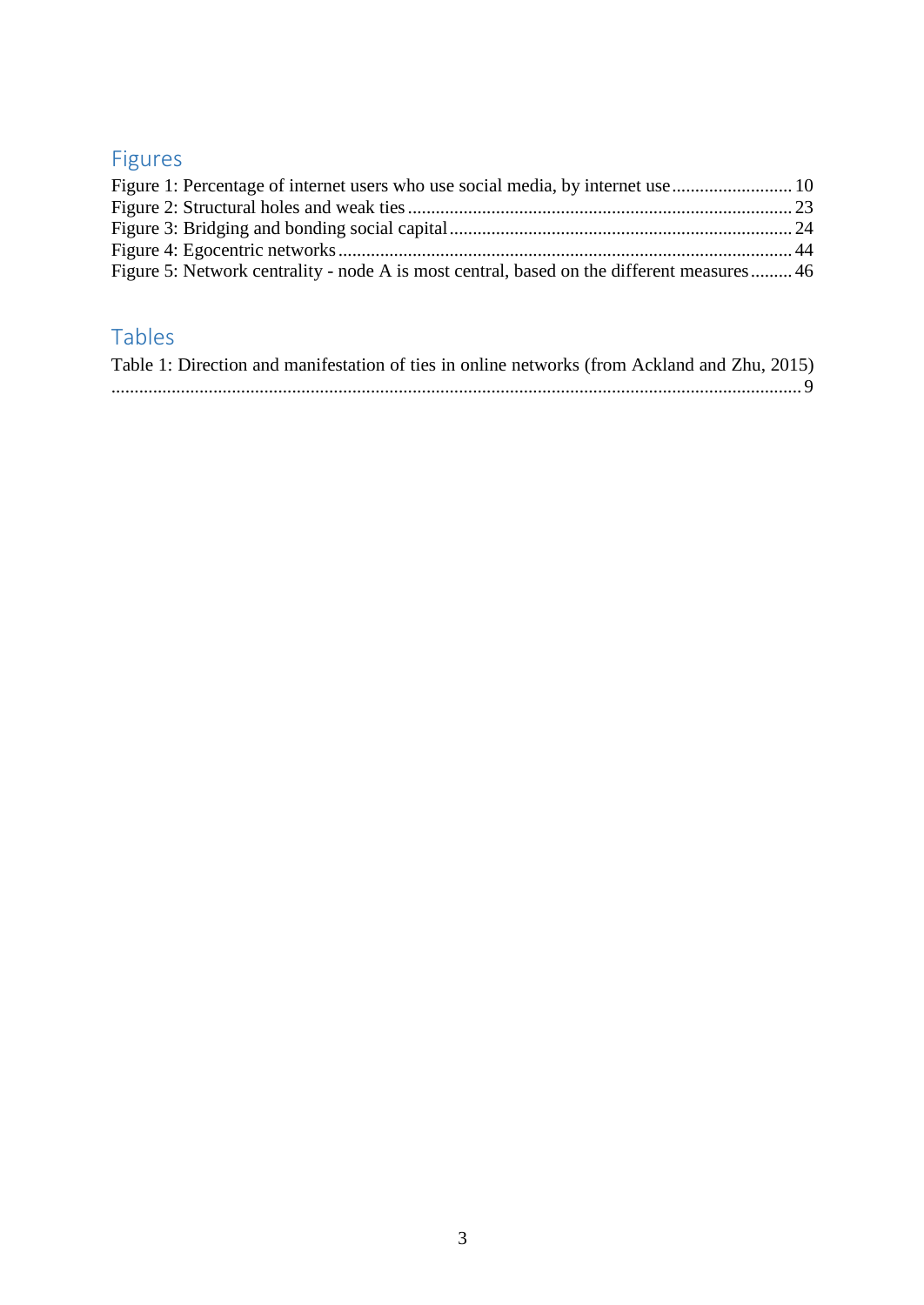# Boxes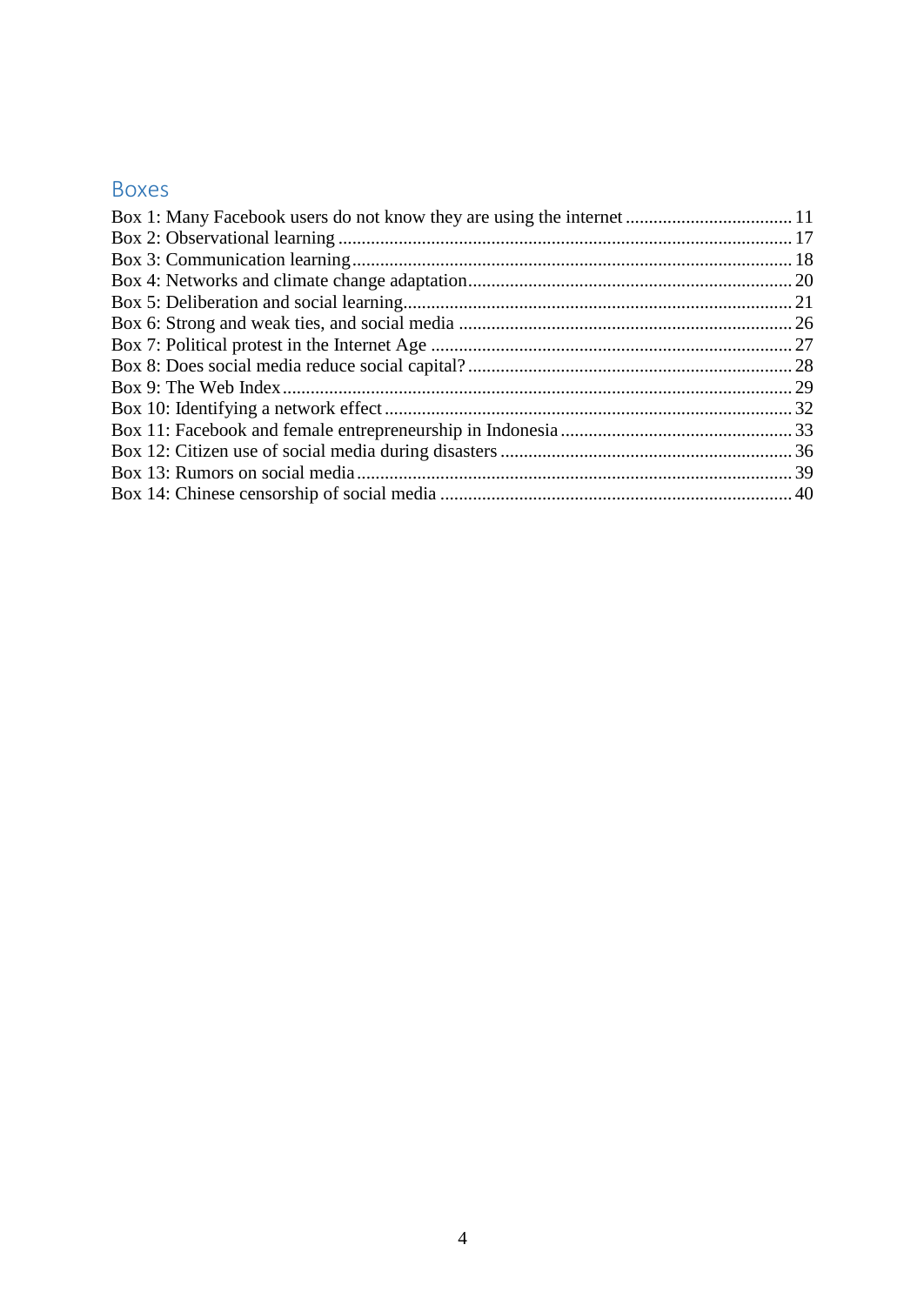## <span id="page-6-0"></span>**1 Introduction**

This paper assesses the role of social media in social and economic development. The web and in particular, social media such as social network sites (e.g. Facebook) and microblogs (e.g. Twitter), allows ordinary citizens to connect with one another and share information via computer-mediated networks. This behaviour is often explicitly or implicitly networked (for example, people 'friend' one another on Facebook and 'follow' one another on Twitter, leading to the formation of social and information-sharing networks). For that reason, we use an analytical framework that draws from the extensive literature on social networks. We summarize research on social networks, social learning and development and use this as a basis for assessing the potential impact of social media on social and economic development.

There is no doubt that the advent of the web (which is not even 25 years old), and more recently social media, has had a huge impact on how people communicate with one another and access (and produce) information. However, for several reasons, it is difficult to draw definitive conclusions about the impact of social media on social and economic development at a global level. First, there is the obvious point that social media requires telecommunications infrastructure and education levels such that it is often only used by the relatively well-off in developing countries and there will be urban/rural disparities in social media use. Second, there is not a lot of academic evidence on the impact of social media in developing countries and where it has been shown that social media has a positive impact on economic outcomes, this has been for specific groups in society (e.g. business owners, middle class women in secondary-earner roles). The generalizability of these findings to other groups in society, and hence assessment of overall impact of social media, is not certain. Finally, the impact of social media on social and economic development within a given country will be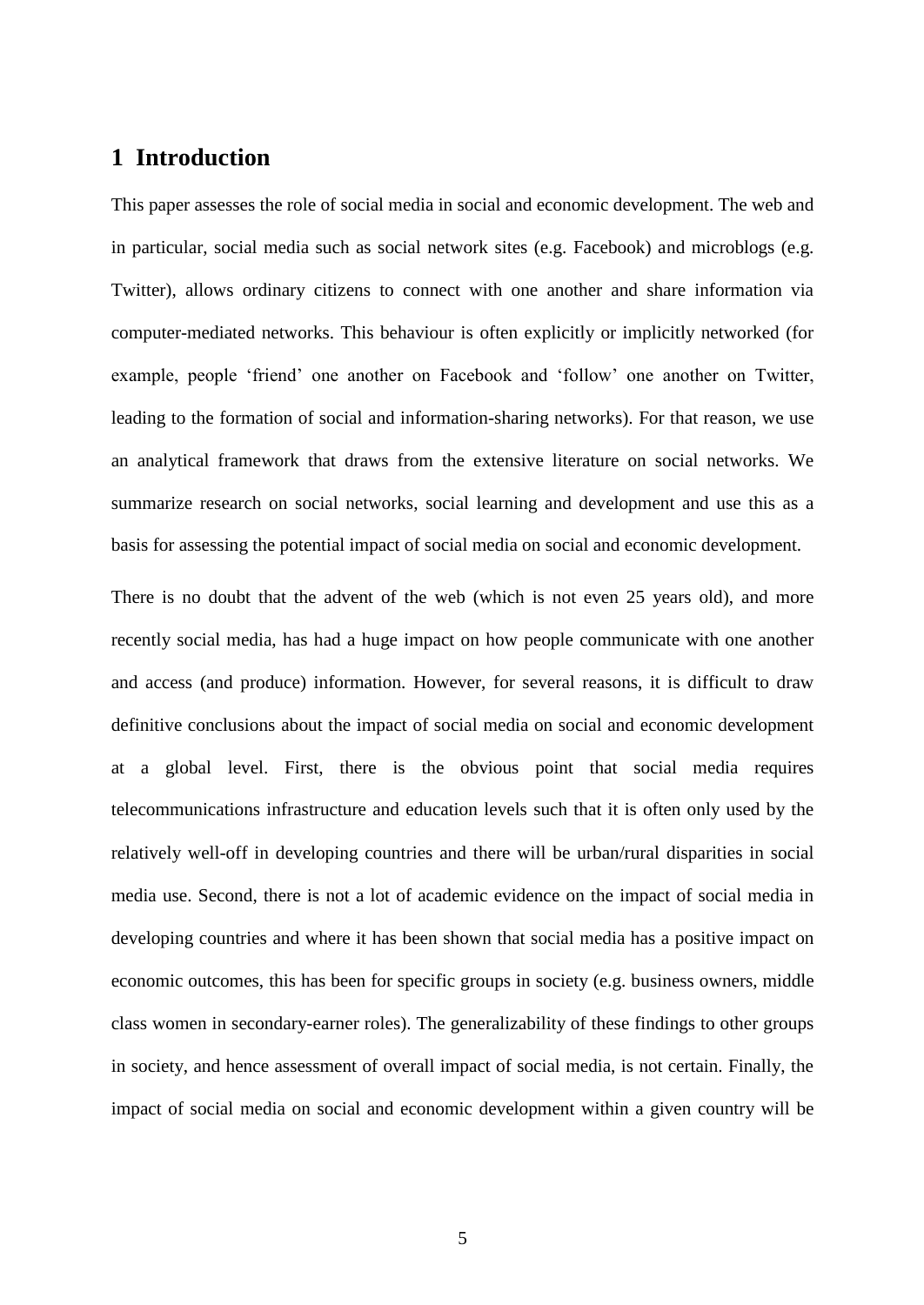influenced by government policies (e.g. towards telecommunications infrastructure, education, censorship) and also the cultural setting of the country.

The structure of the paper is as follows. Section 2 provides a definition of social media and a summary of research findings on international patterns of social media use. Section 3 looks at how social networks impact on technology adoption and aspirational change (via social learning). The section summarizes economic perspectives on social learning but also covers social networks concepts from other disciplines (primarily sociology) such as weak/strong ties, structural holes and social capital, that are relevant for evaluating the impact of social media on social and economic development. The next three sections summarize social media research relating to particular topics: economic activity (Section 4), emergencies (Section 5) and community voice (Section 6). Section 7 provides conclusions.

## <span id="page-7-0"></span>**2 Social media – overview**

This section provides a definition of social media and identifies the subset of social media that is the focus of this study. There is also a summary of cross-country data on social media use. Note that in this section, we use some social networks concepts and terminology which are formally introduced in the Annex.

## <span id="page-7-1"></span>**2.1 Definition of social media**

The web is commonly understood to have had three overlapping phases of development or eras, Web 1.0, Web 2.0 and Web 3.0. Under Web 1.0, webmasters create content that is then read or consumed by users, while Web 2.0 allows the blurring of the distinction between users and webmasters, with blogging tools, social network sites (e.g. Facebook) and microblog services (e.g. Twitter) enabling non-technical people to both produce and consume web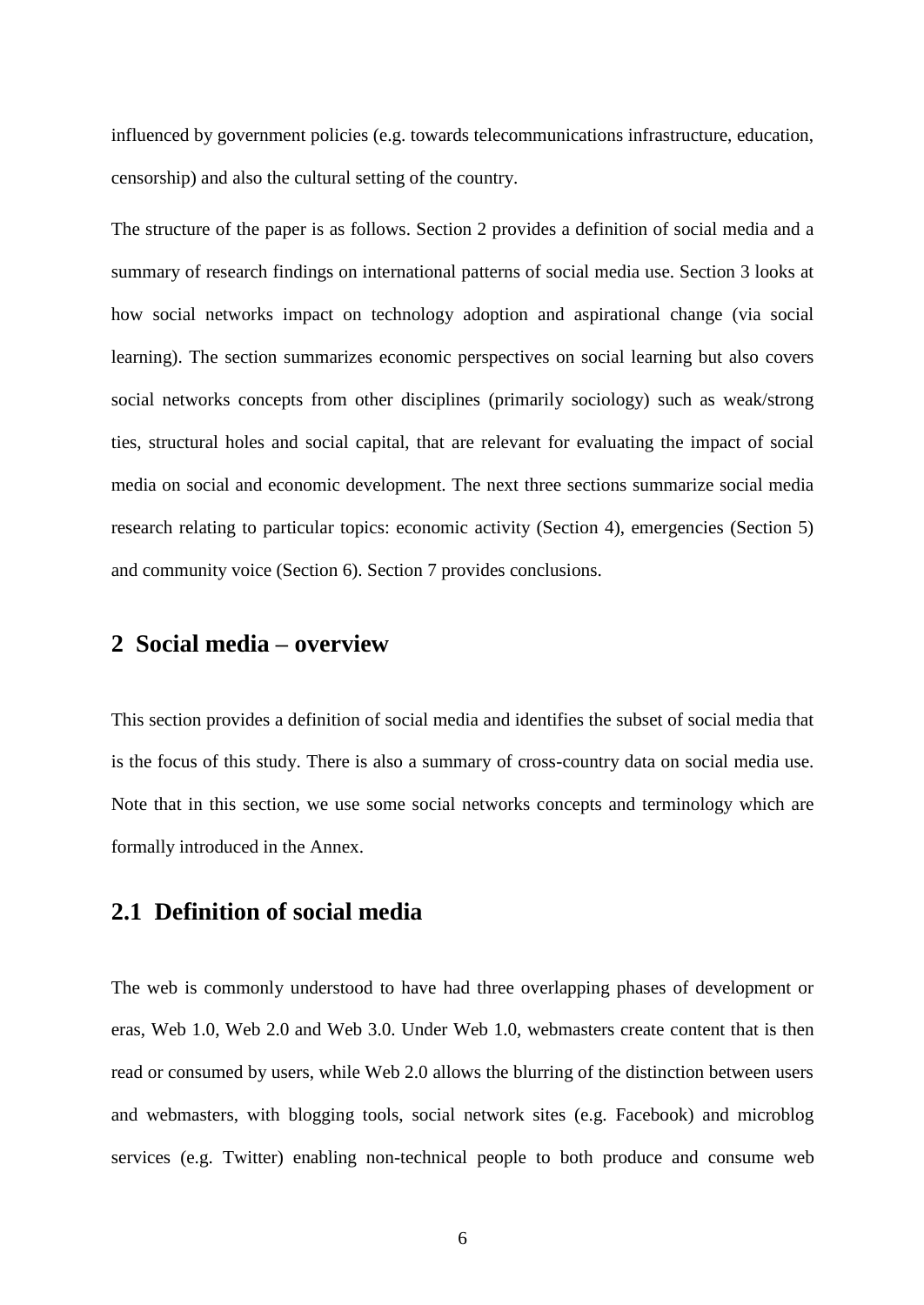content (this is referred to as 'prosumption' (Ritzer and Jurgenson, 2010) and 'produsage' (Bruns, 2008)). Web 3.0, or the Semantic Web, involves technologies that make the web more machine-readable, leading to a 'web of data', which is an evolution of the Web 1.0 'web of documents' (Shadbolt et al., 2006).

We define social media as web platforms that enable users to create, share, and exchange their ideas, content, information, videos or photos in computer-mediated groups and communities. In this paper we focus on two main examples of social media: social network sites, and microblog sites. Social network sites (SNS) are defined as "web-based services that allow individuals to (1) construct a public or semi-public profile within a bounded system, (2) articulate a list of other users with whom they share a connection, and (3) view and traverse their list of connections and those made by others within system" (Boyd and Ellison, 2008, p.  $211$ ).<sup>1</sup> The best-known social network site is Facebook, but other prominent examples are LinkedIn (for professional networking) and Renren in China.

Microblogs allow subscribers to broadcast short messages to other subscribers of the service. The best-known microblog is Twitter, where the short messages are called "tweets" and are limited to 140 characters. Sina Weibo is a prominent example of a Chinese microblog (in China, both microblog services and the short messages are called "weibos").

This paper is focused on social network sites and microblogs since – due to their relatively widespread use and also their functionality – these prominent examples of social media are most likely to be relevant to social and economic development. However, it is important to note that social media encompasses other types of computer-mediated interaction such as wikis, folksonomies or social tagging sites, mashups and instant messenger services (Beer 2008; Kietzmann et al., 2011, p. 519).

7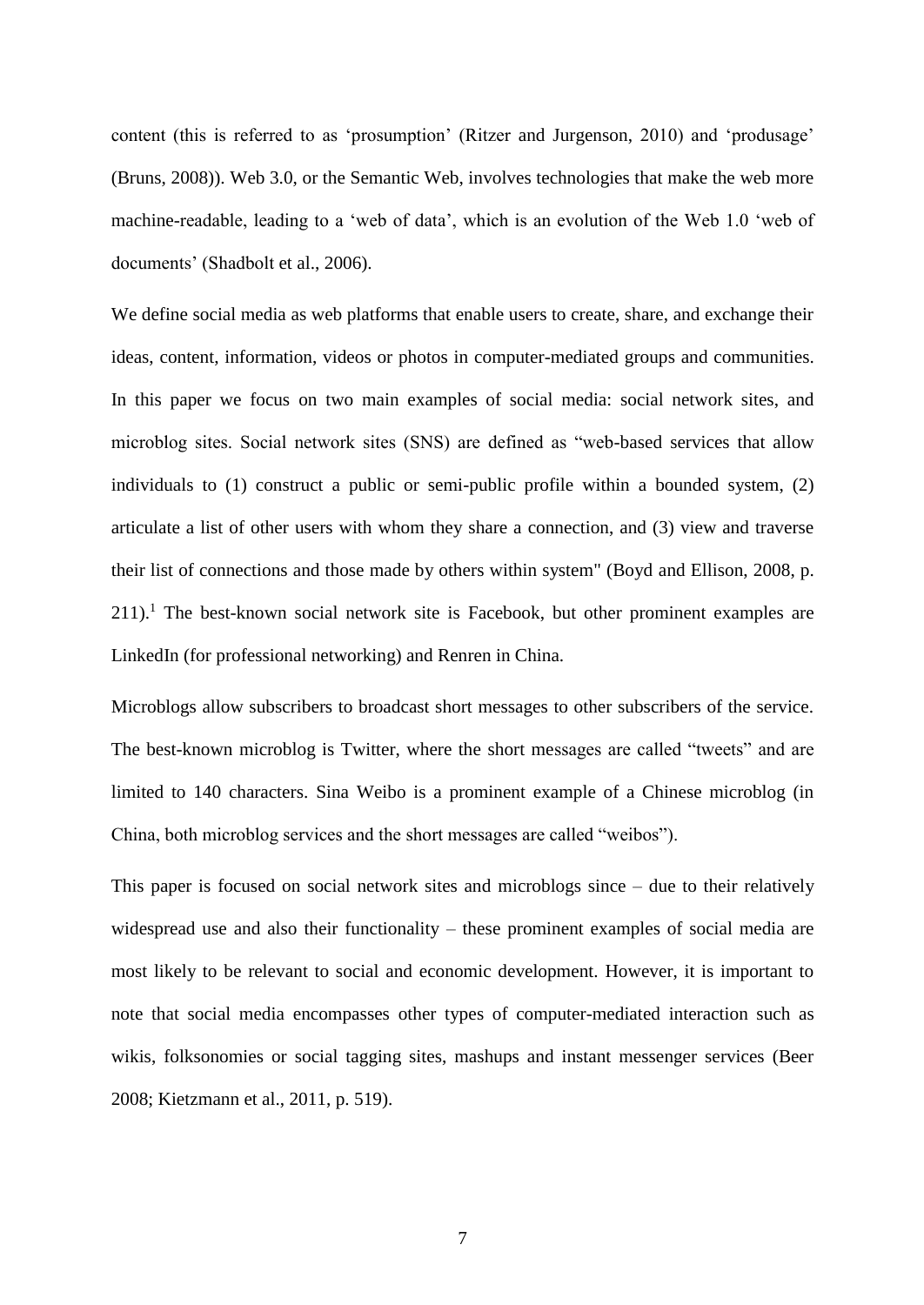The typology of online networks proposed by Ackland and Zhu (2015) helps to further distinguish the different types of social media studied in the present paper. The authors identify two dimensions of ties in online networks: *directionality* refers to whether a tie between any pair of nodes is directed versus undirected, while *manifestation* refers to the substantiality of the relations between nodes, with active acts (e.g., invitation, acceptance) leading to explicit ties, while implicit ties are more inferred (e.g., co-occurrence or interactions). The typology leads to four categories or types of online networks (Table 1). Explicitly undirected ties lead to networks which are the closest to the classic notion of social networks, i.e., friendships that require mutual consent to establish (Facebook is an example). Explicitly directed ties involve a one-way, public (or broadcast) mode of relations among users (Twitter is an example). Implicitly undirected ties are in some ways 'hidden' or 'invisible' connections, in that they are constructed or inferred by social network analysts *post hoc*, based on semantic similarity (e.g., co-usage or co-occurrence of keywords or tags) between pairs of nodes (the Flickr photo tagging site is an example). Finally, implicitly directed ties can be extracted from the interactions of people in newsgroups or blogs (the hyperlinks between web pages on the WWW are also examples); these ties are implicit because while a person might reply or respond to another person in a newsgroup, such "opinion exchanges" are really only indirect or inferred connections between the people.

<sup>&</sup>lt;sup>1</sup> This definition has been criticized by Beer (2008) since it is similar to the concept of Web 2.0 or user-generated content in terms of its broadness.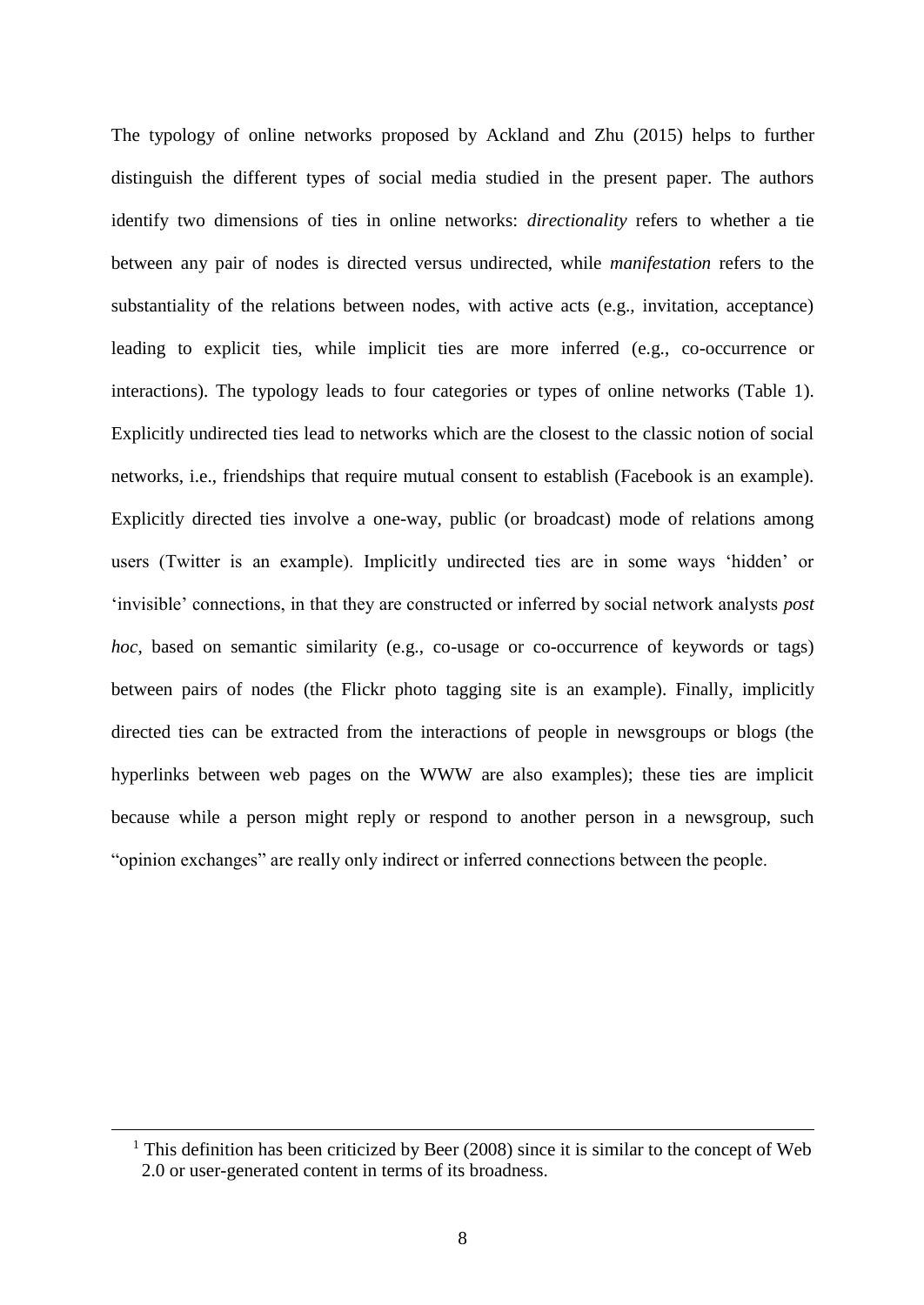#### <span id="page-10-1"></span>**Table 1: Direction and manifestation of ties in online networks (from Ackland and Zhu, 2015)**

|                                 |          | <b>Direction of ties</b>                                     |                                                     |
|---------------------------------|----------|--------------------------------------------------------------|-----------------------------------------------------|
|                                 |          | Undirected                                                   | Directed                                            |
| <b>Manifestation</b><br>of ties | Explicit | Friendship networks                                          | Microblog networks                                  |
|                                 |          | $(e.g. Facebook, Google+)$                                   | (e.g. Twitter, Sina Weibo)                          |
|                                 | Implicit | Semantic networks                                            | Threaded conversation &<br>hyperlink networks       |
|                                 |          | (e.g. recommandation)<br>systems, social tagging<br>systems) | (e.g. newsgroups, blogs,<br>WWW hyperlink networks) |

## <span id="page-10-0"></span>**2.2 International patterns in social media use**

 $\overline{a}$ 

In this sub-section, we present evidence on general trends of social media use and differences by age, gender and nationality, using publicly available statistics and research.

First, we look at prevalence of social media use in different countries. The Pew Research Center surveyed adults in 21 countries (including developing countries) about their use of social media (Kohut et al.,  $2012$ ).<sup>2</sup> The percentage of people reporting they use the internet varied from a high of 85 percent in Britain to a low of 6 percent in Pakistan. At a country level, there is a negative relationship between internet use and the propensity to use social media (Figure 1). This is due to the fact that in richer countries a relatively wider range of

<sup>&</sup>lt;sup>2</sup> While the Pew report refers to "social networking sites" in fact it collected data on usage of sites other than what we have defined above as "social network sites" (e.g. Facebook), and hence we refer to the Pew report in the context of "social media" usage. The surveys listed country-specific examples of social media sites. For example, US participants were asked about their use of sites such as Facebook and Myspace, while in Britain the list included Facebook, Twitter, YouTube and Flickr and the list for China included Facebook, Renren, MySpace, and Weibo (a generic term for microblogging).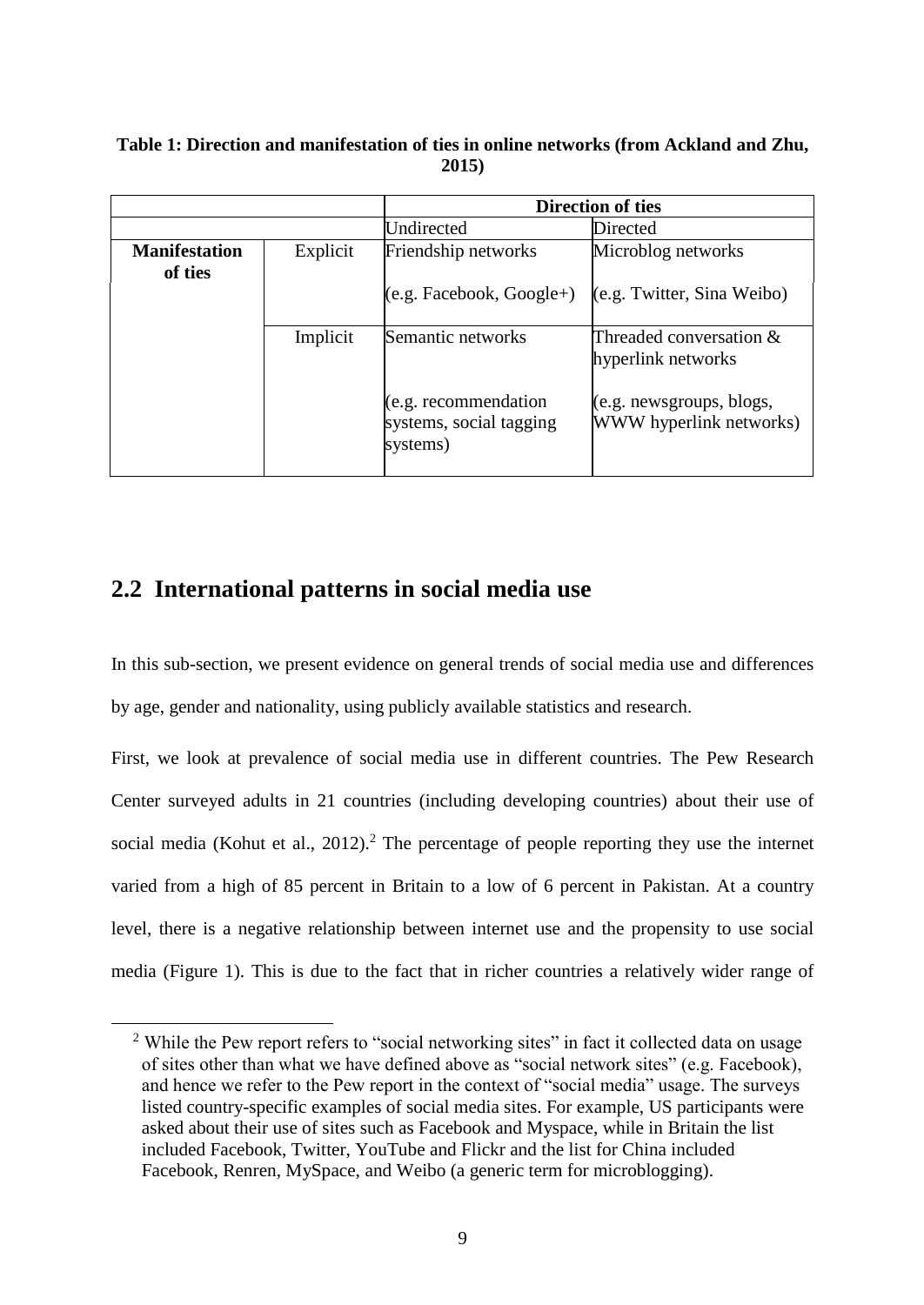socio-demographic groups have access to the internet; specifically, older people are more likely to be using the internet, and older people are much less likely to use social media. In contrast, in lower-income countries internet use is more common among more professional (and younger) people, who are more likely to be active on social media.



<span id="page-11-0"></span>**Figure 1: Percentage of internet users who use social media, by internet use**

Source: Author calculations based on data from Kohut et al. (2012)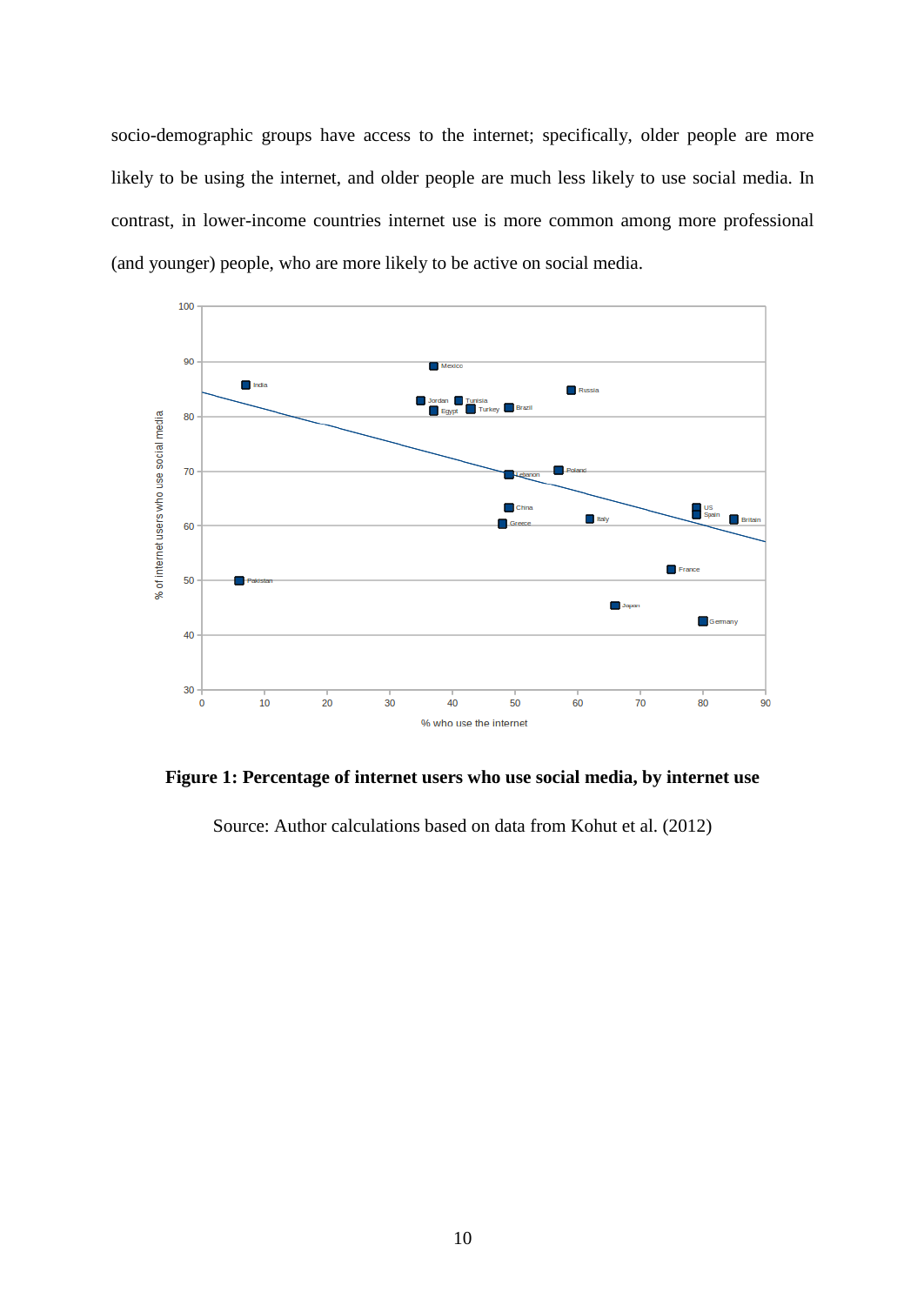Figure 1 shows that in all but three countries, a majority of the people who use the internet also use social media, leading the Pew report authors to comment that "Social networking has spread around the world with remarkable speed" (p.1). The usage of social media in Pakistan is much lower than would be expected (given the percentage of the population who use the internet) and among the richer countries, social media use is relatively lower in Germany and Japan. Among the middle-income countries it appears that Mexico and Russia might have a relatively higher propensity to use social media.

It has been noted that many Facebook users in developing countries are not aware that they are using the internet (http://qz.com/333313/millions-of-facebook-users-have-noidea-theyre-using-the-internet/). This situation comes about because Facebook Corporation, via its internet.org initiative, seeks to ensure that Facebook is an easy and accessible application on mobile phones in developing countries, with users requiring a data plan in order to access other sites on the WWW. While the development implications of this are unclear, this does mean that some users are effectively constrained to accessing information and services under the Facebook corporate umbrella, rather than the open web.

#### <span id="page-12-0"></span>**Box 1: Many Facebook users do not know they are using the internet**

Next, to what extent do individuals access social media? Ofcom (2013) (Figure 5.26) indicates that among the surveyed countries in 2013, a majority of internet users accessed social media at least once a week. Spain has the highest access rate, with 72 percent of internet accessing social media at least once a week, while Japanese users are least likely to access social media (45 percent). Also, in the U.K., Italy, Australia and China, over 60 percent of internet users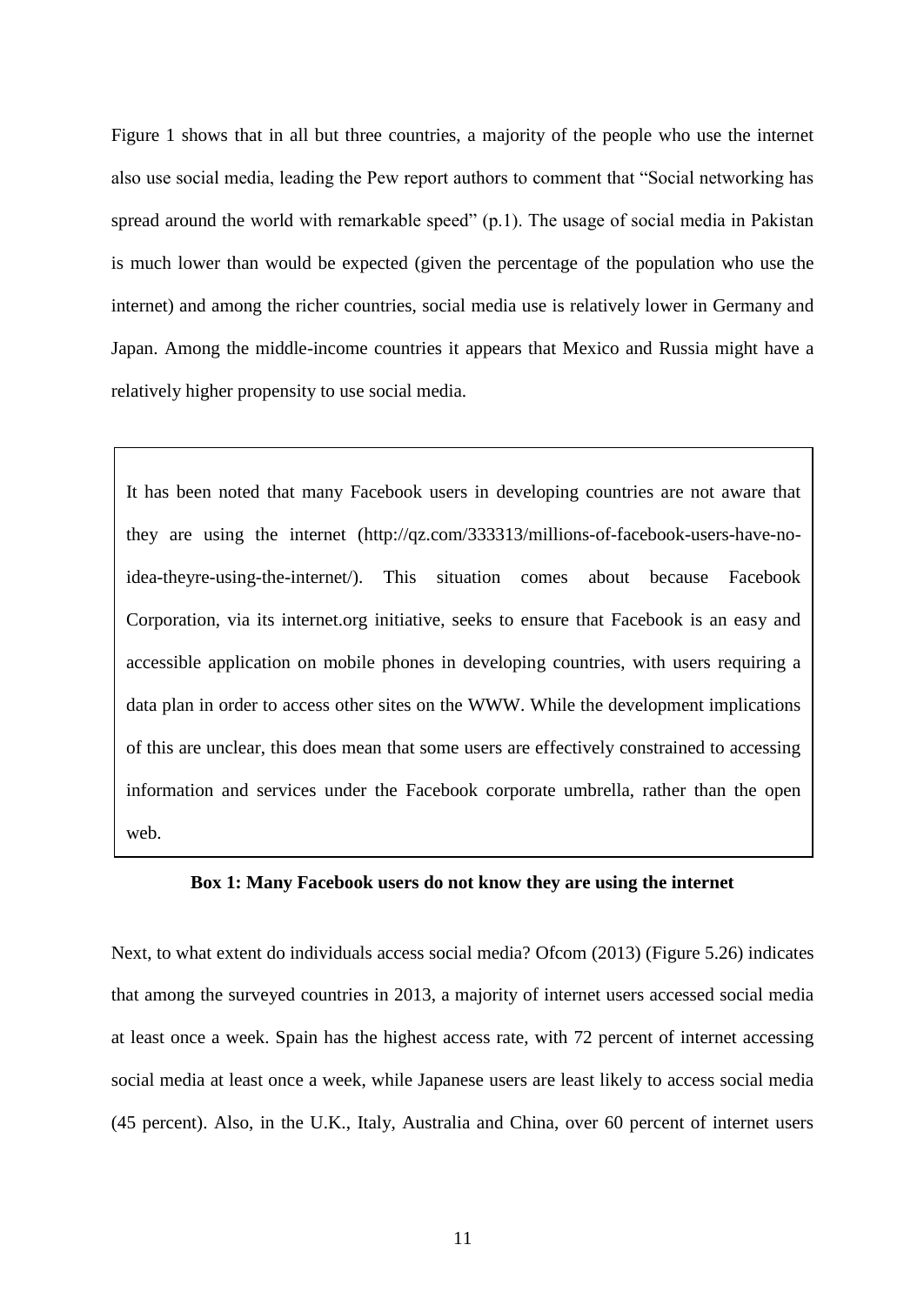accessed social media weekly. Around 50 percent of respondents from the rest of countries such as France, Germany and the U.S. had accessed social media at least once a week.

Different social media platforms are used in different countries. While Facebook is the most popular social media service in the world, its popularity varies across countries. For example, Facebook is remarkably dominant in Indonesia with 95.7 percent of survey respondents having used the application, according to data compiled by Winkels et al. (2013). However Facebook use in other Asian countries such as China, South Korea and Japan, is not as high as Indonesia or India. Since Western social media such as Facebook, Twitter and Google+ is blocked by the Chinese government, Chinese indigenous social media such as Qzone and Sina Weibo are more popular among the Chinese. There are other examples of popular indigenous social media such as KakaoStory in South Korea and Mixi in Japan, respectively. These services seem to play a role in limiting the popularity of Facebook in these countries, and this phenomenon is also seen outside of Asia. Facebook is not the dominant social media platform in Russia, for example, where homegrown social networking sites VKontakte and Odnoklassniki.ru are more popular than Western social media.

### <span id="page-13-0"></span>**2.3 Cultural differences in social media use**

People living in different places behave differently, and this is reflected in social media use. For instance, Poblete et al. (2011) found that Twitter users in Indonesia tend to make many more connections (not only with friends and family, but also acquaintances), compared with Twitter users in Australia. Yanai et al. (2009) identified cross-country differences in photo sharing behavior on Flickr, finding that shared photos of wedding cakes in the U.S. are taller than those in Europe.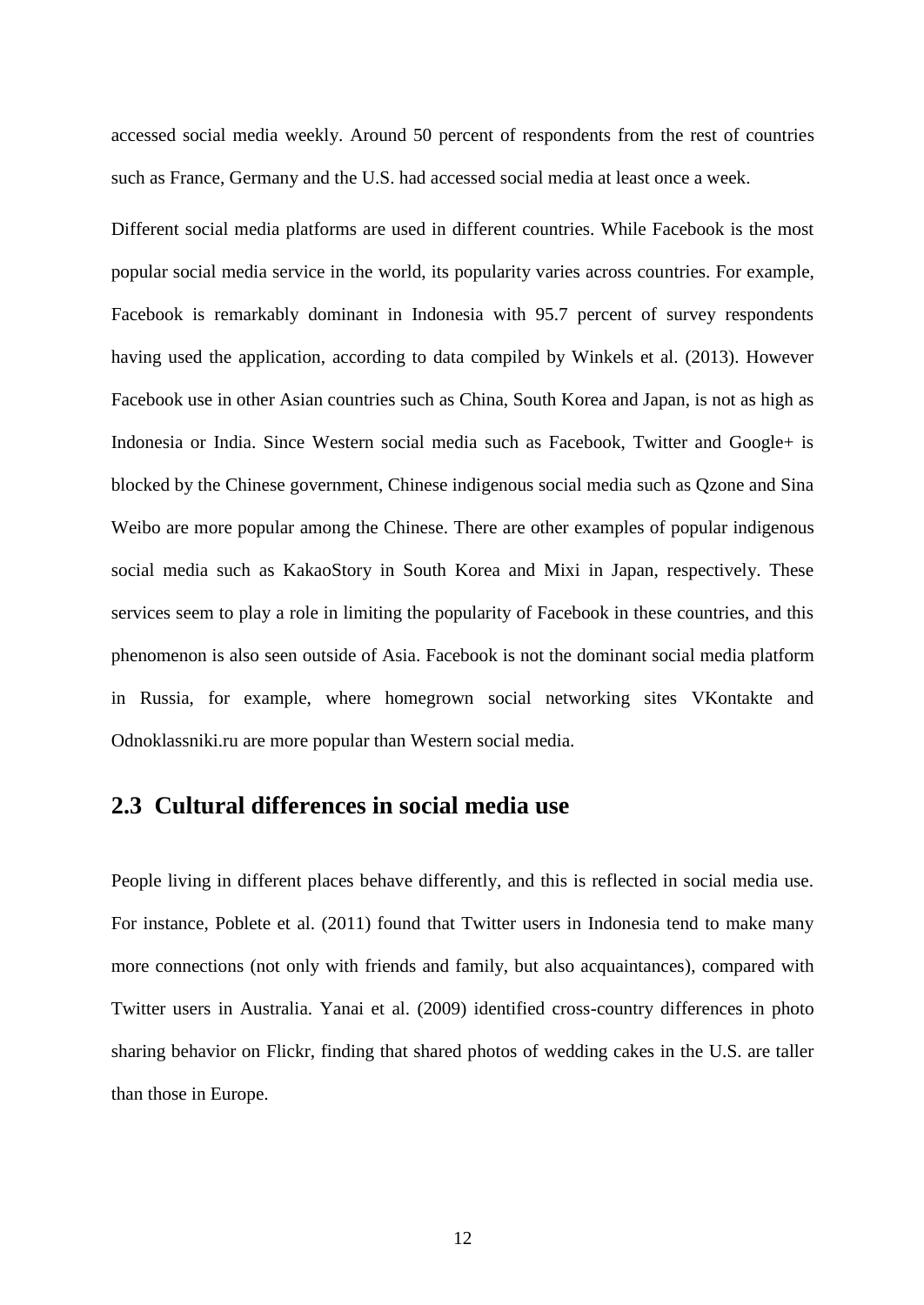Where do such differences in social media use come from? Hofstede's work on "cultural dimensions" (Hofstede, 1980), despite being widely criticized (Ailon, 2008), has been influential in recent computer science research into cultural differences in social media use. Analyzing survey data on IBM employees around the world, Hofstede identified five cultural dimensions: 1) power distance, 2) individualism vs. collectivism, 3) masculinity vs. femininity, 4) long-term orientation vs. short term orientation, and 5) indulgence vs. restraint. The literature on social media use has tended to highlight two of the dimensions, namely, power distance and individualism vs. collectivism. Power distance reflects "the degree of acceptance of inequality between a boss and a subordinate" (Ailon, 2008, p. 889), that is, it is a measure of the extent to which the less powerful members of a society accept that power is distributed unequally. Individualism vs. collectivism is defined as "the relationship between the individual and the collectivity which prevails in a given society" (Hofstede, 1980, p. 213), and gives a measure of the extent to which a society encourages individuality and uniqueness versus conformity and interdependence.

Garcia-Gavilanes et al. (2013) collected data on Twitter users from 30 countries for 10 weeks. The authors found that in countries that are more comfortable or accepting that power is distributed unequally (i.e., there exists significant power distance), there is more likely to be connections on Twitter between pairs of users with markedly different levels of popularity (i.e., the number of followers). In contrast, people in countries with low power distance (i.e., have the expectation that power is or should be equally distributed among citizens) are less likely to make connections with those who have significantly more or less followers. The authors also found a significant negative correlation between the number of tweets that include mentions of other Twitter users and the Tweet author's measure of individualism (based on their country of origin). This suggests that Twitter users from cultures with a higher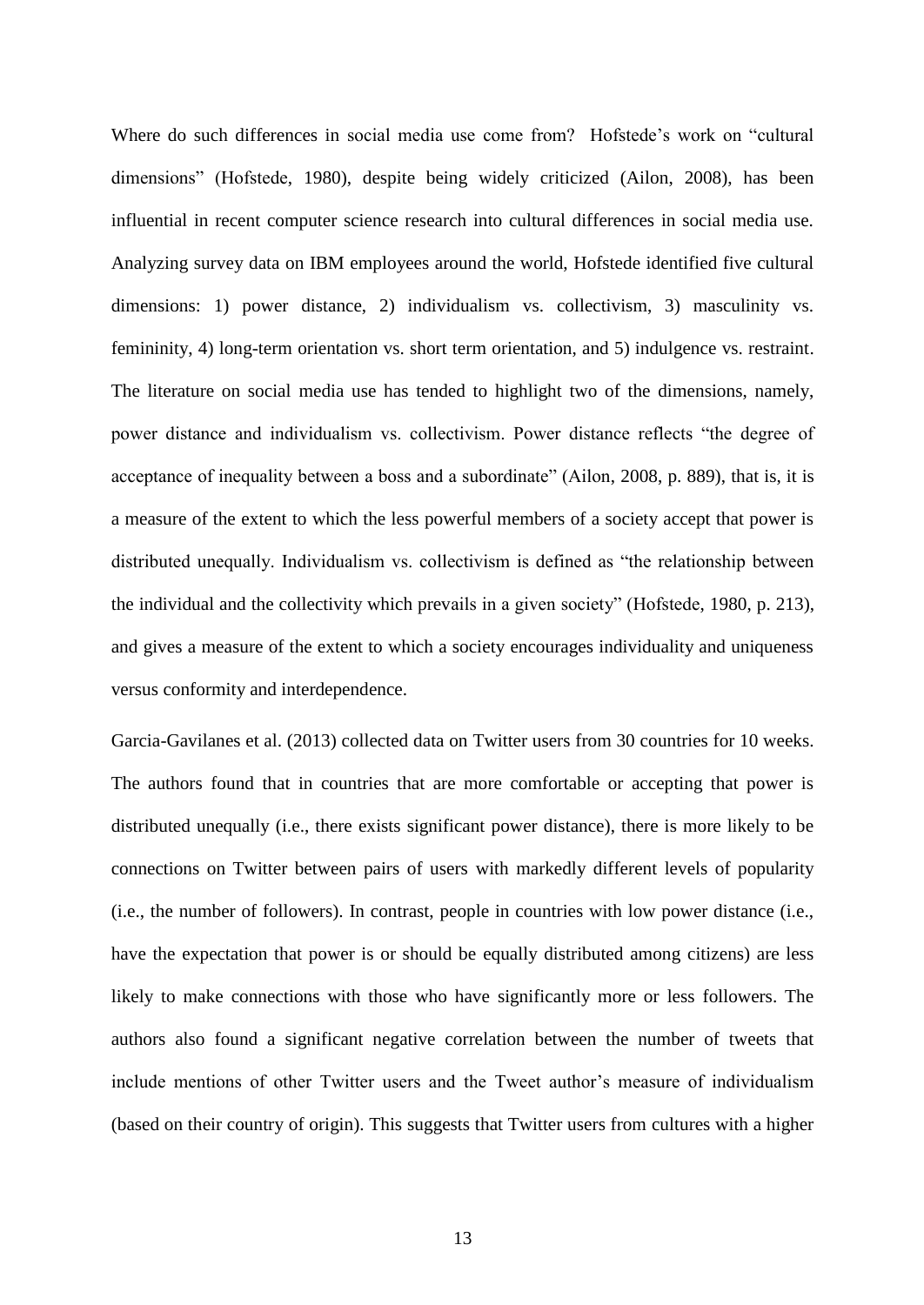level of collectivism are more inclined to mention other users in their tweets (and supports the above finding regarding differences between Indonesia and Australia).

Gao et al. (2012) compared the behavior of Twitter and Sina Weibo users, and given that more than 80 percent of the Twitter users in their sample were (according to their profiles) from the U.S., while more than 95 percent of the Sina Weibo users were located in China, the authors contend that their study in fact comprised a U.S.-Chinese comparison. They found that Twitter users retweet more quickly than their Sina Weibo counterparts, and that information propagates more quickly on Twitter compared with Sina Weibo. The authors contend that this reflects differences in power distance between the two countries (U.S. microbloggers act as if they have the power to propagate information and thus potentially challenge existing hierarchies).

Recent survey data also indicates marked cross-country variation in how people use social media. The surveys conducted by the Pew Research Center showed that Arabic users tend to access social media in order to express their political views, whereas users in Western countries are more likely to share recreational content such as photos, music, movies, and sports (Kohut et al., 2012).

## <span id="page-15-0"></span>**3 Social networks and social learning**

This section defines **social learning**, which we then use as a framework for assessing the potential impact of social media on social and economic development.<sup>3</sup>

**Technology adoption** refers to households and individuals deciding whether to adopt technologies that can improve productivity and well-being. The process involves actors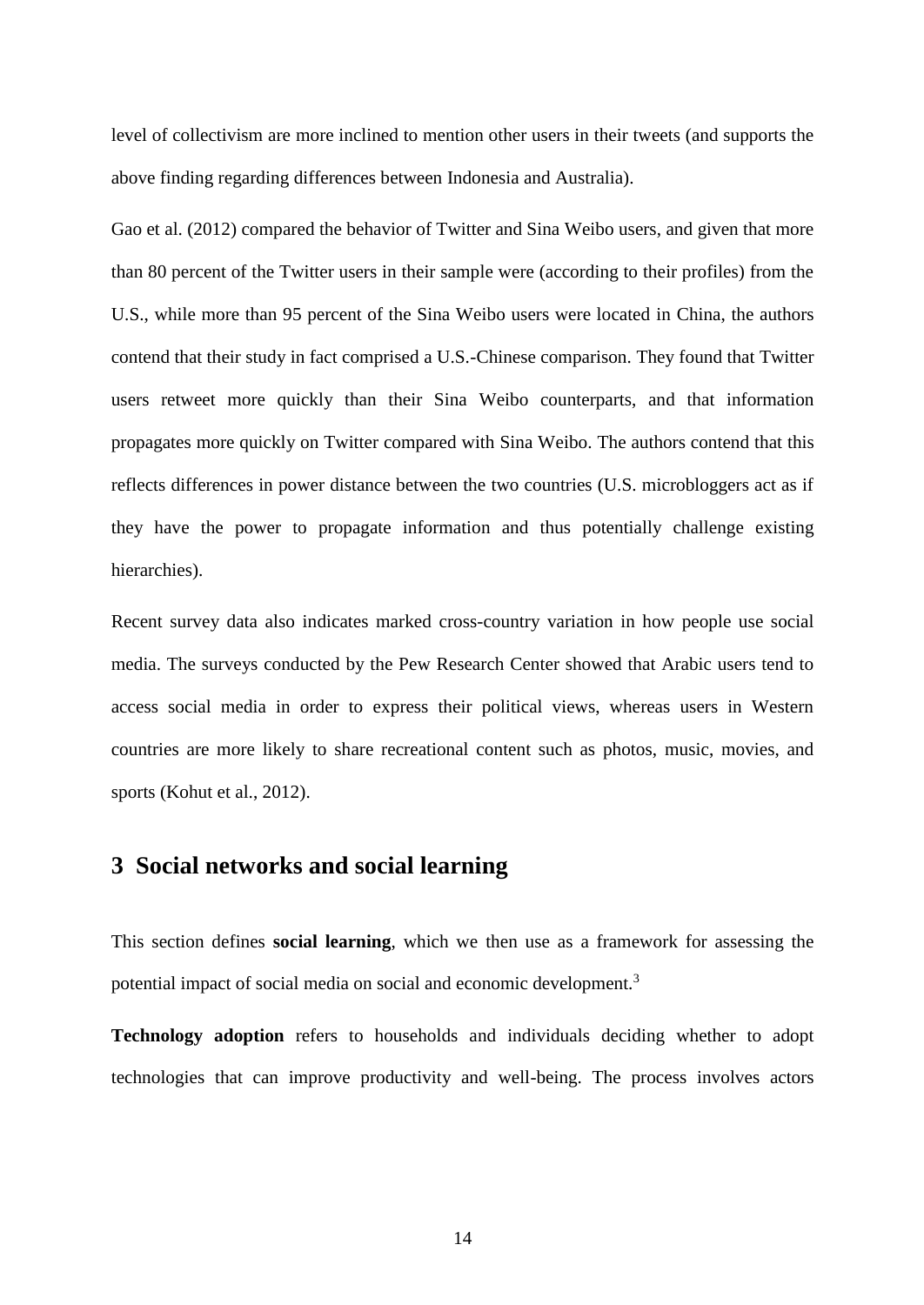learning about an underlying state of the world (for example, the usefulness of a new technology or practice related to farming, or a health innovation) and as a result, changing their behavior (adopting the technology). Under what conditions will this occur, and importantly, under what conditions will the actors make the correct decision e.g. adopt a technology or behavior that will improve their circumstances (and that of society as a whole)? The role of social interactions in technology adoption in poor rural communities has been studied by authors such as Duflo et al. (2009) in the context of adoption of fertilizer in Kenya,

and Kremer and Miguel (2007) in the context of de-worming drugs (also in Kenya).

The other aspect of economic development that we consider in this section is **aspirational change**, which refers to the process whereby poor households become more "future-oriented" in their thinking (Appadurai, 2004; Ray, 2006), leading to investments in education and productive capacity. Ray (2006) introduces the concept of the "aspiration window" and argues that more expansive future-oriented behavior (a widening window) can result from an individual's social interaction with peers and near-peers. Macours and Vakis (2009) found evidence of improvement in aspirations of people randomly connected to women in leadership positions in their community.

We refer to the above as **economic aspirational change** since it refers to changing aspirations that are likely to impact on the economic well-being of a household. However in this paper, we are also concerned with the potential impact of social media on social development more broadly and so we can also define **political aspirational change** as referring to changing aspirations relating to the political situation within a community or country.

<sup>&</sup>lt;sup>3</sup> There is a lot of research on social learning in the formal education context, however this is not the focus of the present paper. For a study of social media and social learning in formal education, see Yu et al. (2010) and references within.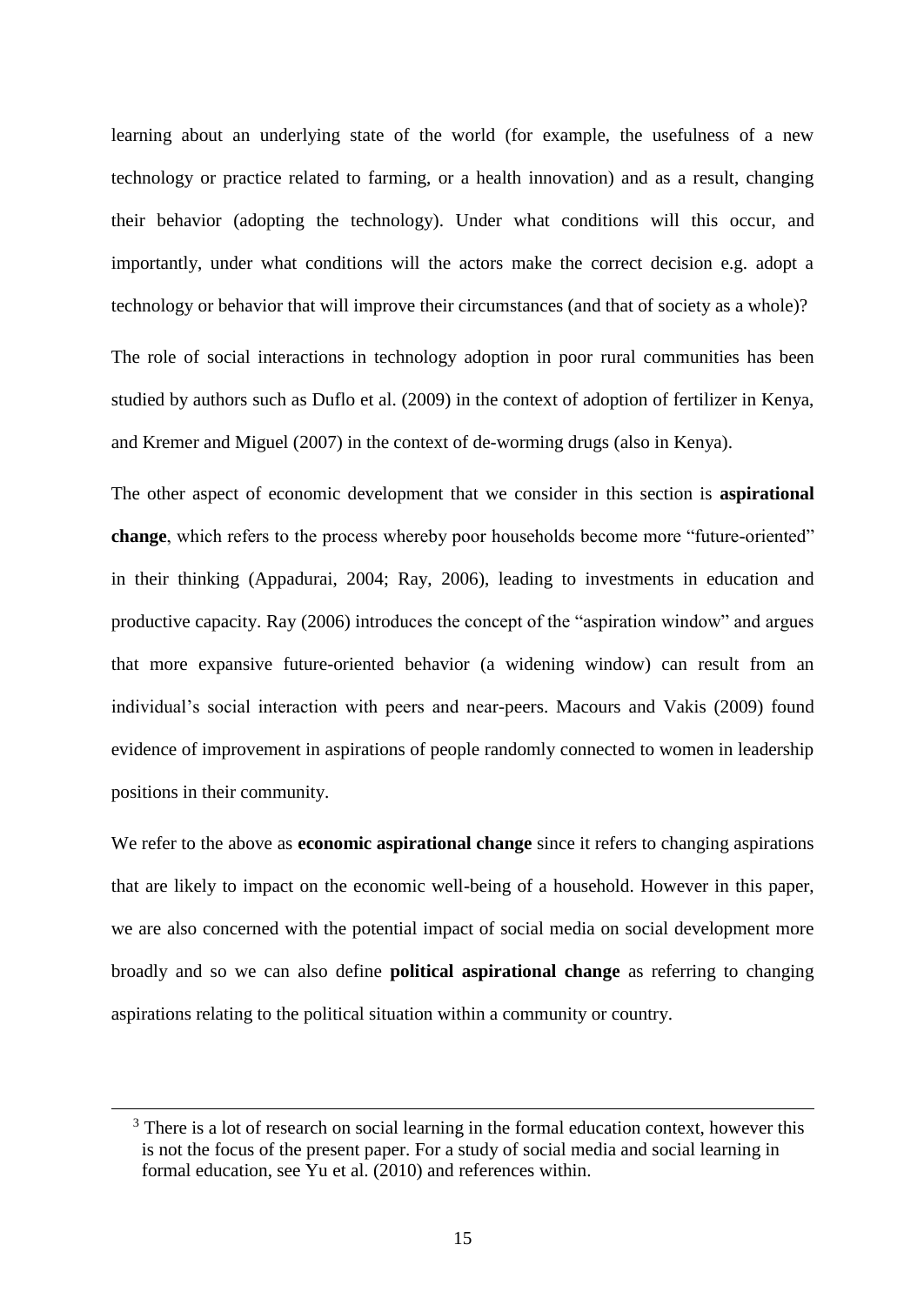## <span id="page-17-0"></span>**3.1 Social learning – introduction**

Social learning has been studied from various disciplinary perspectives; this sub-section provides a brief introduction to economic and other perspectives on social learning.

#### **3.1.1 Perspective from economics**

Economists distinguish between two types of social learning.<sup>4</sup> **Observational learning** is where agents learn by observing the past behavior of others (e.g. which product was bought, which restaurant people went to). With observational learning, agents update their beliefs (their initial private signal about the state of the world) by observing past actions. The problem with observational learning is that agents may not act on their beliefs (that is, their private signal tells them to not purchase the product because it is a "lemon", but they go ahead anyway).<sup>5</sup> This can result in "herd behavior" (whereby individuals follow a pattern of behavior regardless of their signal or belief) or "informational cascades" (Bikhchandani et al., 1992; Banerjee, 1992). Herding can occur because the success of a product creates a "tipping point", inducing others to purchase the product even if their private signal or belief says otherwise.

Society is said to be "wise" if consensus leads to individuals learning the correct underlying state. While herding involves consensus, it leads to the wrong outcome because there is not an efficient aggregation of information. There exists an "informational externality" in that agents do not take account of the information they reveal to others, by their actions.

<sup>4</sup> This section draws on Acemoglu and Ozdaglar (2009).

<sup>&</sup>lt;sup>5</sup> Agents may also ignore their private signal for selfish reasons e.g. purchasing a stock in a dud company in order to ramp up the price. This amounts to the agent not revealing (through action) the private signal.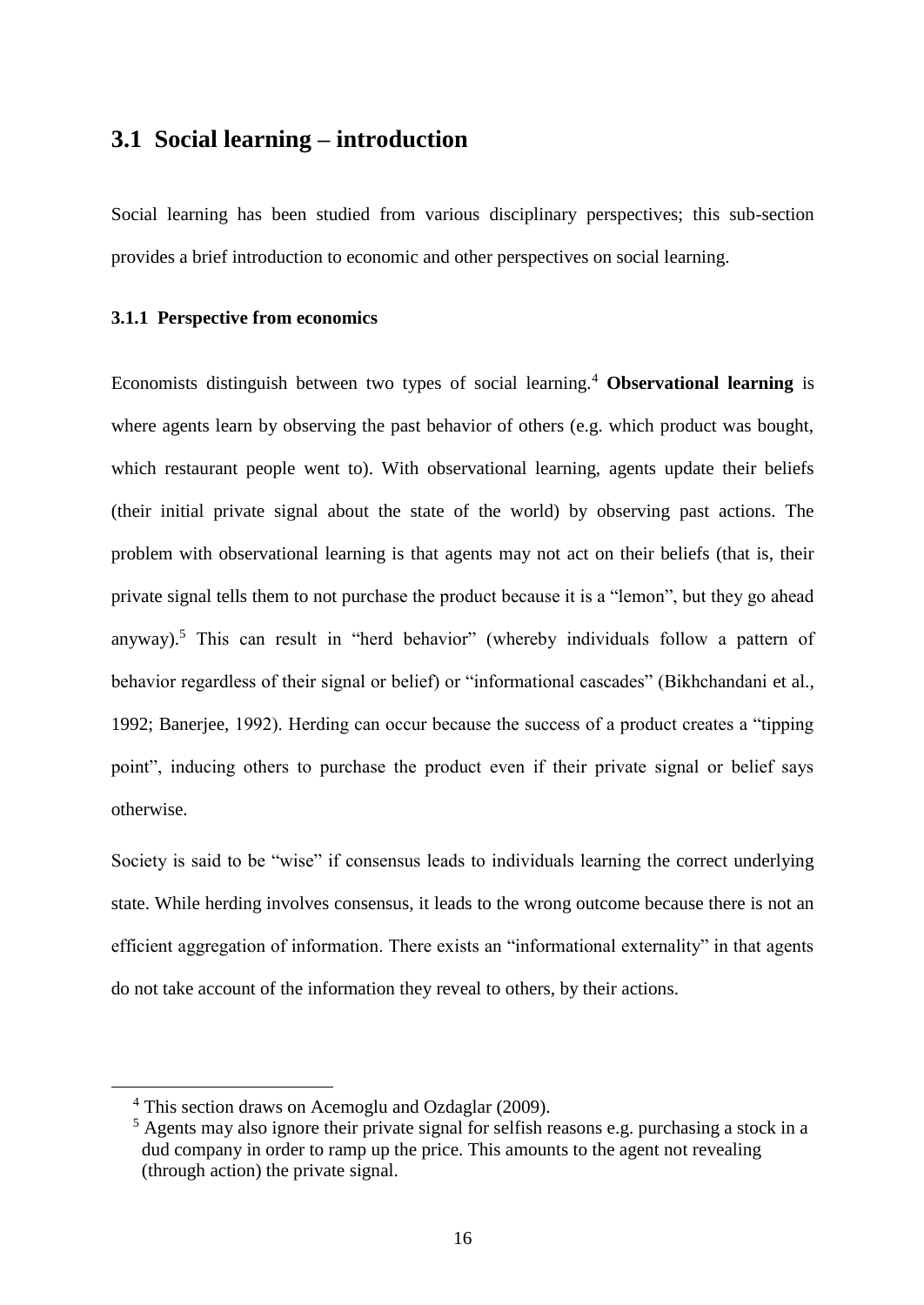Online rating and recommendation systems facilitate observational learning since they enable people to observe (at an aggregate level) how other people are consuming or engaging with goods and services. Do these online systems have an impact on the likelihood that scieties will be wise (the consensus gained via observational learning is "correct")? Do these systems increase the likelihood of selfish behavior whereby agents do not reveal their private signal, in order to gain market advantage? A form of misinformation in social media is "astro-turfing", whereby groups or organizations with an interest in a product, service or message attempt to manufacture the appearance of grassroots support, by, for example, posting fake reviews or comments in social media.

#### **Box 2: Observational learning**

<span id="page-18-0"></span>Observational learning is most relevant for markets, where an agent infers the beliefs of other agents by observing their market behavior (e.g. whether they purchase the product or not). The other type of social learning involves agents not only learning by observation but also directly communicating their beliefs to one another (via social networks), known as **communication learning**.

Acemoglu and Ozdaglar (2009) present a model of myopic learning, whereby agents update their beliefs by averaging their neighbour's beliefs (where an agent's neighbours are defined as the set of people who this person listens to, or trusts).<sup>6</sup> In the myopic learning model, society will only be wise if no one agent has their opinion listened to more than they listen to other people's opinions (this can be seen as a measure of influence in a social network). Thus, in the presence of one or more influential agents, the myopic learning model does not lead to "asymptotic learning" (society becoming wise as the number of people grows) – the information of influential agents is over-represented.

<sup>6</sup> This model was introduced by DeGroot (1974). See also Golub and Jackson (2010).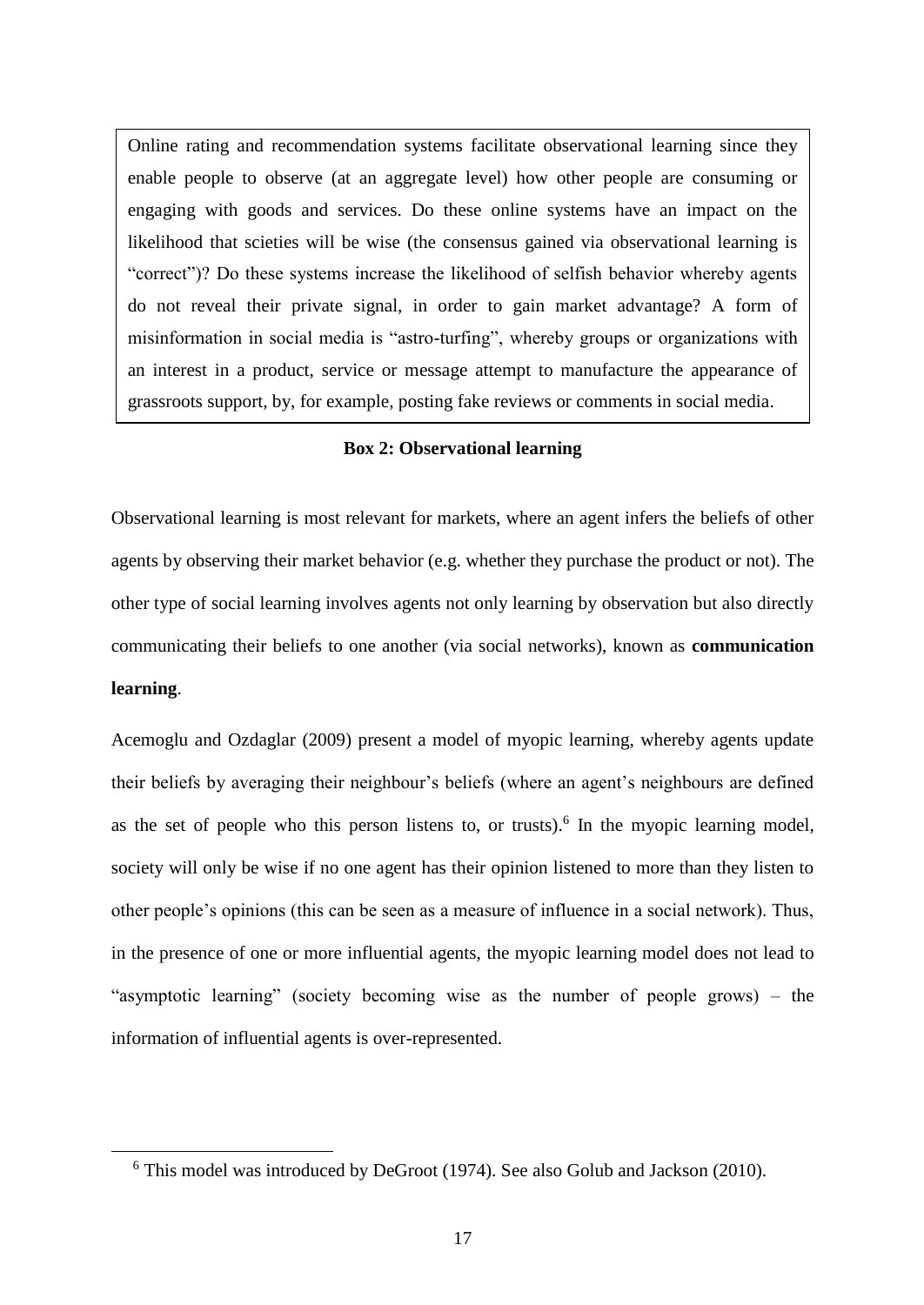Golub and Jackson (2010) examine social learning under various assumptions regarding network structure and show that there can be asymptotic learning under a reasonably wide range of networks. They focus on the role of prominent actors and groups of actors and show, for example, if there is an agent whose degree (the total number of people in the network who trust this person) is a non-vanishing fraction of total sum of links (the total number of trust "nominations" made in the network) as the network grows, then a wise society will not obtain in the limit.

Social network sites and microblogs facilitate communication learning since they enable the formation of communication networks via which people can share their beliefs and opinions, and potentially influence the behavior of others. Does the growing popularity of social network sites and microblogs have an impact on the likelihood that societies will be wise (i.e. consensus gained via communication learning is "correct")? Do these systems increase the likelihood of selfish behavior whereby agents do not reveal their private signal or deliberately mislead by communicating incorrect signals (an example of misinformation), in order to gain market advantage? How does social media impact on the prevalence or impact of influential actors in social networks? Does social media lead to social networks being reconfigured in a way that increases or decreases the chance that societies will be wise?

#### **Box 3: Communication learning**

#### <span id="page-19-0"></span>**3.1.2 Other perspectives**

This section provides a brief overview of how social learning has been conceptualized in other disciplines (e.g. social psychology and sociology). The aim is to augment the economics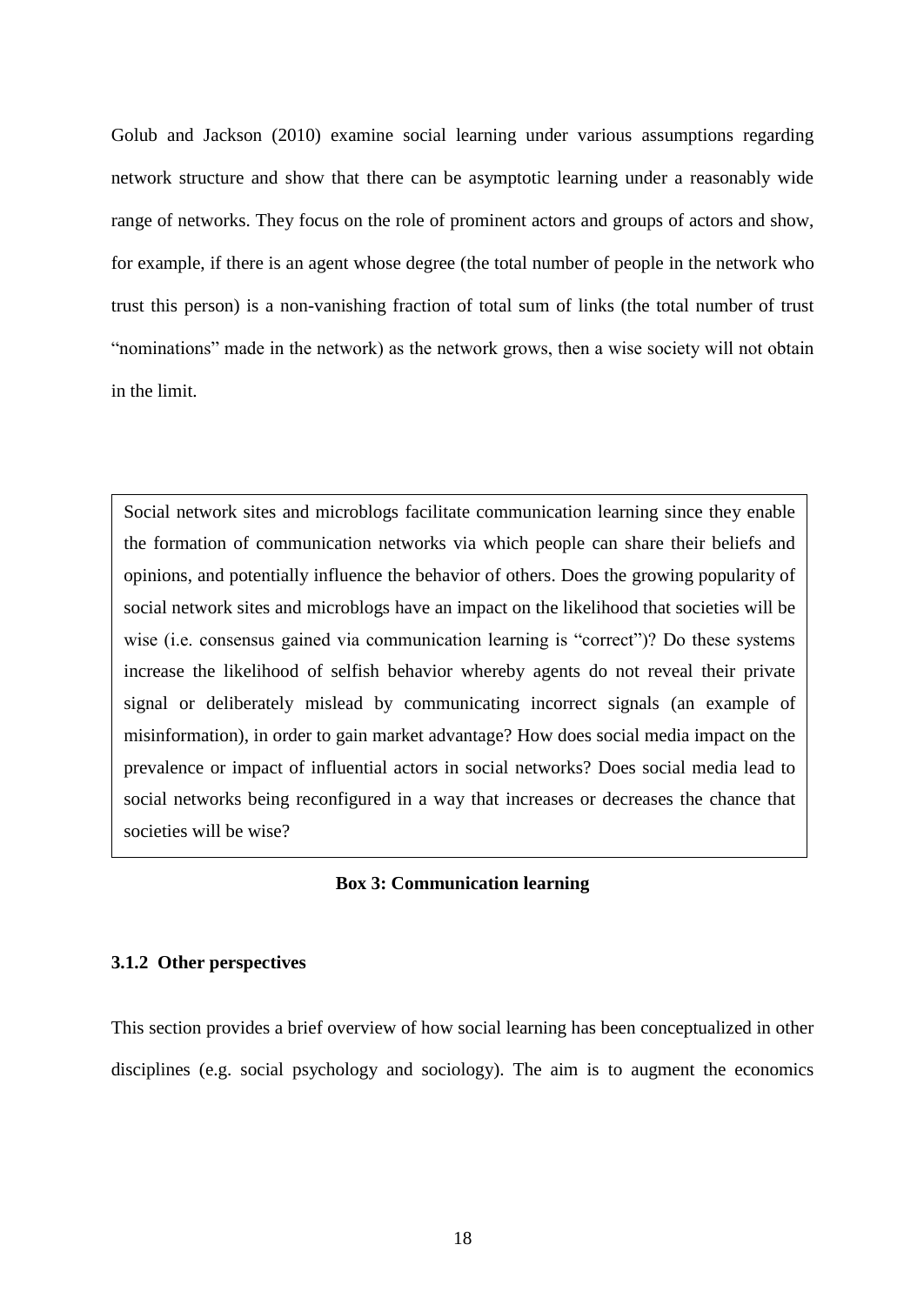perspective presented above and identify other concepts that are useful in the context of understanding the impact of social media on social and economic development.<sup>7</sup>

Social learning can occur via two types of social interaction: information transmission and deliberation. Information transmission involves the learning of simple or straightforward facts (e.g. is this innovation useful? ), and is the focus of the economist's perspective on social learning, presented above. Deliberation refers to a genuine exchange of ideas and arguments, where actors attempt to persuade others to change potentially deeply-ingrained attitudes and perceptions. The concept is linked to the work of Jürgen Habermas (1981) and in particular, his work on public sphere theory (Habermas, 1989) which refers to "social sites or arenas where meanings are articulated, distributed, and negotiated, as well as the collective body constituted by, and in this process".<sup>8</sup>

The process of deliberation is arguably not as important in context of economic development (where social learning involves relatively straightforward decisions as to whether to adopt a technology or practice or not) but it is highly relevant to social development, for example relating to social inclusion, policies towards minorities and opportunities for women in education. However, deliberation may also be relevant to economic development in situations where economic decisions require actors to challenge their beliefs - for example, a community's decision to adopt a more sustainable form of farming or adapt to climate change may first require deliberation as to whether environmental degradation or the climate are worth worrying about.

 $7$  This section draws on Reed et al. (2010).

<sup>8</sup> [http://en.wikipedia.org/wiki/Public\\_sphere](http://en.wikipedia.org/wiki/Public_sphere)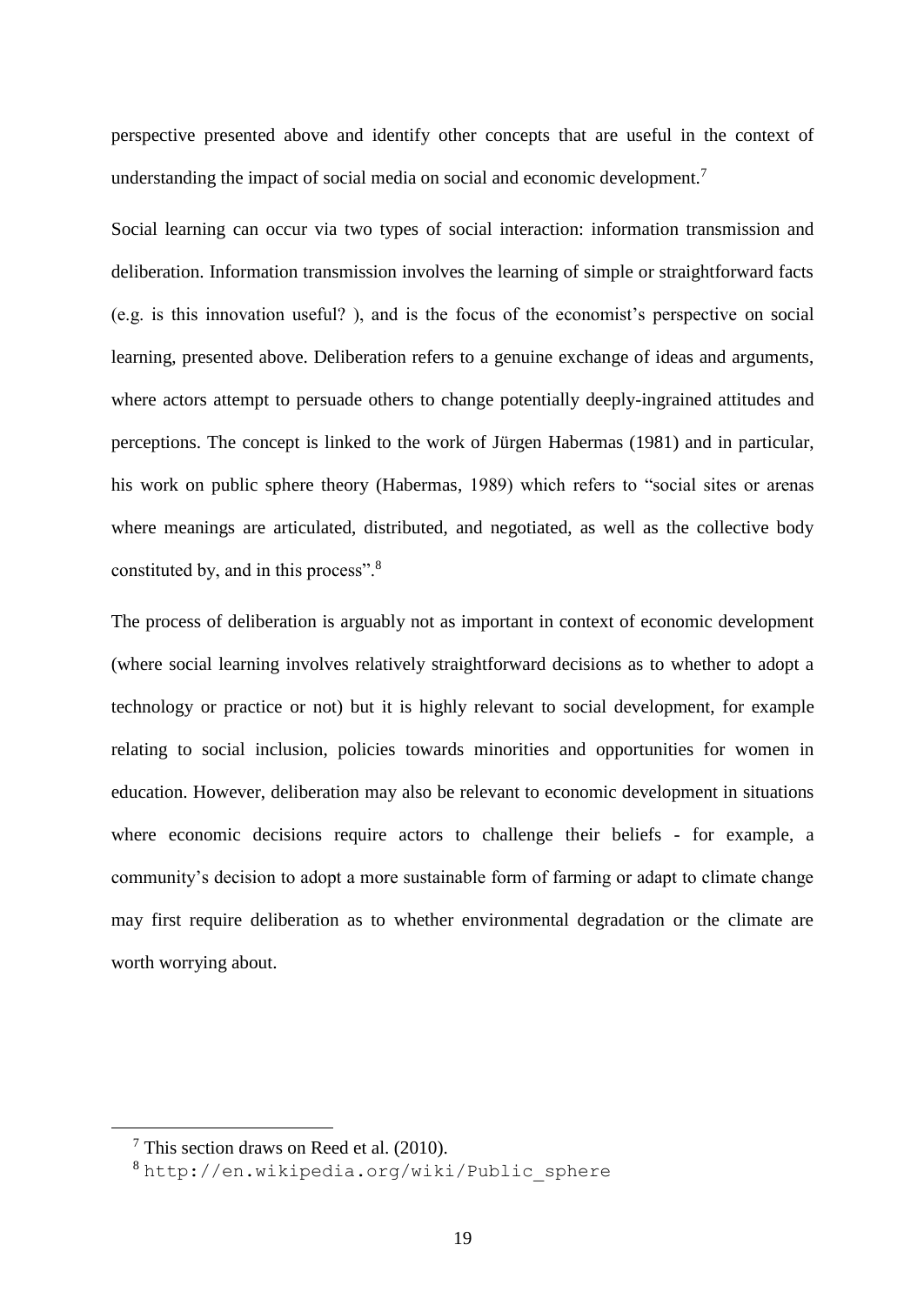The Intergovernmental Panel on Climate Change (IPCC) defines climate change adaptation as "adjustment in natural or human systems in response to actual or expected climactic stimuli or their effects, which moderates harm or exploits beneficial opportunities" (http://www.ipcc.ch/publications\_and\_data/ar4/wg2/en/annexessglossarya-d.html). As noted by Henry (2010), climate change adaptation implies several learning challenges, involving the exchange of ideas and knowledge between different communities of knowledge and action: what will the climatic stimuli be, and how to design adaptation policies that will be effective, rather than doing more harm to the climate (i.e. avoiding perverse learning)? While not focused on social media, Henry (2010) provides useful insights into how social networks present opportunities for, and barriers to, climate change adaptation. For example, Henry (2010) contends that networks that promote successful coordination across sectors or scales are likely to promote successful learning, while networks that are heavily fragmented or exclude or shut out key information sources may hinder successful learning.

#### **Box 4: Networks and climate change adaptation**

<span id="page-21-1"></span>Reed et al. (2010) emphasize three potential constraints to social learning: social norms, institutions, and network structures. Reed et al. (2010) also note that social learning is more likely to occur if groups with different types of knowledge share epistemological beliefs, and they also argue that power and scale can also impact on social learning.

## <span id="page-21-0"></span>**3.2 Social networks and social learning**

In this sub-section we explore further how social structure can impact on social learning. The work of economists featured prominently in the above summary of social learning, and economic models (Golub and Jackson, 2010) provide testable assumptions about the relationship between different social network formations and social learning. However, the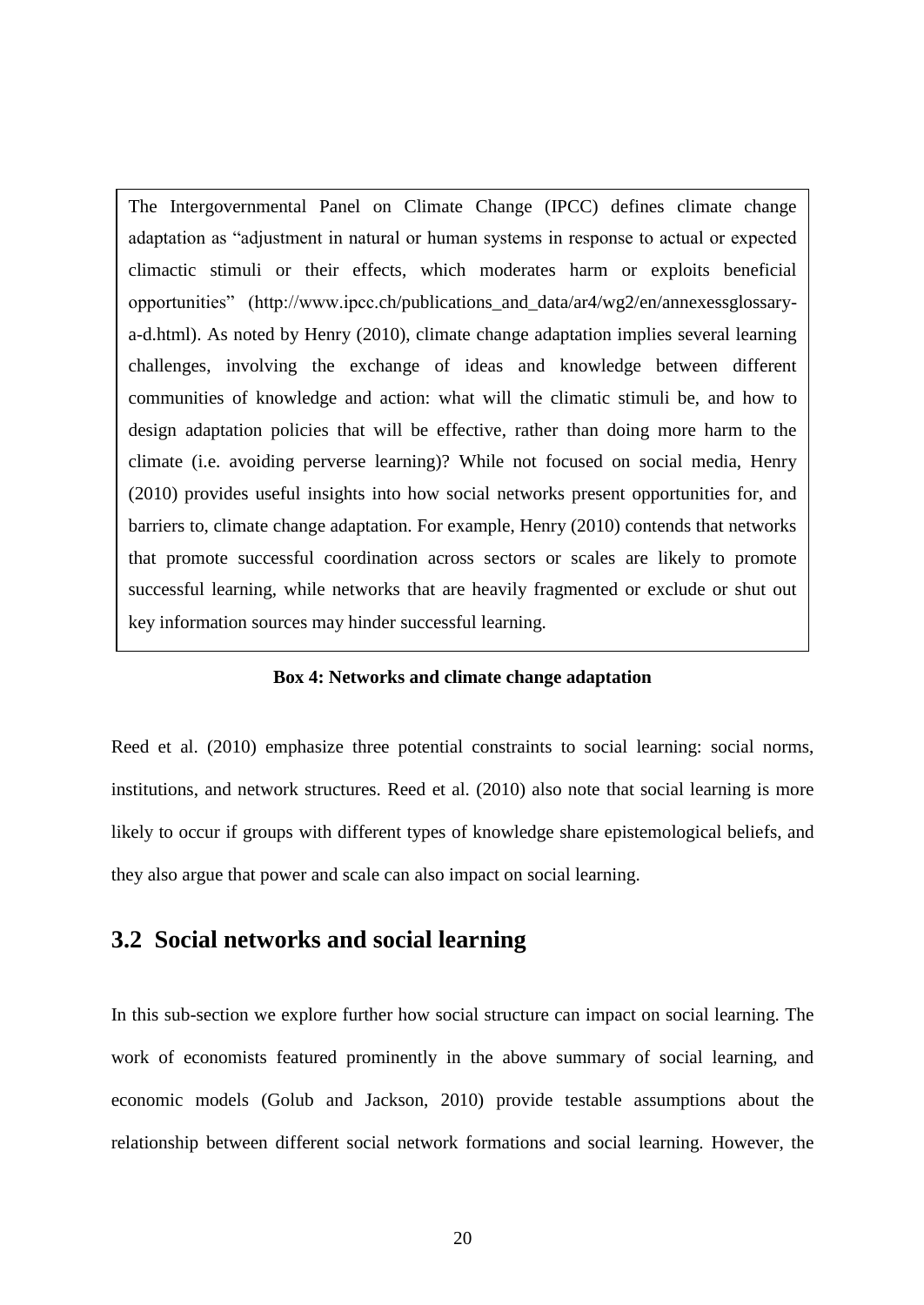majority of the literature surveyed in the present section is from outside of economics (predominantly, sociology).

Social media may impact on the deliberative process, and hence social learning. Public sphere theory has been an inspiration for a large body of research on how the web is enabling the construction of new spaces for deliberation that are not constrained by geography or time (see, for example, Rogers (2010)'s work on issue networks). However the exact impact of the web on deliberation has been debated in the academic literature with early predictions ranging from the utopian to the dystopian. For example, Castells (1996) argued that the web would promote participatory democracy (broad participation in the direction and operation of the political system), while Putnam (2000) and Sunstein (2001) predicted increased isolation and the loss of a common political discourse. The latter phenomenon has been referred to as cyberbalkanisation (Van Alstyne and Brynjolfsson, 2005) a fragmenting of the online population into narrowly focused groups of individuals who share similar opinions and tend to be exposed to information that confirms their previously held opinions. It was noted above that power relations are important for social learning, and it is therefore pertinent to discuss the potential reconfiguring role of social media in this context. In particular, a body of research has considered whether the web (or ICTs more generally) may be "reconfiguring access" (Dutton, 2005) to scholarly information and expertise, hence altering the distribution of academic authority or prominence at the level of individual researchers, teams, universities and countries.

#### **Box 5: Deliberation and social learning**

#### <span id="page-22-0"></span>**3.2.1 Weak ties, structural holes and social capital**

This sub-section provides a brief summary of three distinct but related strands in the social networks literature: weak and strong ties, structural holes and social capital.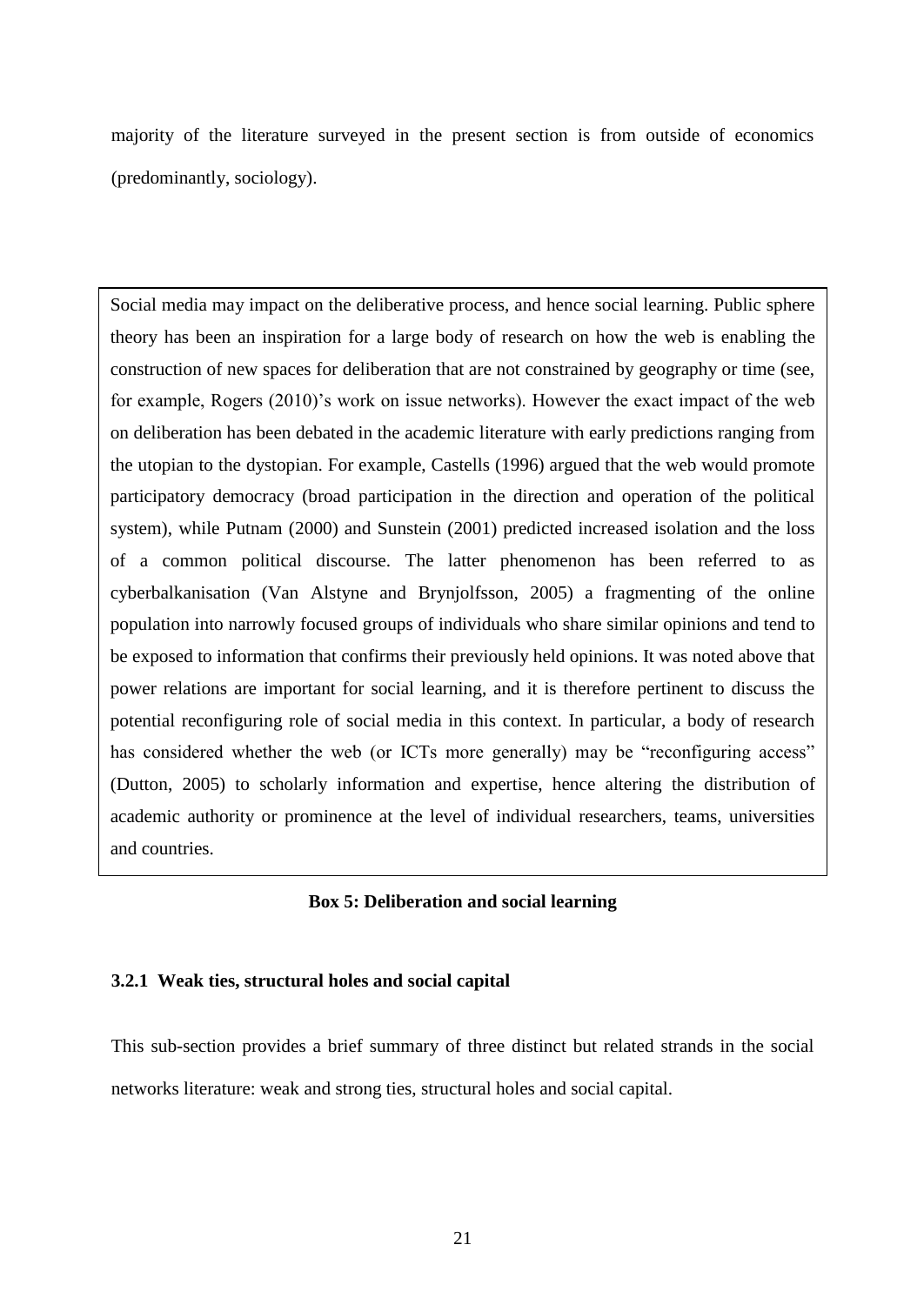The standard economic approach for understanding labour market experience (e.g. employment, wages earned, occupational attainment) focuses on personal characteristics ('human capital'), such as education, age, labour market experience, skills. In contrast, the network perspective regards the person's social network as the main driver of labour market success, since networks can provide opportunities (and also impose constraints) that impact on behavior and outcomes. In particular, Granovetter (1973) emphasizes the importance of **weak ties** (connections with people who are less socially engaged with one another in your network i.e. acquaintances) as potential sources of innovative and useful information in the context of labour market outcomes. Weak ties can be contrasted with **strong ties** (connections with people who are frequently involved with one another in your network i.e. close friends) – while strong ties can be a source of emotional support they are often considered redundant as sources of innovative information that might be useful in a labour market context (since your close friends are all likely to have the same information).

The principle that indirect social ties matter is also evident in Ronald Burt's work on **structural holes** - gaps or holes in the social structure of communication, which inhibit the flow of information between people and can present opportunities for strategic advantage in two ways (for a review, see Burt, 1992). First, people who bridge or span structural holes are exposed to varying opinions, behaviors and sources of information, and they may be able to combine this disparate knowledge in a way that provides productive advantage (this is referred to as **brokerage**). However, *not* spanning a structural hole (i.e. staying within a closed network where there is a high level of connectivity) may confer another important type of advantage: higher levels of trust and coordination can improve team effectiveness and efficiency by lowering labour and monitoring costs (this is referred to as **closure**).

The concepts of structural holes and strong/weak ties are illustrated in Figure 2.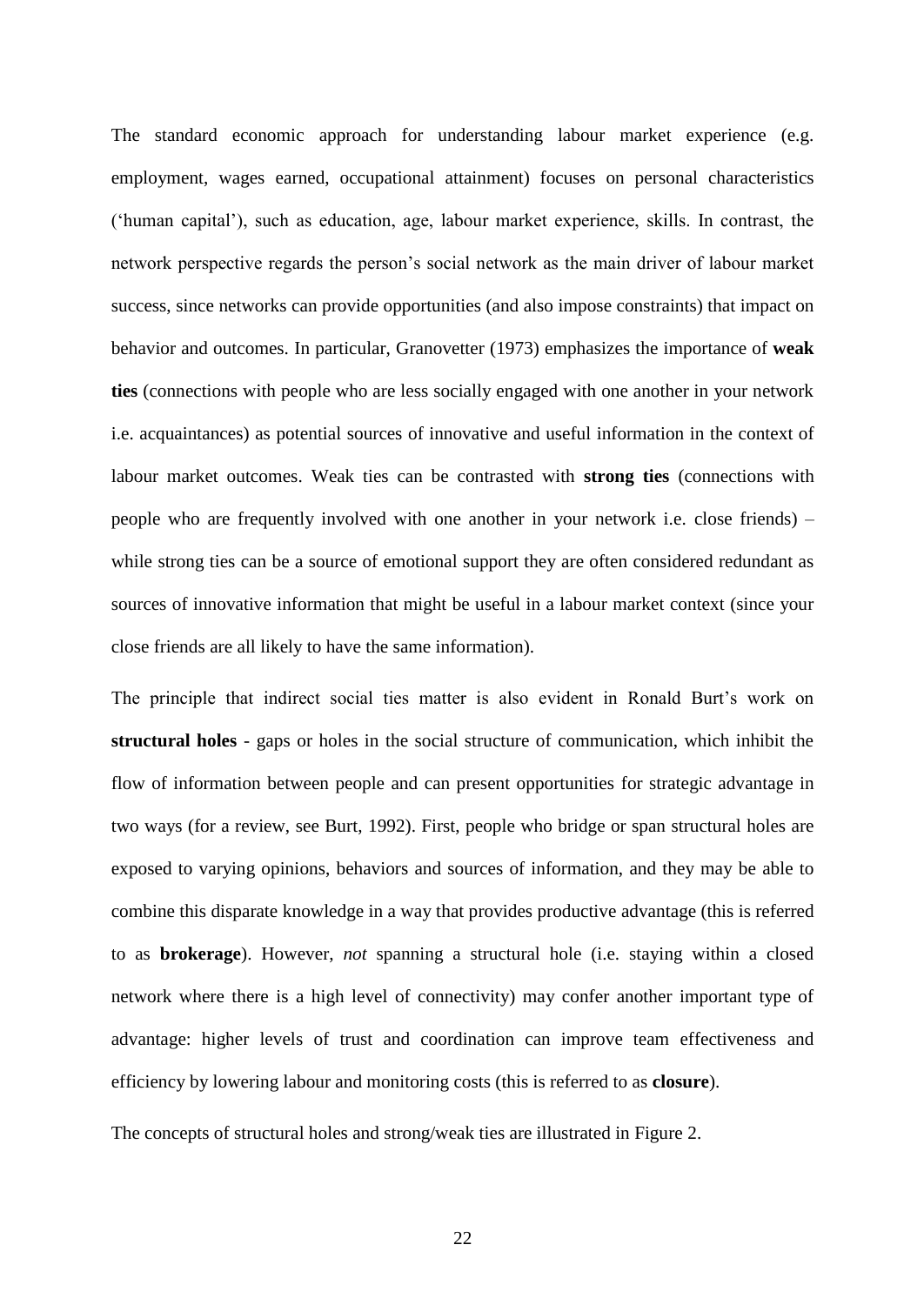

**Figure 2: Structural holes and weak ties**

Source: Adapted from Burt (1992)

<span id="page-24-0"></span>Social capital is the concept that "a person's family, friends, and associates constitute an important asset" (Woolcock and Narayan, 2000). In general, two perspectives have been adopted in social capital research; namely, the communitarian and network perspectives. The communitarian perspective (Putnam, 1993) highlights horizontal associations and group-or community-level engagements. For instance, Putnam (1993) defines social capital as "features of social organization such as networks, norms, and social trust that facilitate coordination and cooperation for mutual benefit" (p. 35). The network perspective, which is primarily identified with Nan Lin (Lin, 1999, 2001), involves identifying "resources embedded in social structure which are accessed and/or mobilized in purposive actions" (Lin, 1999, p. 35), and hence focuses on both "horizontal and vertical aspects of social connections" (Aldrich, 2012, p. 31).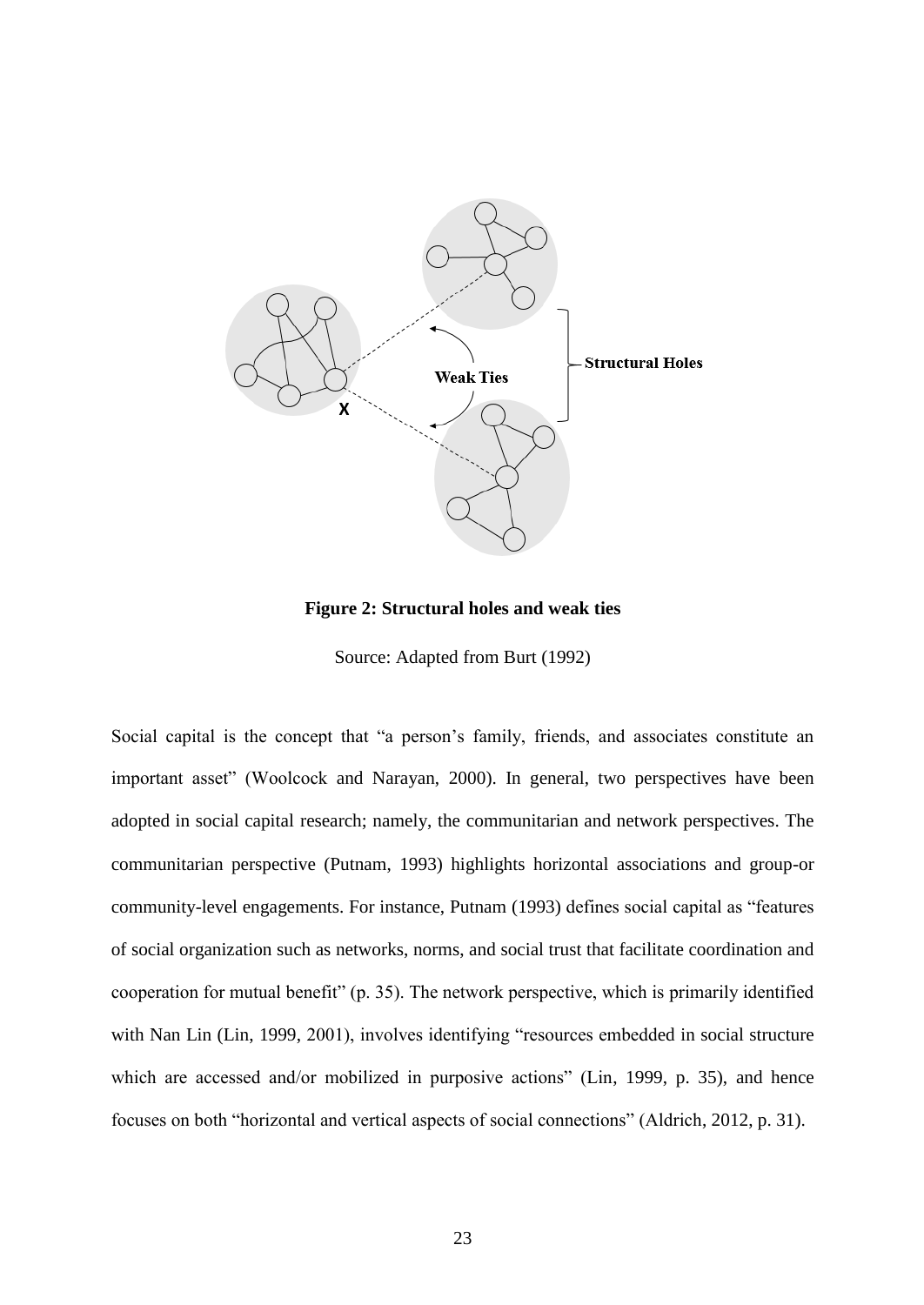Both perspectives use the concepts of **bonding** and **bridging** social capital. Bonding social capital refers to strong linkages between people who know each other well such as family members and close friends (i.e. strong ties), and can be a source of emotional and substantive support. Bridging social capital, in contrast, captures the idea that weaker connections between people who may barely know one another such as acquaintances (i.e. weak ties) can be a source novel information.

The concepts of bridging and bonding social capital are illustrated in Figure 3.



**Figure 3: Bridging and bonding social capital**

Source: Adapted from Aldrich (2012, p. 34)

#### <span id="page-25-0"></span>**3.2.2 Social learning and social media**

The concepts of weak ties, structural holes and social capital provide frameworks for assessing the potential impact of social media on social learning in the context of social and economic development.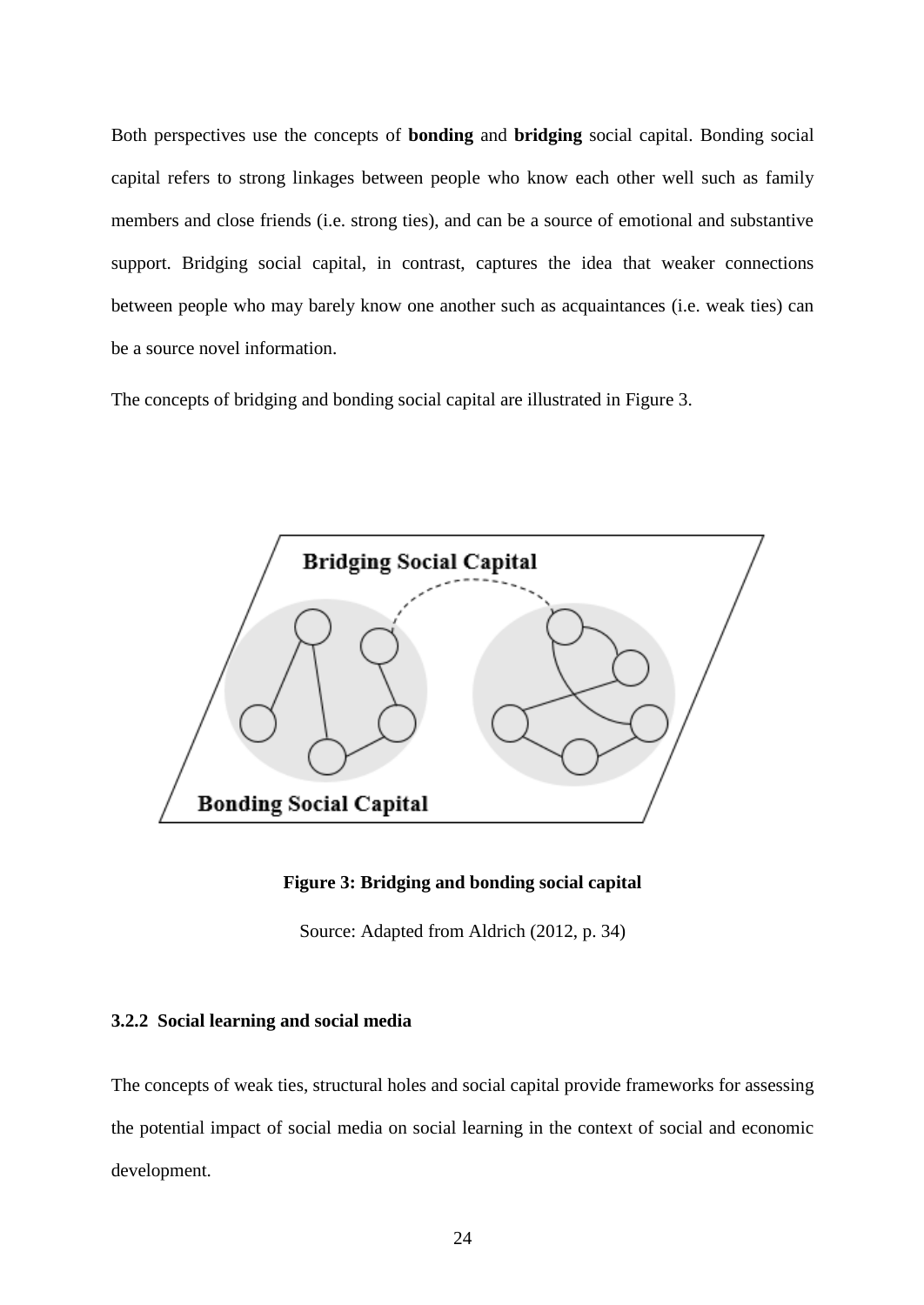With technology adoption, weak ties are likely to be more effective in transmitting novel information about new technologies that can improve productive capacity. In the language of structural holes, actors who occupy structural holes are more likely to have the "vision advantage" that can allow them to innovate. This similarly points to the importance of bridging social capital, in this context. However, this argument is possibly more relevant to innovation in advanced economies where actors are competing with one another to gain competitive advantage. In a developing country setting, technology adoption can involve, for example, convincing farmers to adopt a technology or technique that is already known to be more effective (rather than finding a novel solution on their own). There is only mixed evidence that social learning can contribute to technology adoption in developing country settings. For example, Duflo et al. (2009) found no evidence that social learning contributed to the adoption of fertilizer in Kenya, despite its demonstrated profitability. This points to the fact that in the context of technology adoption in developing countries, strong ties might be more important for bringing about technology adoption since they are more likely to be a source of trust.

With regard to economic aspirational change, it can similarly be argued that strong ties are likely to be more important than weak ties, when it comes to widening the aspirational window. Ray (2006) contends that an individual will tend to form aspirations by observing other individuals with whom he or she can identify. Such individuals are more likely to be 'close' to the individual who is forming aspirations in the sense that they share attributes in common i.e. they are more likely to be strong ties.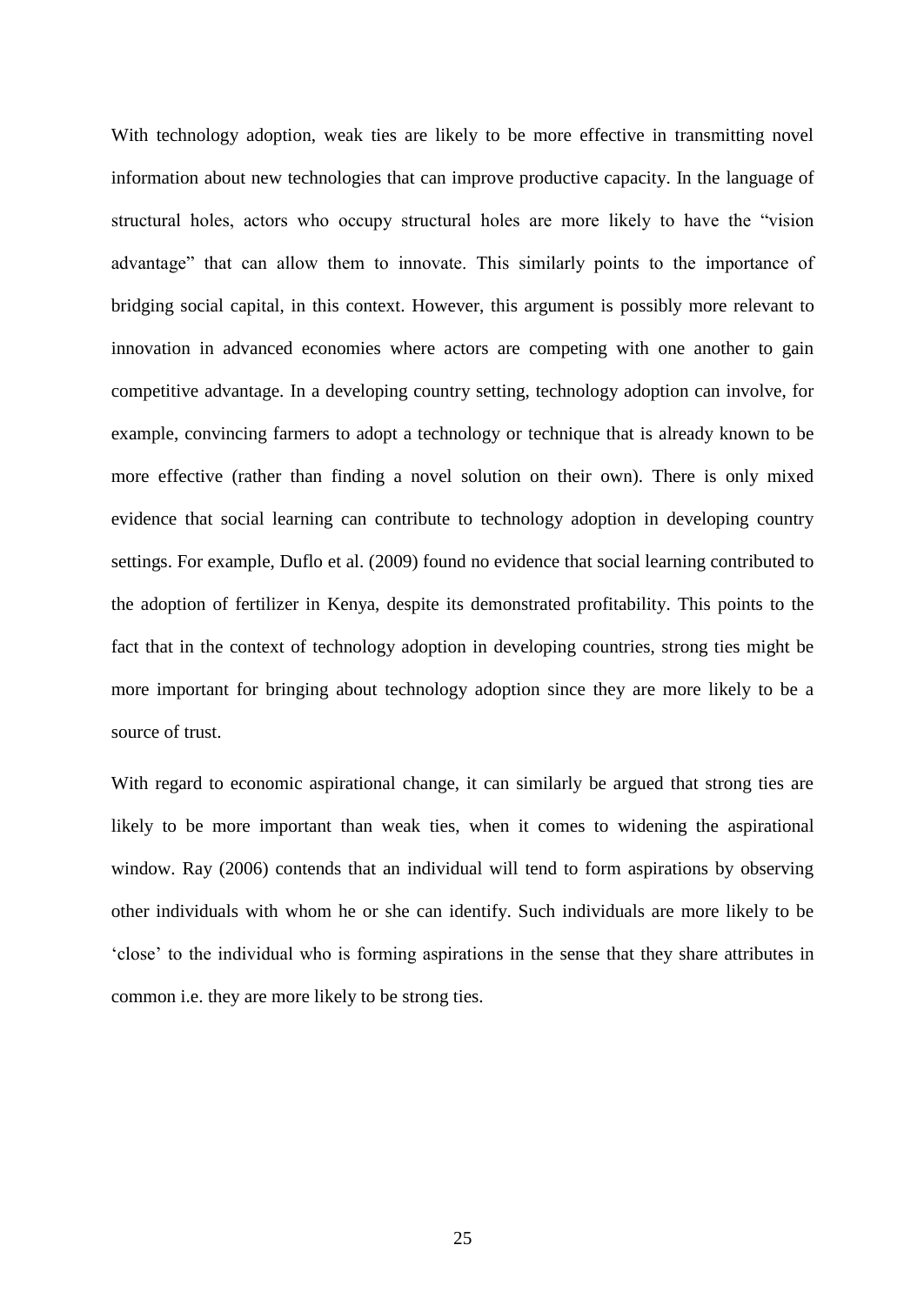Microblogs are traditionally considered platforms for developing weak ties while social network sites are considered more useful for developing and maintaining strong ties (note however that there are cultural differences in the use of social media, as discussed below). The above discussion suggests that in the developing country setting, strong ties are more likely to be important for facilitating technology adoption and economic aspirational change. So this would point to the potential role of SNSs such as Facebook. However, it is not clear that SNSs "in the wild" such as Facebook will be broadly useful for promoting development via technology adoption and economic aspirational change. There are the issues of infrastructure and the digital divide - will the households concerned have access to the internet and the requisite skills to be able to effectively use it? Setting the question of infrastructure and the digital divide aside, it may be that the most effective way for SNSs to be used for promoting development is via purpose-built SNS platforms which are rolled out as part of development interventions. The SNS could be used to form teams and groups, connecting aid recipients with leaders in an optimal way (where attributes are matched in a way that maximizes the chance of social learning). Thus social media applications such as Facebook may (at present) have limited use in achieving technology adoption and economic aspirational change in poor rural communities, but they could inform the development of purpose-built social media applications used in development interventions.

#### **Box 6: Strong and weak ties, and social media**

<span id="page-27-0"></span>In the context of political aspirational change, Gibson (2001) argues that weak ties are effective in transmitting novel information about unfamiliar political institutions but also notes that weak ties might also transmit information which undermines democratic governance. Gibson (2001) also contends that in societies where democratic values and processes are not well understood (i.e. transitional regimes), weak ties can contribute to social learning in this context; in contrast weak ties may not contribute much (in this political context) in societies where political institutions and democratic values are already strong.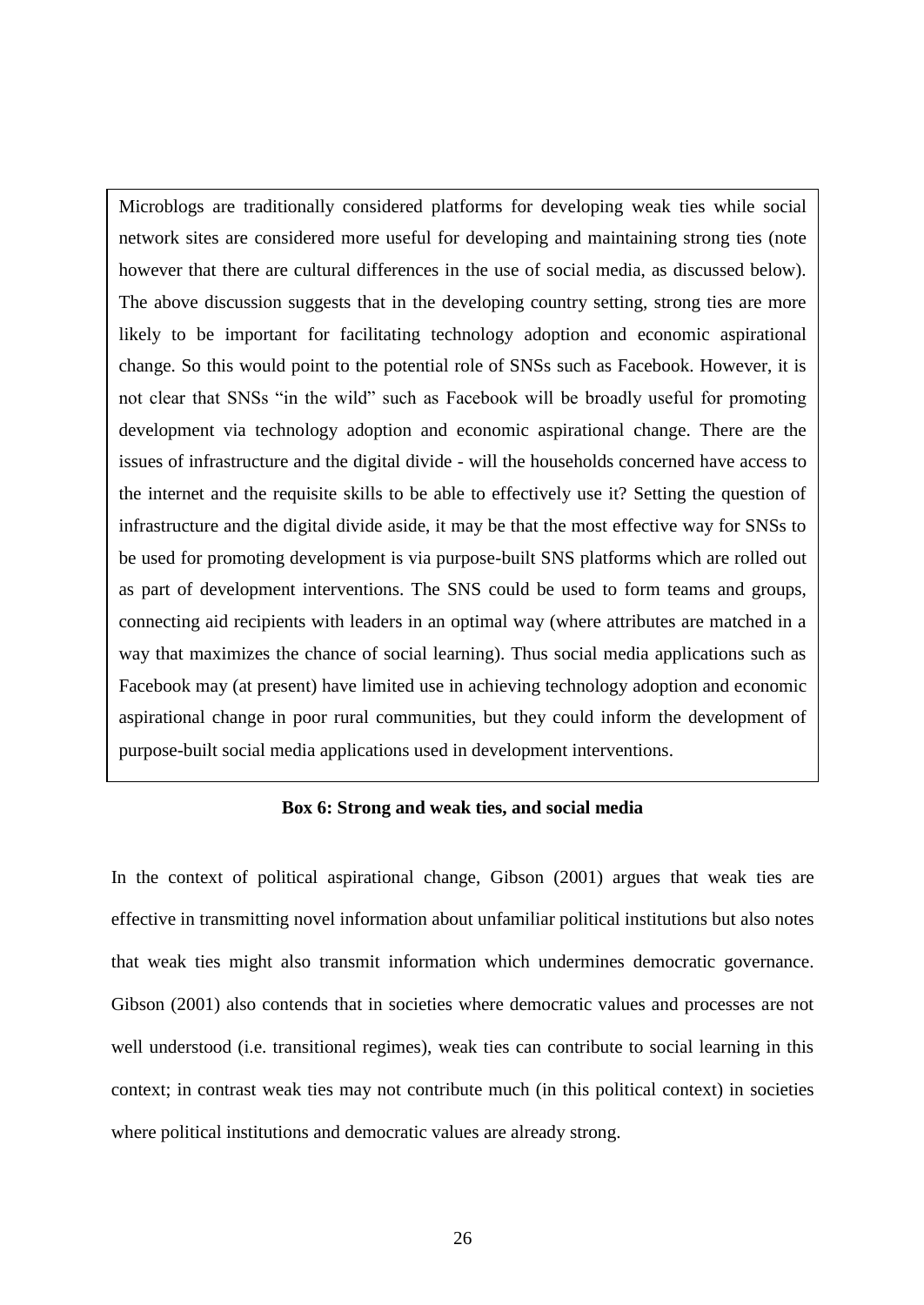As discussed in Section 6 below, Howard et al. (2011) have suggested that Twitter contributed to the democratic progress during the so-called Arab Spring, thus supporting the view of Gibson (2001) regarding the role of weak ties. However Gladwell (2010) has downplayed the role of weak ties (and hence social media) in social unrest in the Arab Spring, arguing that democratic change can involves risk-taking behavior, which is best facilitated via strong ties. In the political unrest in Ukraine in 2014 participation in street protests was inherently risky and while Twitter did not seem to figure strongly, it has been suggested that Facebook was a primary communication and coordination tool used by the protesters (however Etling (2014, p.5) provides counter-evidence).

#### **Box 7: Political protest in the Internet Age**

<span id="page-28-0"></span>There is a large body of research into the relationship between internet use and social capital. A motivating factor for this research was the suggestion (Putnam, 2000) that younger people have less social capital (measured by community volunteerism and trust in fellow citizens) than their parents did when they were young. Since younger people use the internet more than older people, this had led to the question whether internet use decreases social capital. McPherson et al. (2006) found that there had been a decline in the size of 'core networks' in the U.S. (people with whom the respondent can talk about 'important matters') and an increase in social isolation. These findings reignited panic about the negative effect of the internet on social connectivity, even though the authors and others (Fischer 2009; McPherson et al. 2009) noted that the results indicating a trend of increasing social isolation needed to be treated with caution.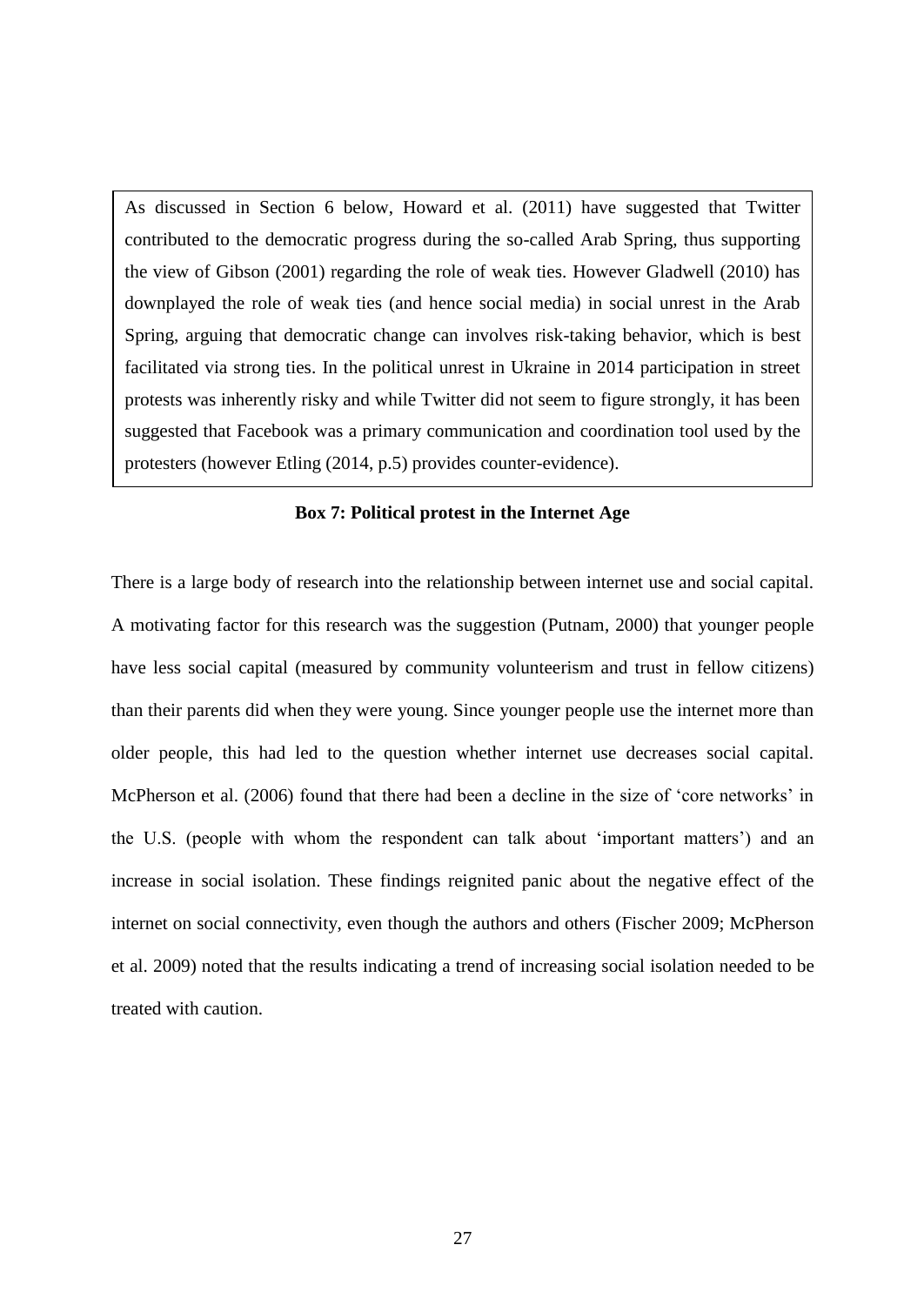Does social media impact on social capital or alter the formation or the mix of strong and weak ties? Can social media use lead to the diminishment of 'real world' strong or weak ties? The evidence in developed countries suggests that the internet and social media is unlikely to have had a negative impact on social capital formation. The real-world impacts of the internet are likely to be complex and hard to disentangle from other major forces, for example demographic and economic, that are affecting patterns of communication and community (Fischer, 1997). If one considers major forces impacting on poor communities throughout the world – process of urbanization, and migration - these are likely to have major impacts on social capital and the mix of strong/weak ties. An example is the migration of workers from poor rural areas to cities within their own country (for example the guest worker phenomenon in China) or other countries. This movement has a potentially huge impact on bonding social capital (since the person moves away from family and close friends, who are the source of emotional support) and bridging social capital (the person who has moved is no longer embedded in a social network that provides information and other resources). In both of these cases the internet and social media in particular can provide opportunities for maintaining and building both bridging and bonding social capital in the face of such disruption.

#### **Box 8: Does social media reduce social capital?**

## <span id="page-29-1"></span><span id="page-29-0"></span>**3.3 Country-specific factors**

This sub-section outlines some country-specific factors that are likely to affect how social media impacts on social and economic development.

#### **3.3.1 The role of government**

Government will have a major influence on how social media impacts on social and economic development in a particular country.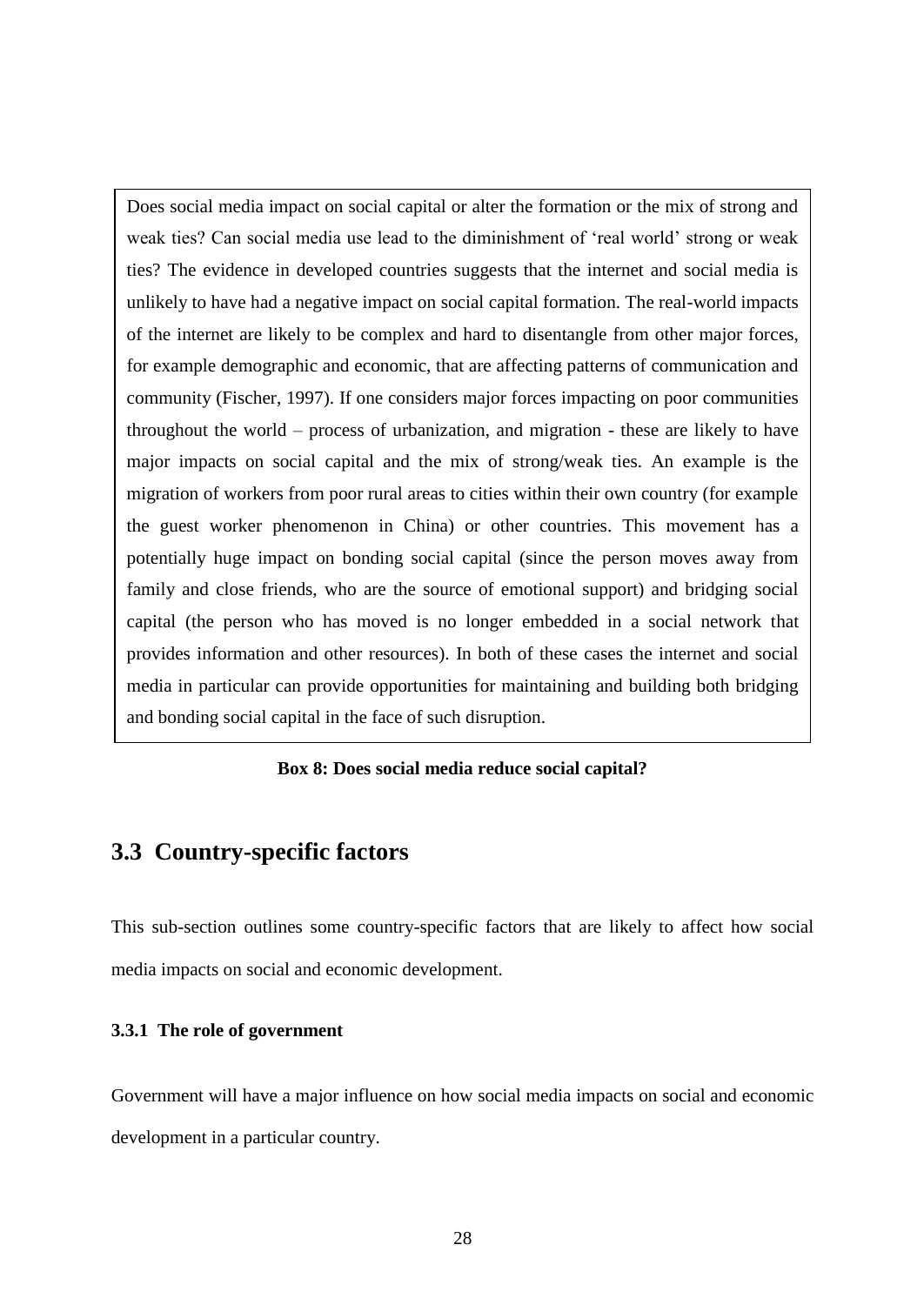First, government allocates resources and develops policy relating to telecommunications and internet infrastructure. Factors such as the overall level of economic development and geography will of course have a large influence on the percentage of the population that are connected to the internet, but government policy will also be important.

The Web Index (http://thewebindex.org) is produced by the World Wide Web Foundation (http://www.webfoundation.org), which was established in 2009 by WWW inventor Sir Tim Berners-Lee to "promote his vision of an open Web which is available, usable, and valuable for everyone". The Web Index is a multi-dimensional measure of the contribution of the web to social, economic and political progress, and provides a ranking of countries (similar to UN's Human Development Index). Using a combination of secondary data and primary data (based on expert surveys), scores are given in four areas (sub indexes): universal access, freedom and openness, relevant content and empowerment. One of the secondary indicators in the 2014 Web Index in the "relevant content and empowerment" sub index was the number of monthly active users in the dominant social network site, divided by the population of the country. Also of relevance to the present report, the "freedom and openness" sub index assesses "the extent to which citizens enjoy rights to information, opinion, expression, safety and privacy online, and some aspects of Internet neutrality."

#### **Box 9: The Web Index**

<span id="page-30-0"></span>Second, government policy will influence the extent to which the population has the education and digital literacy to benefit from access to the internet. Again, education levels and digital literacy will be largely dependent on overall economic development, but government policy will influence, for example, the extent to which all members of the population (for example both men and women, young and old) are able to acquire the education and digital literacy so the internet can improve their lives.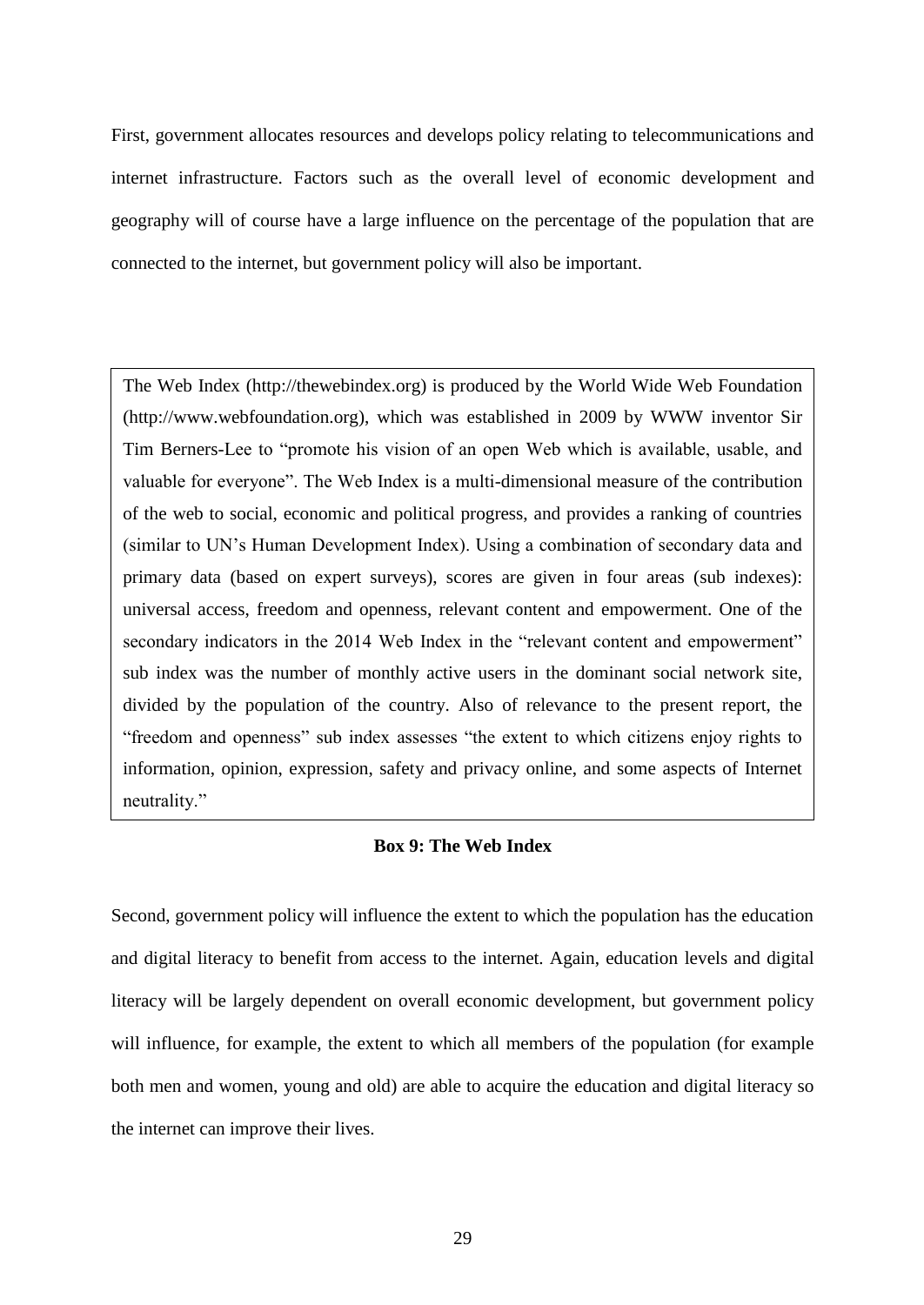Third, government policy towards how the internet is used within the country will influence the impact of social media on social development. The obvious example is internet censorship which can limit the potential for social media to bring about political aspirational change. The use of the internet for surveillance is also important here, since it may be used to suppress the activities of groups wanting to bring about social change. The countering argument by governments who do censor the internet or conduct internet surveillance is that this is necessary for social stability and national security.

Finally, government's own presence on the internet will be important. Is the government making optimal use of the internet in the delivery of government services? Is government effectively using social media to provide authoritative information to citizens relating to, for example, public health and emergencies or disasters? Government competes with other organizations (e.g. private, non-profit) in the delivery of services and information to citizens. Social media is having an impact on the relative position of government in social and information networks, which 'equips government with a strategic position from which to dispense information' (Hood, 1983, p. 12).<sup>9</sup>

#### **3.3.2 The role of culture**

 $\overline{a}$ 

Section 2.3 presented evidence on cross-country variations in social media use; culture could potentially influence how social media impacts on social and economic development in a particular country. Cross-cultural differences in retweet behavior, for example, can impact on the diffusion of information and hence the potential contribution of microblogs to political aspirational change. Culture may also be reflected in how Facebook is used in a given country,

<sup>9</sup> This is referred to as 'nodality' in the 'tools of government' framework (Hood, 1983; Hood and Margetts, 2007); the other tools or resources are treasure (control of taxation and the money supply), authority (the legal power to forbid, demand, guarantee or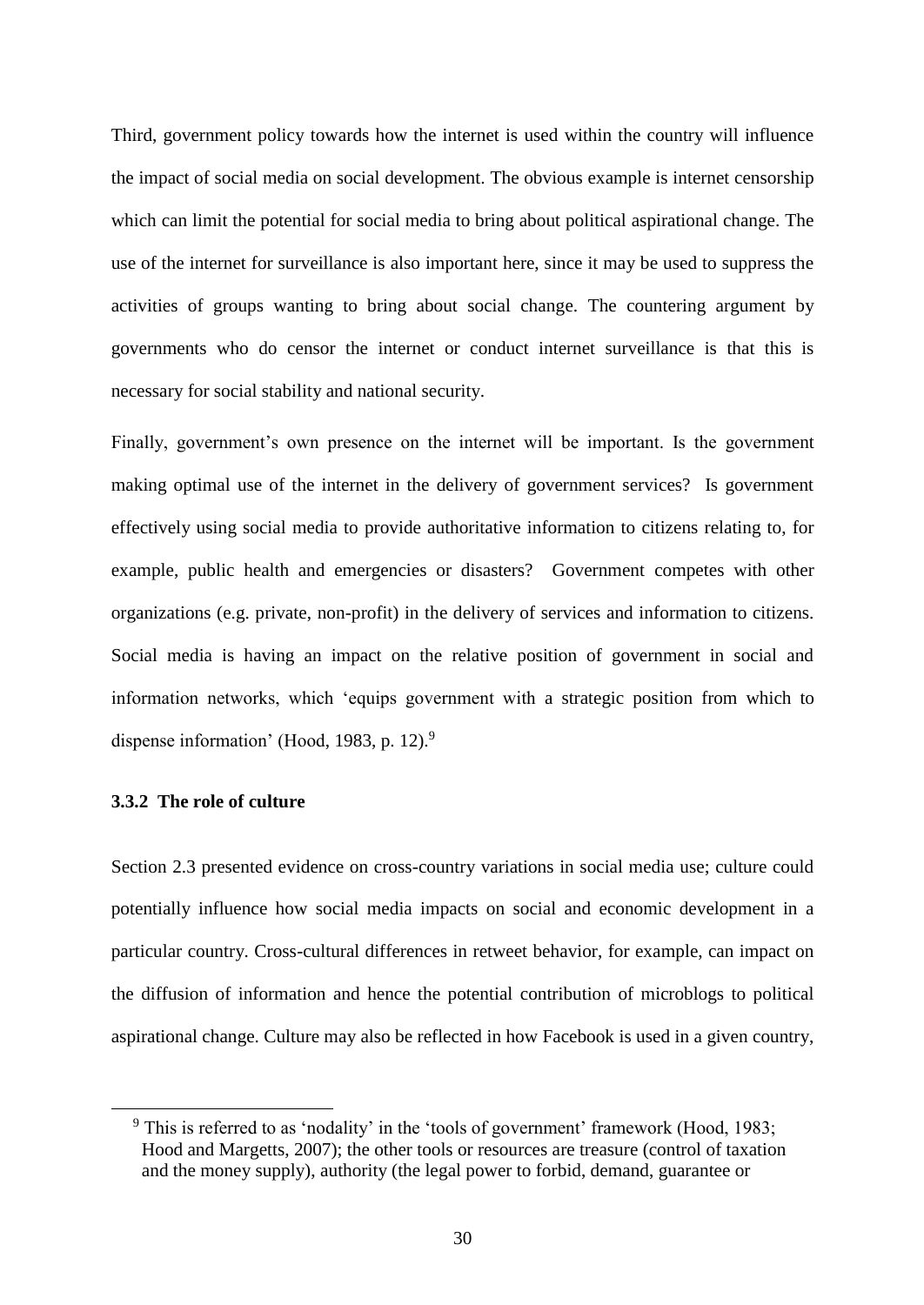and its potential impact on development outcomes. Utomo (2015) argues that the collectivist nature of Indonesian culture means that Facebook is much more likely to be used for weak tie formation (whereas in Western societies Facebook is regarded as more a tool for maintenance of strong ties). Utomo (2015) argues that this helps explain why Facebook is facilitating the entrepreneurial activities of middle-class women in Indonesia.

#### <span id="page-32-0"></span>**4 Social media and economic activity**

 $\overline{a}$ 

Social media can benefit business owners and entrepreneurs in developing economies by reducing the cost of communication and increasing opportunities to find business partners and customers (similar arguments are made with respect to mobile phones). However compared with developed economy contexts, there is not much literature on social media and economic activity in developing countries. Nwabueze et al. (2013) claim that social media plays a crucial positive role in achieving microfinance banking goals in Nigeria by facilitating information flow to the poor and small business owners who are the primary target of microfinance. However, it should be emphasized that it is very difficult to disentangle social media effects on business outcomes from other factors (e.g., innate skills and drive of entrepreneurs and business leaders, and the business environments in which they operate), because of data availability and also the general problem of identifying a network effect (Box 10).

adjudicate), and organizational capacity (the government's stock of human and physical capital).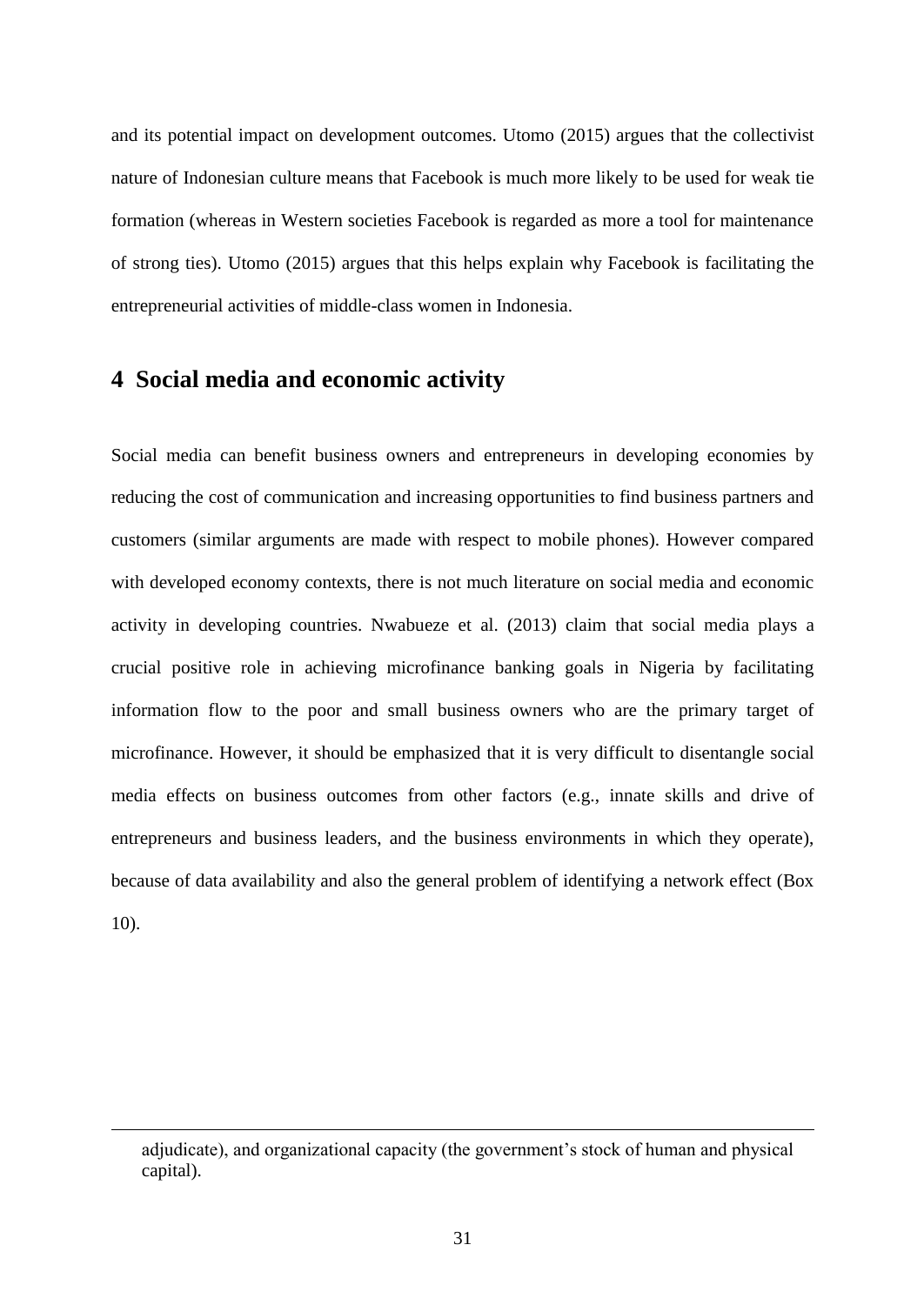Is social media good for business? It is tempting to assume that because social media opens up channels for businesses to efficiently connect with customers, suppliers and investors that it must be positive for business outcomes. However, empirically establishing a causal link between social media use and business outcomes is challenging, and relates to the general problem of identifying a "network effect" – the causal link between network structure and the behavior and outcomes of actors (the foundational reference in economics is Manski (1993)). It is in the interests of businesses to use all means available (including social media) to strategically acquire connections (e.g. with customers, suppliers or investors), and those who succeed at this will have improved performance. But is it the social media use and improved network position that is causing the outcome (higher profitability) or is it an unobserved attribute of the business actor (for example, talent or drive) that allowed it to successfully acquire the best network structure and to perform better than its competitors? Establishing a network effect is thus complicated by the possibility of unobserved heterogeneity – variation in network position across agents also reflects the intrinsic ability of the agents, which will also affect performance.

#### **Box 10: Identifying a network effect**

<span id="page-33-0"></span>In addition, social media enables entrepreneurs to create and maintain weak ties and bridging social capital. While Facebook is generally regarded as being useful for maintaining strong ties such as close friends or kin, Twitter enables entrepreneurs to expand and use their weak ties such as acquaintances. In Fischer and Reuber's (2011) study of entrepreneurs' use of Twitter one interviewee said "Facebook is a cocktail party and so when you are engaged in Facebook you're surrounded, sometimes very peripherally but surrounded, by people that you know and you like and that are part of your social graph. Twitter's not that. Twitter is more like somebody standing on the street corner with a megaphone saying, 'Hey, if you're interested in the Toronto Maple Leafs, check out this article! ' And I may be interested and I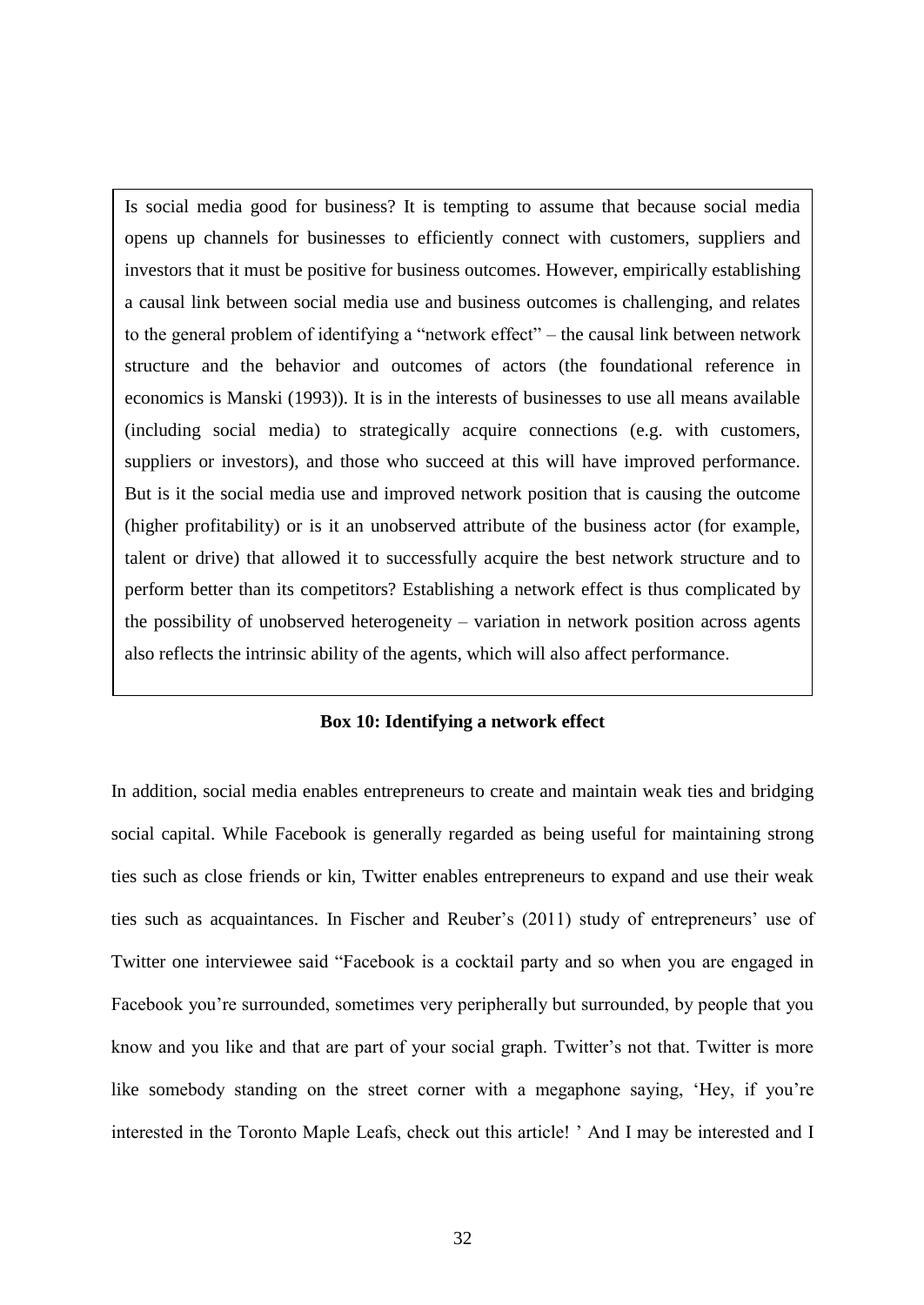might check it out or I may just walk right by" (p.3). Through interviewing entrepreneurs, the authors provide evidence that Twitter increases social interaction. Likewise, from a point of view of job opportunities, LinkedIn (a social networking site for professionals) allows users to make connections with those who are in the same circle and out of the circle. This is also helpful for utilizing weak ties, so that individuals can find new job opportunities.

Utomo (2015) notes that the role of social capital in facilitating womens' access to income has been well-documented (see, for example, Mayoux, 2001; Silvey and Elmhirst, 2003) and assesses how Facebook is transforming womens' economic opportunities in Indonesia. The author conducts interviews of women who use Facebook for selling products and presents evidence that the social network site does foster the entrepreneurial activities of these women. However Utomo (2015) is careful to point out that the positive impact of Facebook on entrepreneurial activities may be quite specific to the particular setting of her study. In particular, the author points to the importance of gender and class, since she studied middle-class women in Jakarta who are secondary earners in their families, and for whom conducting income-generation activities via Facebook fitted well with family responsibilities. She also highlights the importance of culture, arguing that Indonesian collectivist culture impacts on the way people use Facebook and hence the ability of Facebook to foster weak ties that could lead to potential sales and finding commercially-relevant information.

#### **Box 11: Facebook and female entrepreneurship in Indonesia**

<span id="page-34-0"></span>The study of Utomo (2015) is important for the present paper since it highlights the fact that the positive impacts of social media such as Facebook on economic activity will be localized to specific segments of society and this may temper our conclusion regarding the overall potential of social media to transform economic opportunities in a particular country. Further, it is important to be careful not to generalize impacts of social media across countries, since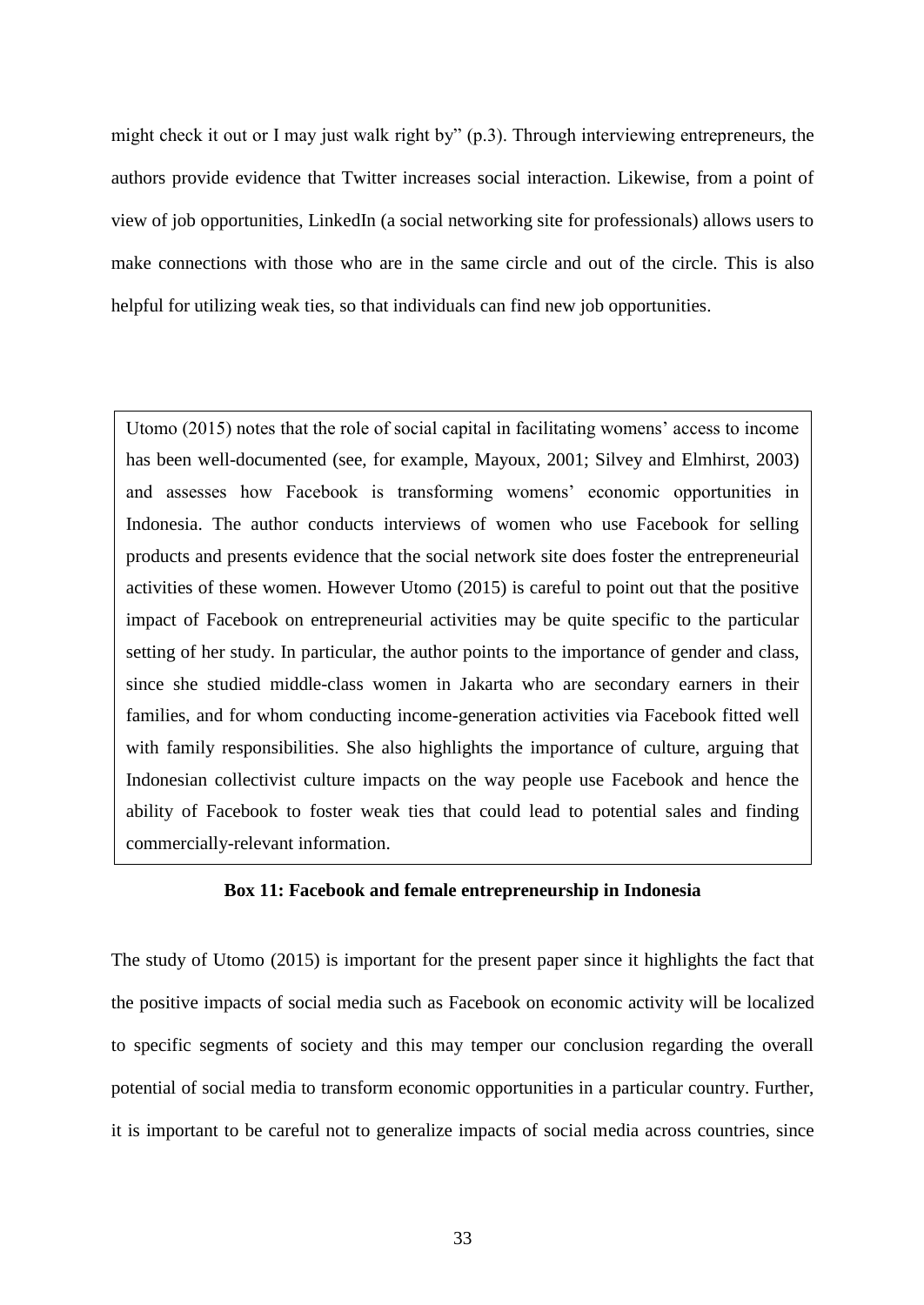culture may impact how social media is being used (and hence its potential for influencing entrepreneurial activity).

Social media provides another way of potentially improving economic outcomes in developing economies, namely as a source of business-related "big data". Big data is often discussed in the context of the 'internet of everything' or 'network of networks' and can be thought of as data from networks of (1) people (social web) e.g. phone logs/GPS, social network sites (e.g. Facebook), microblogs (e.g. Twitter); (2) information (traditional web - the WWW) e.g web pages, clickstreams, website logs and (3) things (sensor web) e.g. temperature sensors, medical instruments. Big data refers to not only data that is beyond traditional analytical techniques and computational capacity, but also a phenomenon whereby analysts can access data that are unprecedented in terms of size, dynamics and variety and use these data to uncover and predict a wide range of societal phenomena. Social media is a major source of big data, especially with respect to data on human behavior. The Global Pulse project in Indonesia<sup>10</sup> aims to predict daily food prices using food-related tweets by users in Twitter. The goal is to provide an alternative means of officially monitoring food prices, thereby reducing cost of data collection (incurred by both government and business operators). Social media also provides opportunities for businesses to conduct experiments, for example, to better understand how social networks affect consumer demand. Aral and Walker (2014) have conducted a large-scale experiment on Facebook and note that social media such as Facebook "enables developers to customize application features for particular users, enabling feature and design randomization" to test product designs, consumer demand and so on (p.1354).

<sup>10</sup> <http://www.unglobalpulse.org/nowcasting-food-prices>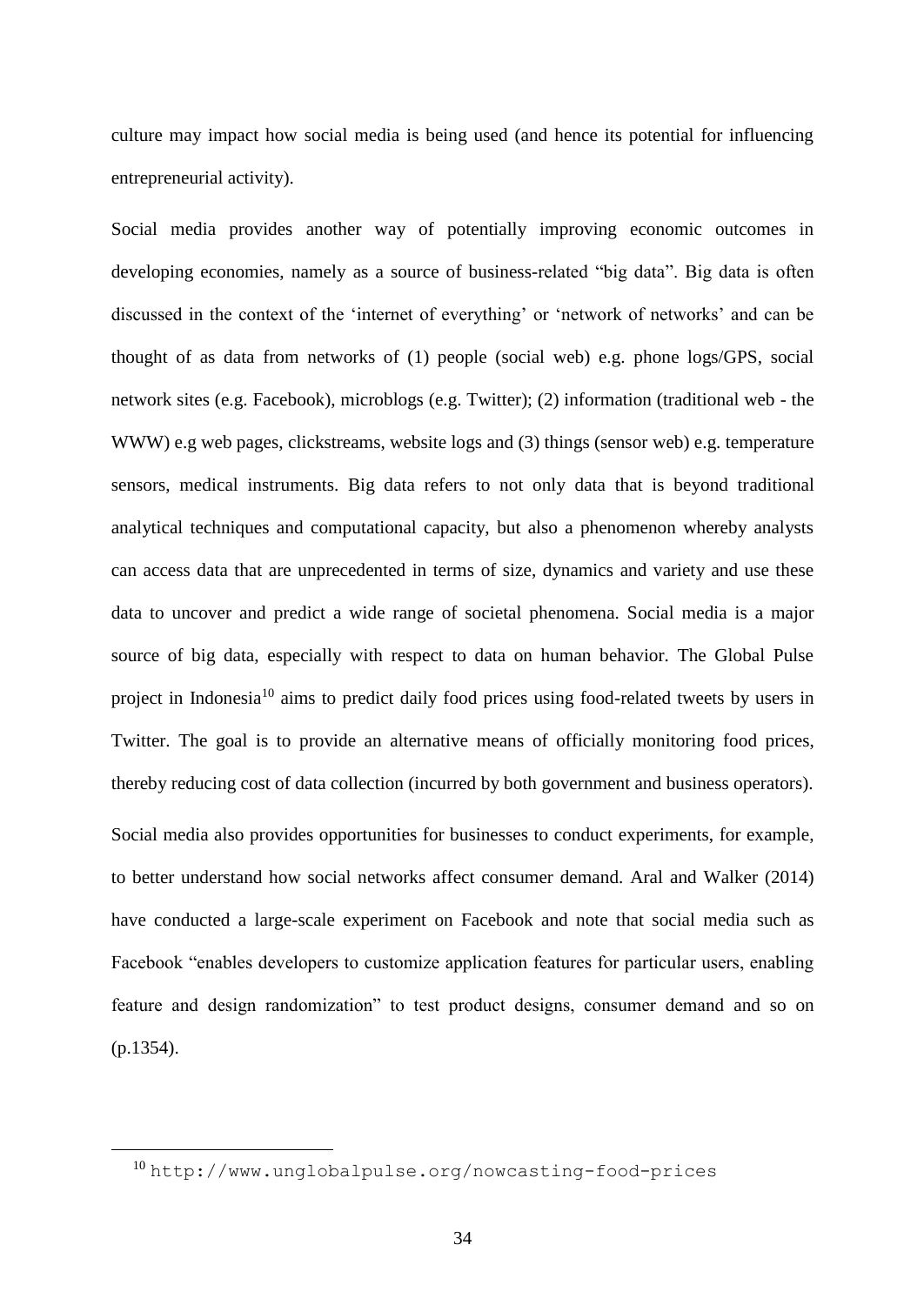Crowd-sourcing sites such as Mechanical Turk and freelancing websites such as eLance are online labor markets that are providing job opportunities for people in emerging economies such as India and The Philippines (Aguinis and Lawal, 2013; Ross et al., 2010). However, some researchers and commentators argue that these types of platforms can be used for exploiting cheap labor.

#### <span id="page-36-0"></span>**5 Social media and emergencies**

Twitter co-founder Jack Dorsey credits his childhood interest in listening to law enforcement and emergency services on police scanner radios as part of his inspiration for creating the microblogging platform<sup>11</sup>. Today Twitter is increasingly used for coordinating communication and for gathering and disseminating information during emergency, disaster and crisis situations. Government use of social media can educate the public on how to respond/act when disasters or emergencies occur. When a disaster or emergency is unfolding, social media can provide a way for government to provide correct information. However the ability of government to provide useful information to citizens will depend on how influential government is on social media i.e. its centrality or 'nodality' in relevant conversations.

Alexander (2014) reviews social media use by governments during disasters and major incidents. He identified seven functions of social media in disaster situations; (1) a listening function, (2) monitoring a situation, (3) integration of social media into emergency planning and crisis management, (4) crowd-sourcing and collaborative development, (5) creating social cohesion and promoting therapeutic initiatives, (6) furthering causes (e.g. collecting donations after disasters), and (7) research. Reeder et al. (2014) contend that organizational use of social media for emergency response can have two purposes: information dissemination and as a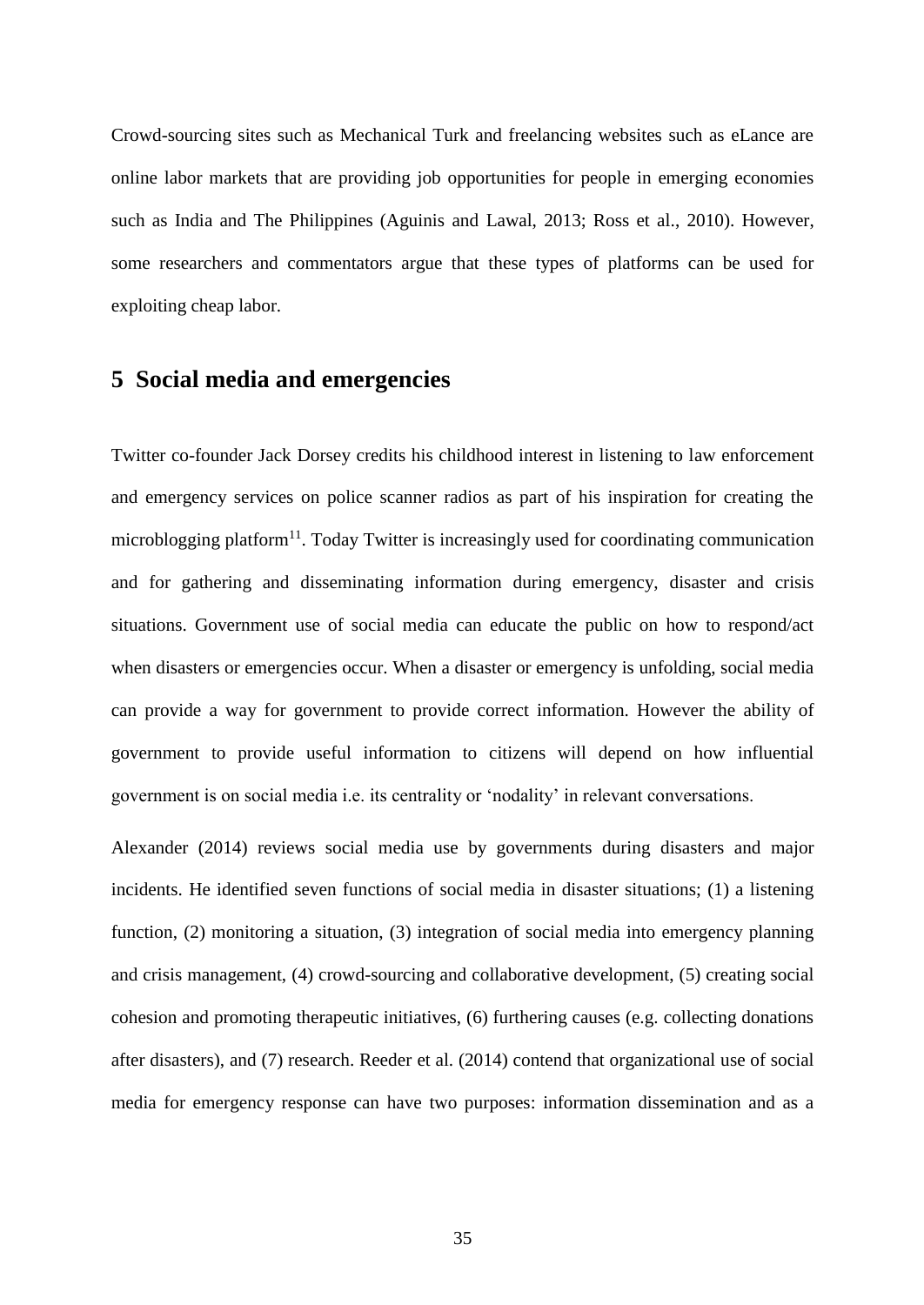management tool (e.g. receiving requests for assistance). They summarize research which suggests that social media is generally used only for the former.

US Department of Homeland Security (2013) looked at citizen use of social media during and after Hurricane Sandy, which affected the north-east coast of North America and parts of the Caribbean in October 2012. The authors highlight (p. 17) the ways in which social media enabled multi-way information sharing: (1) government to public (e.g. citizens), (2) private sector to public, (3) public to government (active) e.g. using social media to report problems and needs (for example, via crowdmaps where citizens can collaboratively update information on road conditions during a disaster), (4) public to government (passive) e.g. government monitoring social media such as Twitter and Facebook to identify emerging threats and needs, and (5) public to public.

#### **Box 12: Citizen use of social media during disasters**

<span id="page-37-0"></span>While government social media use is still nascent, its usefulness and importance is increasingly recognized. Kamel Boulos et al. (2011) studied the use of geo-tagged Twitter data in the context of health surveillance, and found such data is useful for improving public health especially in developing countries such as Cambodia and Thailand. Social media provides an additional tool for monitoring crises such as pandemics, although the concerns raised by Lazer et al. (2014) in the context of using Google search data to monitor flu trends are pertinent here.

Despite the increasing importance of social media during crises and emergency situations, Lazer et al. (2013) found that television was still the primary medium for obtaining information (compared with mobile phones and tablet computers) in the wake of the Boston

<sup>11</sup> [http://www.cbsnews.com/news/twitters-jack-dorsey-on-60](http://www.cbsnews.com/news/twitters-jack-dorsey-on-60-minutes/) [minutes/](http://www.cbsnews.com/news/twitters-jack-dorsey-on-60-minutes/)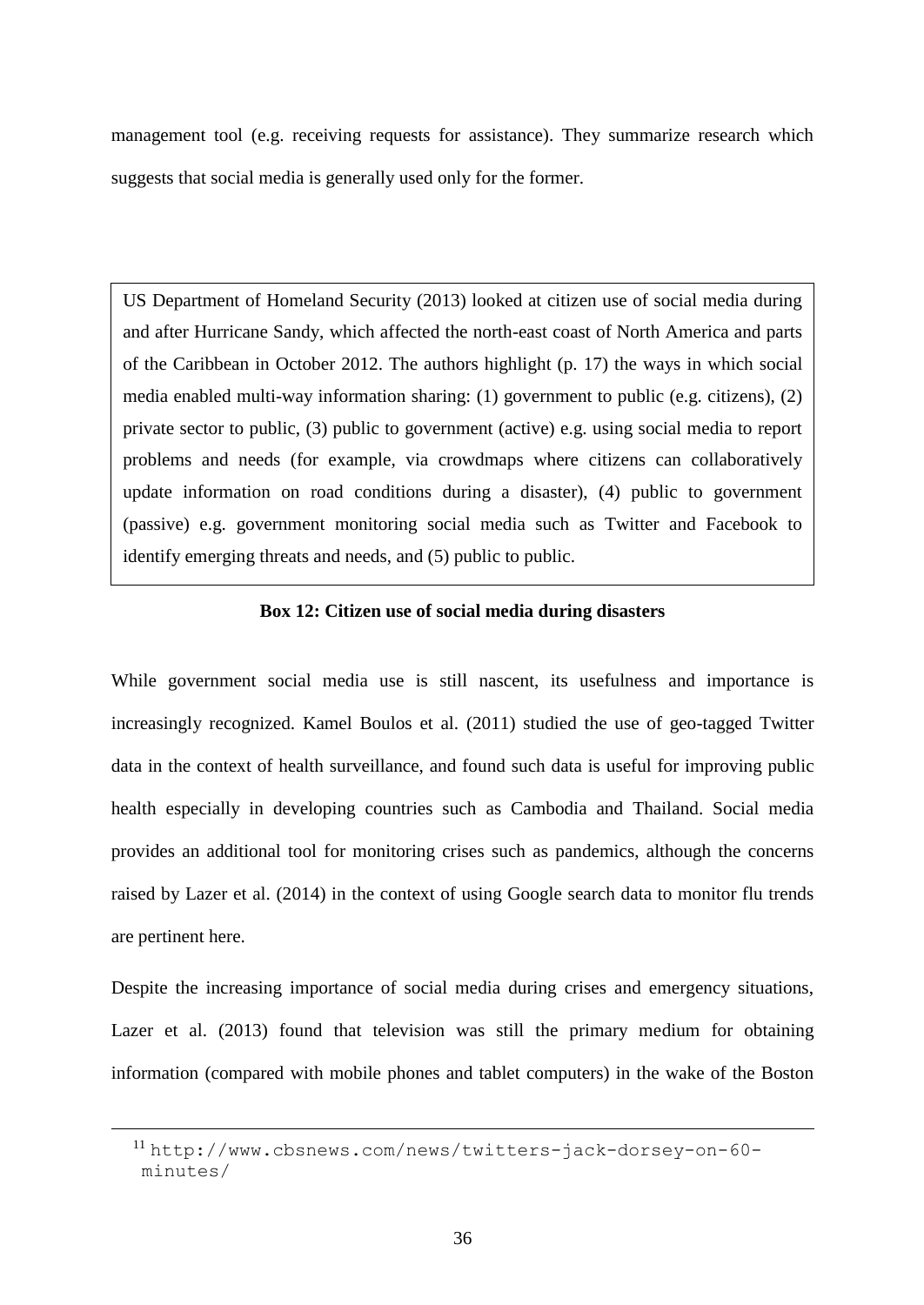Marathon Bombing 2013. This finding echoed that of Lobb et al. (2012) who pointed to the important role of traditional media such as television and radio during during the Haiti earthquake in 2010. However, it is clear that social media is becoming a powerful additional tool for governments in times of crisis.

Finally, it should be noted that Alexander (2014) also acknowledges some negative aspects of social media use in emergency, disaster and crisis situations. The spreading of incorrect information via rumors is one of them. For example, Castillo et al. (2011, p. 67) note that "immediately after the 2010 earthquake in Chile, when information from official sources was scarce, several rumours posted and re-posted on Twitter contributed to increase the sense of chaos and insecurity in the local population". Social media enables people to share information at an unprecedented scale and speed during emergencies, but the same technology can also be used to efficiently propagate dubious and potentially confusing information (Box 13). Therefore, the use of social media in emergencies thus far can be considered a doubleedge sword.

## <span id="page-38-0"></span>**6 Social media and community voice**

The Occupy Wall Street movement and in particular, the Arab Spring which started in Tunisia in December 2010 have led some scholars to argue that social media increasingly plays a significant role in political change. Howard et al. (2011) see a clear link between social media and civil unrest during the Arab Spring: "Social media played a central role in shaping political debates in the Arab Spring. A spike in online revolutionary conversations often preceded major events on the ground. Social media helped spread democratic ideas across international borders." Howard and Hussain (2011) state "[i]nterestingly, the recent protest ignitions seem to have occurred without recognizable leaders. Charismatic ideologues, labor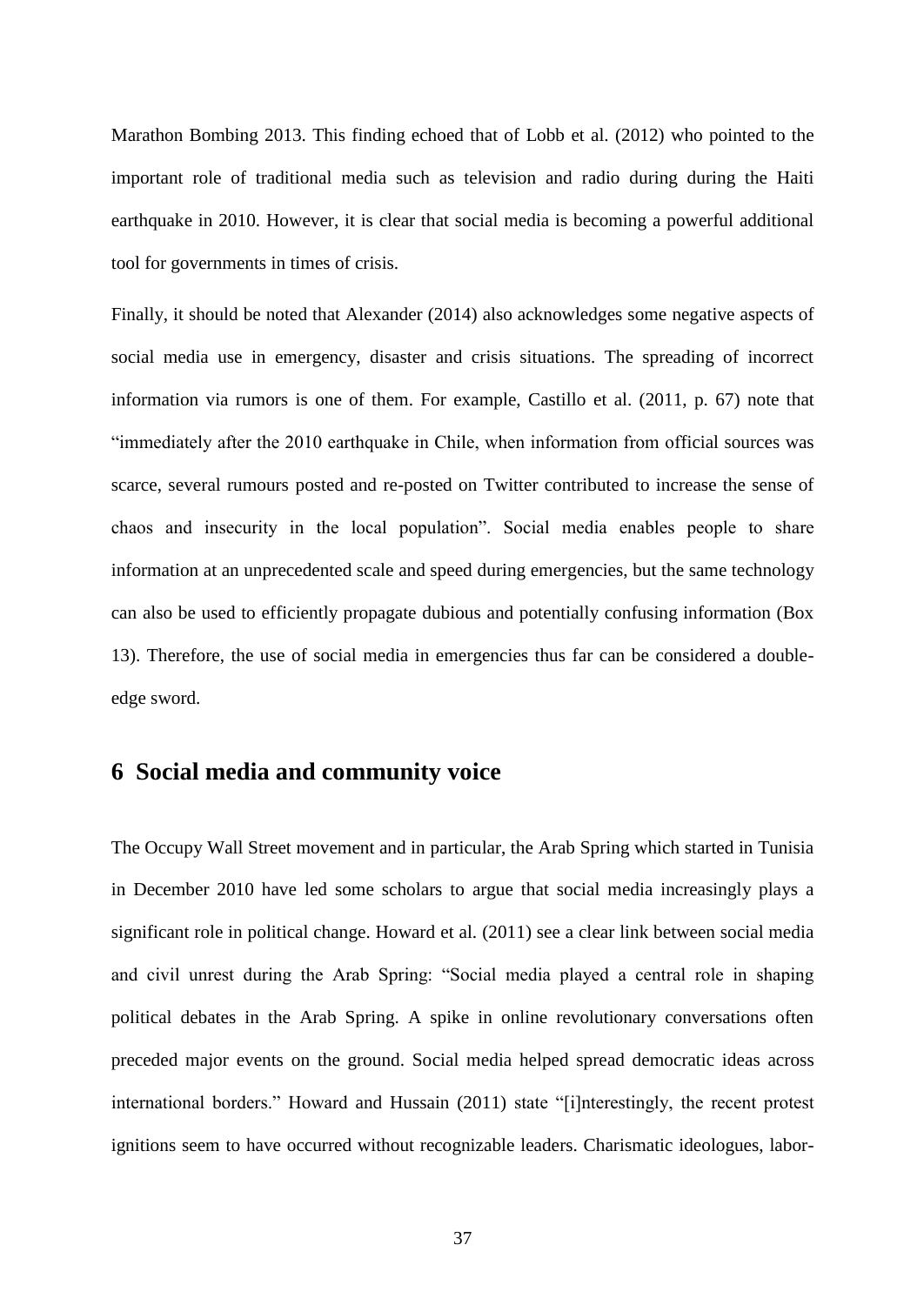union officials, and religious spokespeople have been noticeably absent" (p. 43) and Bennett and Segerberg (2013) make similar arguments about the relatively minor role of traditional social movement organizations in the Occupy Wall Street movement.

On the other hand, Gladwell (2010) has downplayed the role of social media in social unrest in the Arab Spring, stating: "People protested and brought down governments before Facebook was invented. They did it before the Internet came along." Gladwell claims that whereas social media is good for creating and maintaining weak ties, it is less useful for strong ties, which enable people to form hierarchy and leadership that are necessary for social change (especially where protest activities may involve personal risk). Participation in risky protest activity may be an example of a 'complex contagion' which requires social affirmation from multiple sources (Centola and Macy, 2007). In this view, rather than playing a key role in fomenting social unrest, social media is regarded as helping communities to coordinate the activities of their members. Comunello and Anzera (2012) argue in the context of the Arab Spring that "the Internet – and especially social media – does not determine the shift from communities to networks: rather it enables it, and makes the networked structure of society more visible, while empowering networked individuals" (p.465). Thus, Gladwell (2010) and Comunello and Anzera (2012) play down the role of social media in the emergence of social unrest, compared with other authors (e.g. Howard et al., 2011).

Taken all together, whereas some researchers point to a relationship between social media use and social unrest, the relationship is "complex and contingent" (Howard and Parks, 2012). A causal impact of social media on social unrest is hard to establish empirically (this is similar to the point made in Box 10). Further, Nisbet et al. (2012) argue that the impact of social media on civil unrest in a particular country will depend on level of democracy. The recent case of so-called "Umbrella Revolution" in Hong Kong was less spread out than the Arab Spring in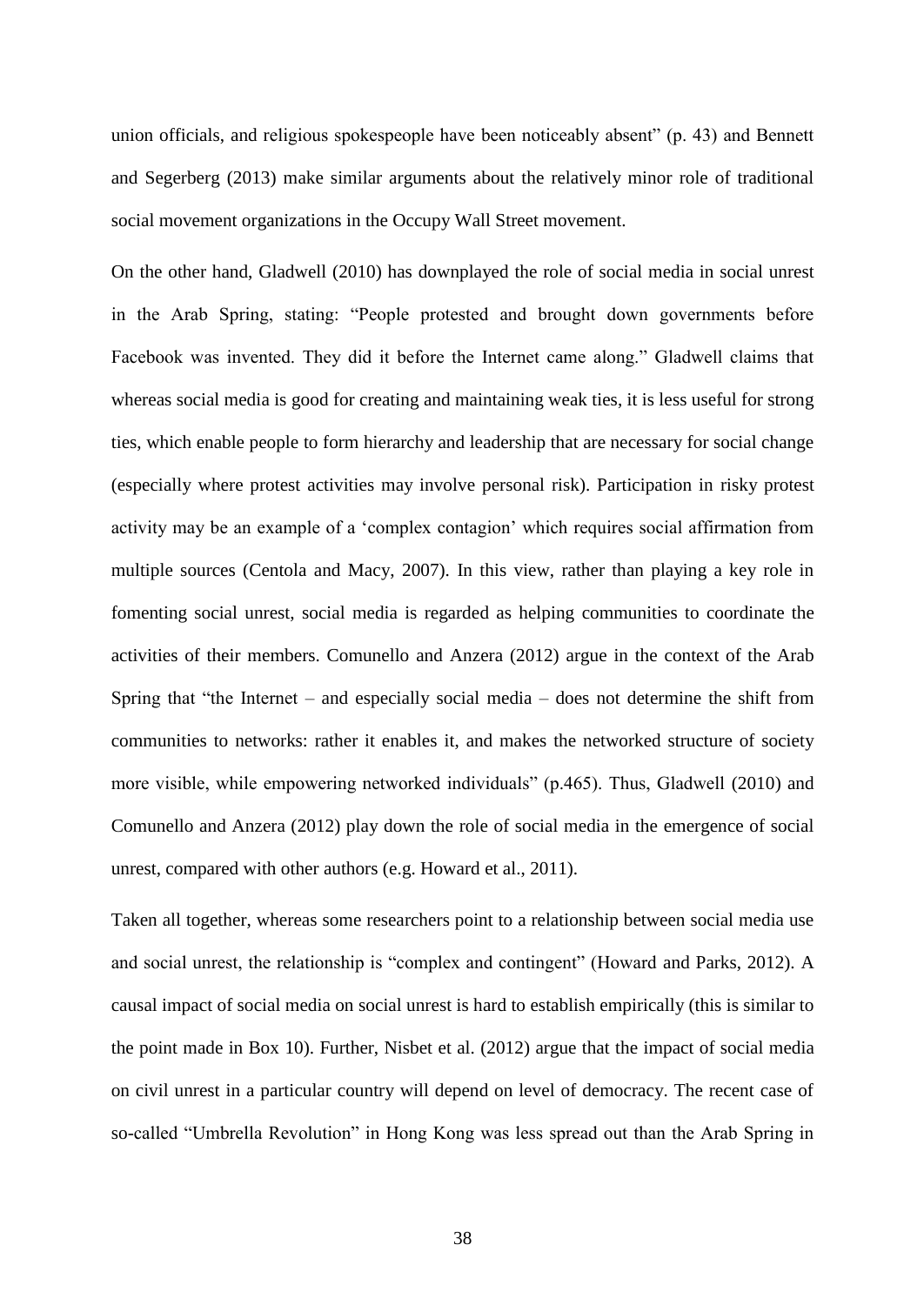terms of scale and impact (despite some instances of sympathetic posts on Sina Weibo, the protests had no widespread impact in mainland China). When it comes to the role of social media in social change, thus, contexts such as level of democracy, network structure (how social media is used by citizens) and censorship or control of social media will have an important role.

Recent research (e.g. Oh et al., 2013; Spiro et al., 2012; Tang and Liu, 2009) has aimed to improve understanding of how rumours are diffused in social media. Oh et al. (2013) showed that the intensity of social crisis influences the quality of information shared on Twitter. Also, other researchers have looked at how misinformation on social media can be countered. Hannak et al. (2014) examined fact-checking conversations in Twitter, finding that as users tweet dubious information, other users reply or retweet with a fact-checking URL (e.g., in the U.S., Snopes.com, PolitiFact.com and FactCheck.org). They found that such fact-checking tweets are more likely to occur between strangers (i.e., neither a pair of users follow each other) than between friends (i.e., a pair of users mutually follow each other). However, there is still a dearth of research investigating misinformation diffused via social media. Further research on collective behavior toward correcting misinformation will be important for understanding the role of social media in social learning in the context of social and economic development.

#### **Box 13: Rumors on social media**

<span id="page-40-0"></span>Another potential means by which social media can impact community voice and social unrest is via the spread (and countering) of misinformation. The accuracy and authoritativeness of information on social media is often questionable, compared with conventional media (e.g. newspaper, television and radio), since anybody who has access to social media can post whatever he or she wants to share. For instance, Papacharrisi and de Fatima Oliveira (2012) found that tweets in Egypt during the Egyptian revolution of 2011 ranged from news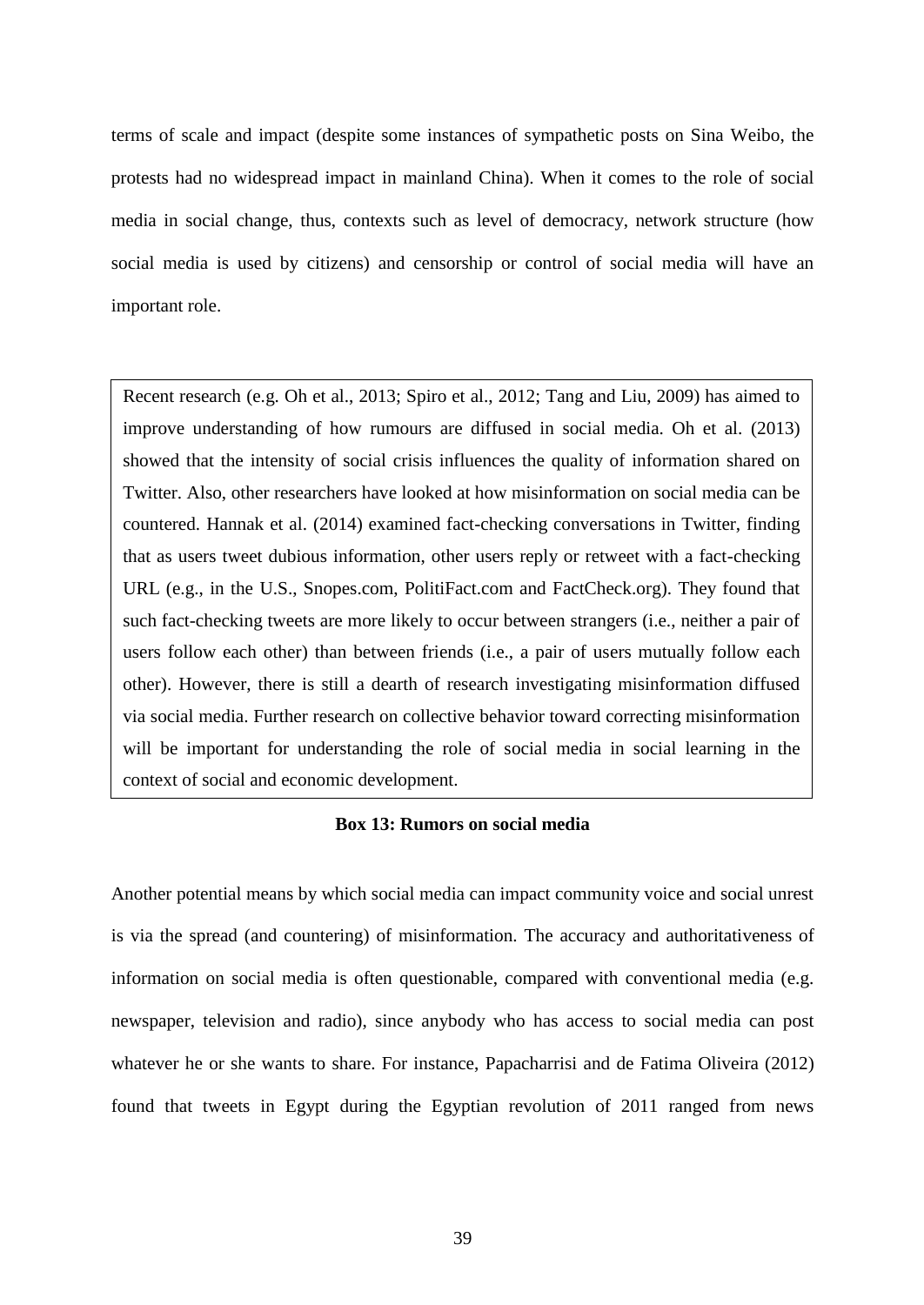headlines to gossip and opinions, and there was limited evidence of verification or factchecking of tweets (p.279).

China's policy of controlling information on the web is enacted via the so-called Great Firewall. Recent studies by King et al. (2013, 2014) investigated the extent of Chinese censorship on social media and found that the Chinese government is much more likely to censor information regarding collective action (e.g. anti-government protests), compared with posts that are critical of the government. For example, posts regarding "protests in inner Mongolia" and "riots in Zengcheng" were significantly more likely to be removed compared with posts highlighting the extent of government corruption such as "Sing Red, Hit Crime Campaign" and "Boxilai meets with Oil Tycoon". The authors concluded that the Chinese government is more afraid of real-world action than critique against it. The research countered the conventional view that the Chinese government constrains expression of citizens by censoring content that is critical of the government, revealing that Chinese censorship is much more flexible than expected (highlighting the importance human-effort in censorship via the so-called "50 cent party" (http://en.wikipedia.org/wiki/50\_Cent\_Party) compared with automated processes, and also

## <span id="page-41-0"></span>Box 14: Chinese censorship of social media

Censorship and internet filtering have a major impact on the availability and use of social media, and have been used by governments in an attempt to control information flow among citizens during periods of social unrest. For instance, during the Arab Spring the Egyptian government effectively "turned off" the internet in the country, in an attempt to stop the sharing of information regarding anti-government protests. Government attempts to control internet traffic to prevent social unrest is clearly controversial and may even be counterproductive. Casilli and Tubaro (2011) use agent-based modelling to suggest that the decision to regulate or restrict social media in situations of civil unrest counter-intuitively results in higher levels of violence. They contend that a 'complete absence of censorship ... not only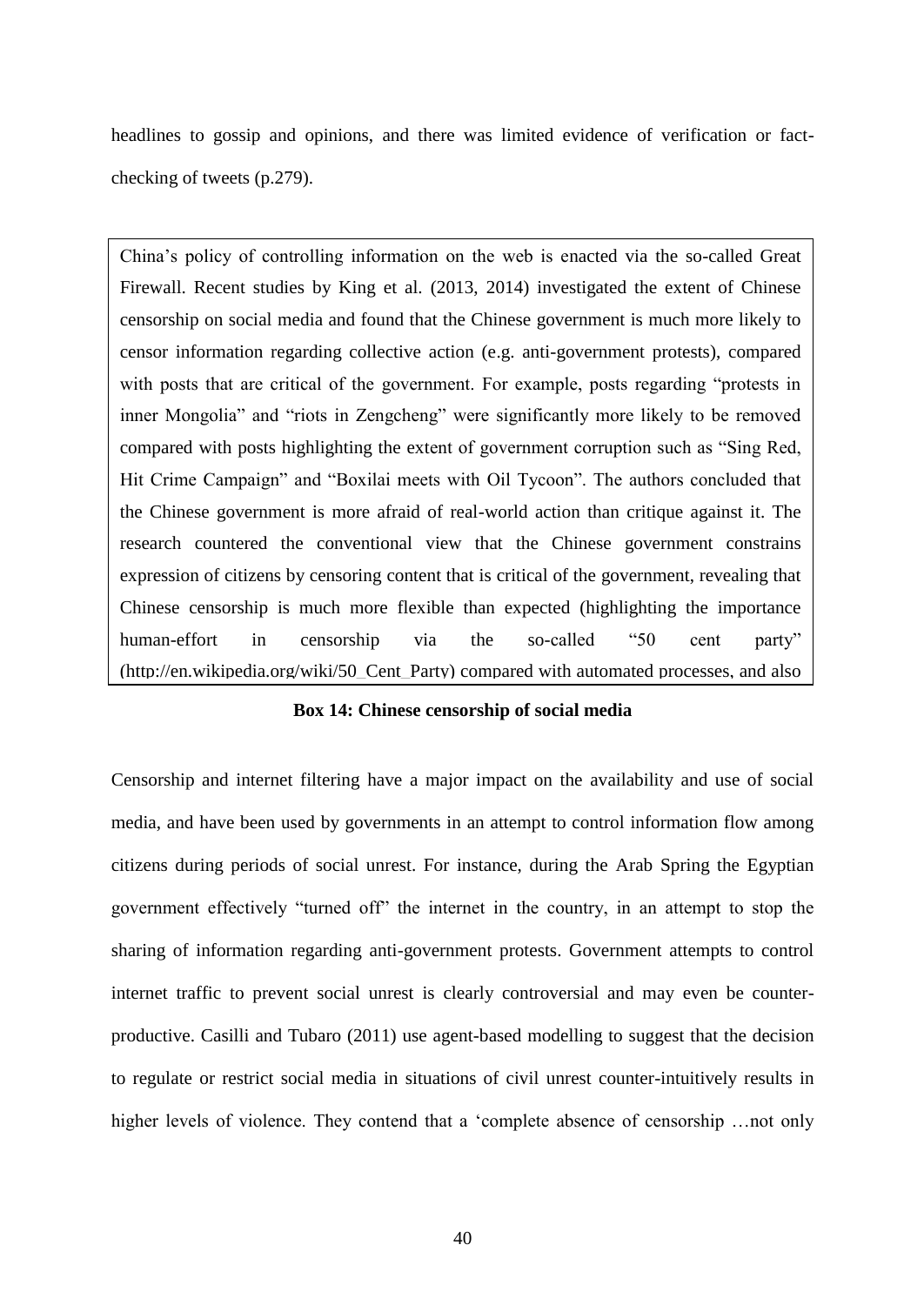corresponds to lower levels of violence over time, but allows for significant periods of social peace after each outburst' (p. 2).

## <span id="page-42-0"></span>**7 Conclusion**

This paper has presented an assessment of the impact of social media on social and economic development, using an analytical framework that draws on the social networks and social learning literature.

It is difficult to provide a conclusive assessment of how social media will impact on development at the global level. The web and social media are relatively recent inventions and research into their impact in developed countries (let alone developing countries) is still ongoing and in some situations, contested. Further, it is not clear that social media research in developed countries can be generalized to developing country settings because of countryspecific mediating factors (e.g. overall level of development, government policy, culture).

Despite these challenges, we can offer the following tentative conclusions regarding social media and development.

Because of its focus on weak tie formation, microblogs such as Twitter may play more of a role in political aspirational change (such as what occurred during the Arab Spring), compared with technology adoption or economic aspirational change. Research on social interactions in the context of technology adoption and economic aspirational change suggests that strong ties (connections with people who you trust, identify with and are likely to be similar to) are more important, and for that reason, social network sites such as Facebook may be able to play a role in economic development.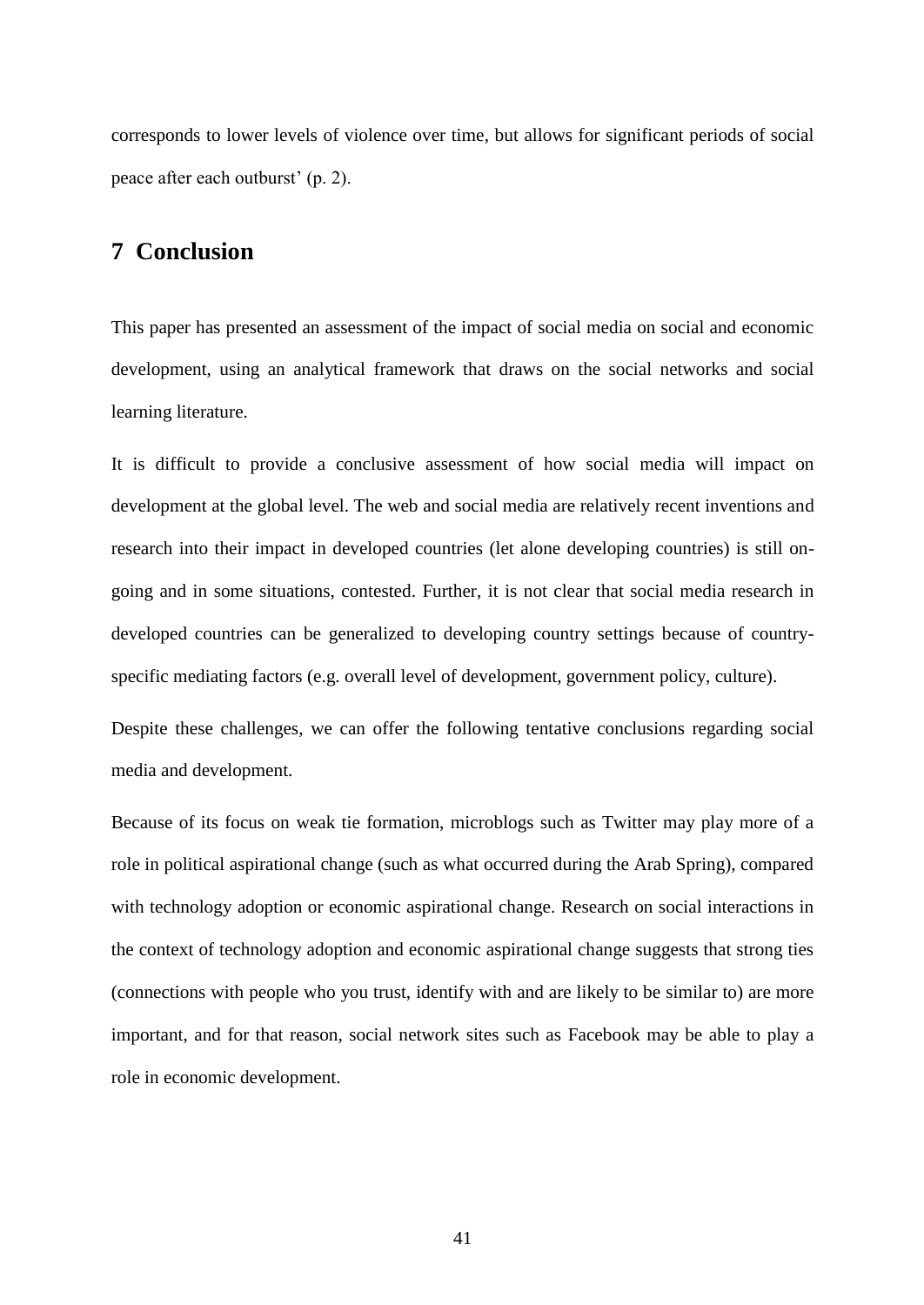Evidence on Facebook use by middle-class women in Jakarta (Utomo, 2015) does point to the potential role of Facebook in fostering entrepreneurial activities however one needs to be aware that Facebook may only impact on the economic outcomes of specific groups in society and cultural factors may also be important, and hence generalizing these findings to other (poorer) parts of society and across countries is difficult.

It may be that social media "in the wild" such as Facebook is less likely to have a role in fostering economic development amongst the poorest communities (ignoring, for the moment, infrastructure and education issues) compared with a more controlled social media intervention. For example, it might be that purpose-built social network sites can be set up by government agencies or multilateral agencies as part of program delivery. Such social media sites could be used as a way of introducing innovations (e.g. new farming techniques or products) and connecting program participants with team leaders as a means of opening the 'aspirational window'. Social media could provide a means of more effectively managing development programs which aim to foster technology adoption and economic aspirational change, drawing on new advances in network science and benefiting from the affordances and convenience of social media.

Finally, country specifics such as the role of government (e.g. how government uses social media, policy towards censorship), the overall level of development (infrastructure, education and hence digital literacy) and culture will influence how social media can impact on social and economic development.

## <span id="page-43-0"></span>**Acknowledgements**

We would like to thank Sarah Logan and Ariane Utomo for helpful comments on an earlier draft.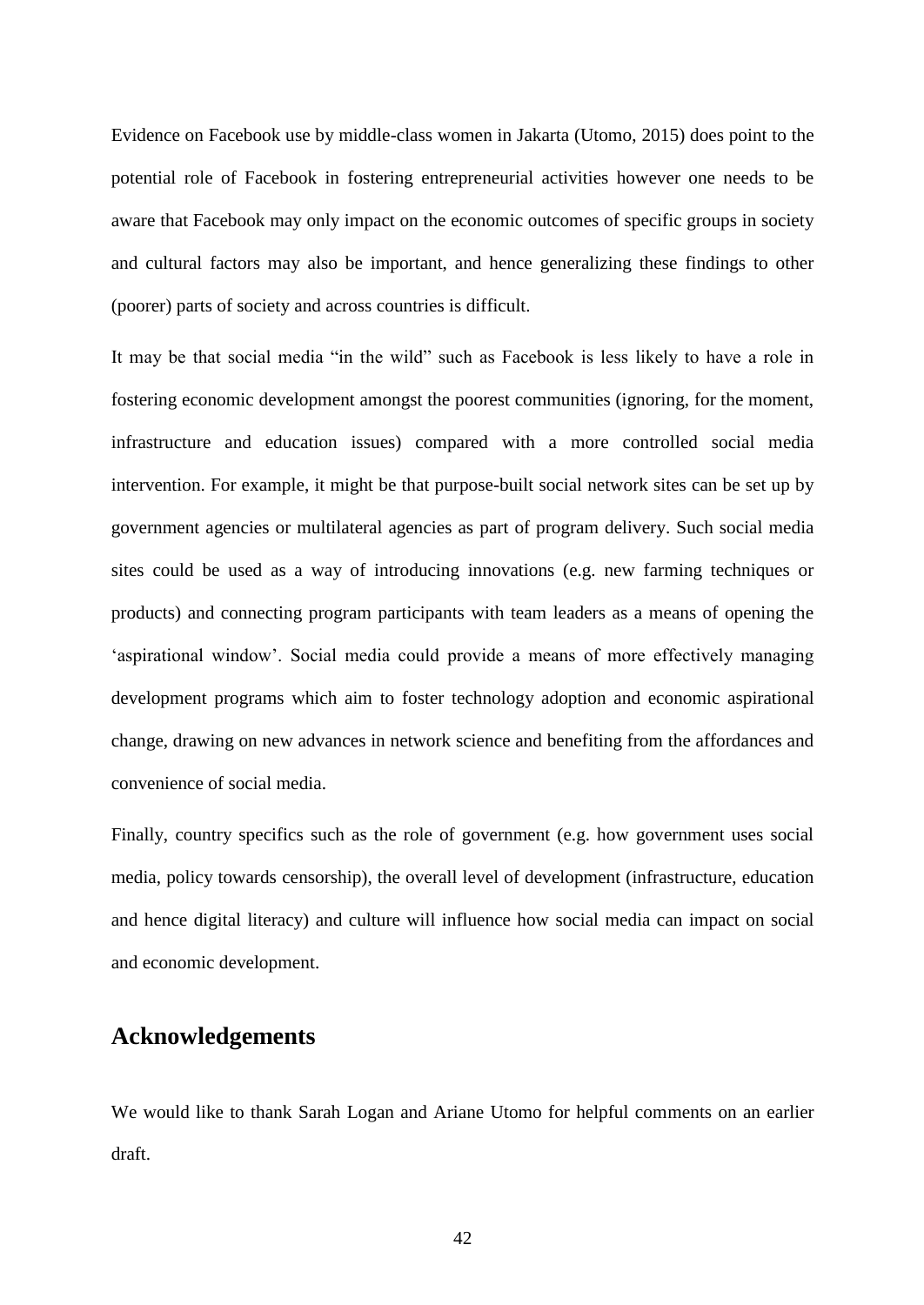## <span id="page-44-0"></span>**Appendix A Social networks and social network analysis**

In this appendix we provide a brief introduction to social networks and social network analysis.<sup>12</sup> A network is a set of nodes (vertices or entities) and a set of ties (edges or links) indicating connections or relations between the nodes. In a social network, the network nodes are typically people (however social network analysis is also used to study the behaviour of organizations and groups) and the network ties are relations between people. There are two types of attributes of nodes: graph-theoretic attributes are derived from the network (e.g. number of connections, or "degree"), while non-graph-theoretic attributes are intrinsic to the node (e.g. gender, race, age). Node attributes can be represented in network maps (sociograms) by the color, shape or size of the node. For example, gender might be represented by node color (red for males, blue for females) and node size might be proportional to degree.

Edges in a network can represent different connections (e.g. collaboration, friendship, citations), and there are two major types of edges. Directed edges have a clear origin and destination (e.g. person A nominates person B as an expert in a particular field, Twitter user A follows user B) and directed edges do not need to be reciprocated. Directed edges are represented in sociograms as a line with an arrowhead indicating the direction of the tie. Undirected edges indicate a mutual relationship with no origin or destination (e.g. person A is married to person B, person A is a Facebook friend of person B) and by definition, undirected edges do not exist unless they are reciprocated. Edges can also have weights. An unweighted edge is where the edge either exists or not (e.g. a Facebook friendship either exists or does not), while a weighted edge has a value attached to it that indicates the strength of the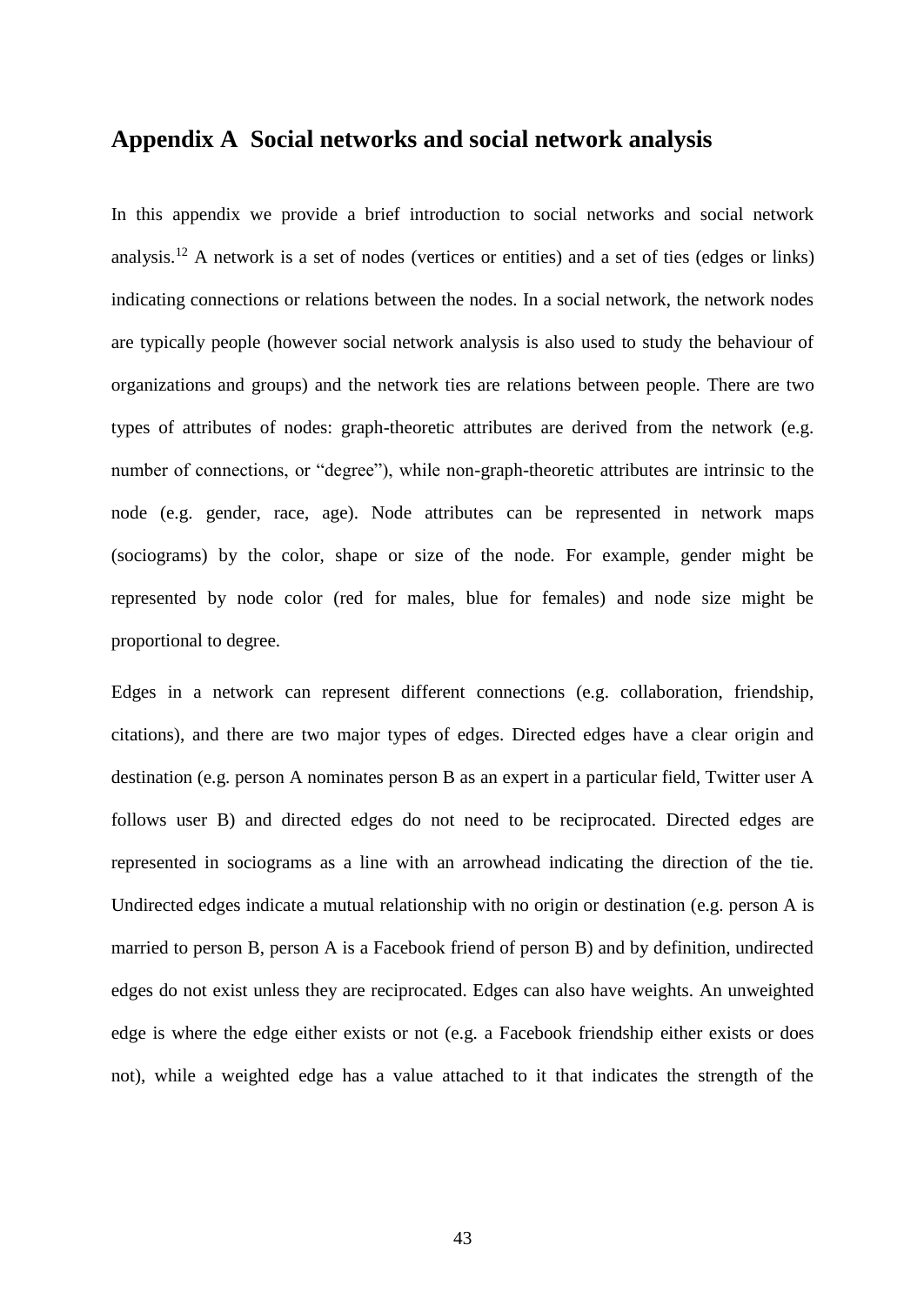relationship e.g. in a Twitter network an edge that indicates person A follows person B could be weighted by the number of times person A retweeted person B.

There are several types of social networks (see Figure 4). An egocentric network (also known as an egonet, or personal network) consists of a focal node/person ("ego") and the people he or she is connected to ("alters"). A 1.0 degree egonet does not show connections between alters, while a 1.5 degree egonet does show these connections. A 2.0 degree egonet also includes people who are two degrees of separation from ego i.e. friends of the alters who are not also friends of the ego ("friends of friends"). A complete network consists of a set of nodes where all existing ties between the nodes are indicated.



#### **Figure 4: Egocentric networks**

<span id="page-45-0"></span>The type of network can also be distinguished on the basis of mode. A unimodal network contains only one type of node or vertex, while a multimodal network contains more than one type of node. A bimodal network contains exactly two types of vertices, and an example of a bimodal network is an affiliation network consisting of people and the wiki articles they have

 $12$  For more on social network methods see Wasserman and Faust (2004) and Hanneman and Riddle (2005), and Hansen et al. (2010) provide a useful introduction to social network analysis in the context of social media.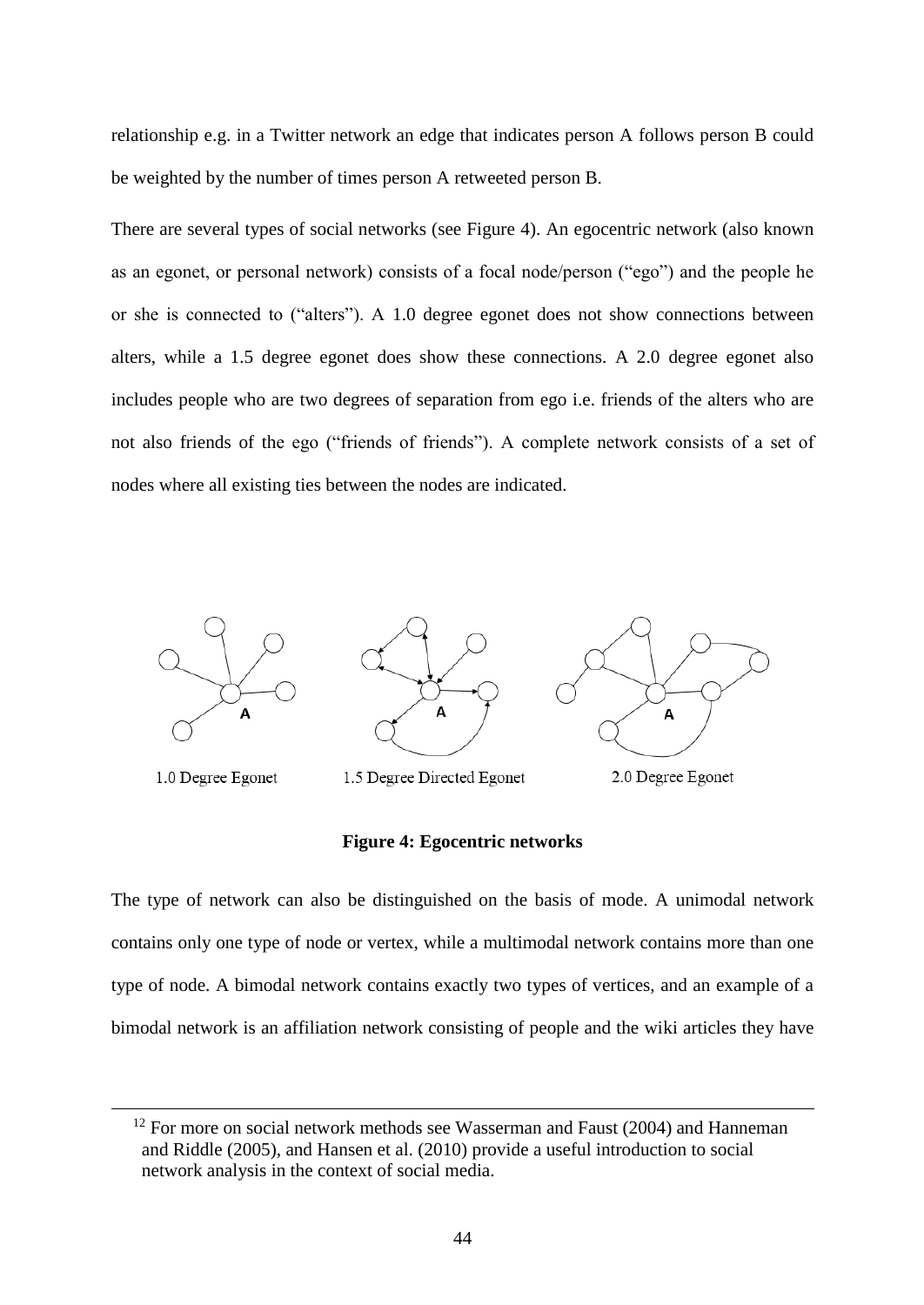edited. Bimodal affiliation networks can be transformed into two separate unimodal networks, for example, wiki editor-to-wiki editor and article-to-article.

Most social networks are multiplex, that is, actors share more than one type of tie. For example, two people working in a firm may have a tie that describes their working relationship (e.g. person A works on the same team as person B) but they might also be friends outside of work and hence have another type of tie that represents their affective friendship. There are also examples of multiplex online networks. For example, there are three types of ties that could exist between two Twitter users: A *follows* B, A *mentions* B (authors a tweet which starts with B's Twitter username), and A *replies to* B (authors a tweet containing B's username, but not at the start of the tweet). Often multiplex ties are reduced to a simplex tie e.g. a tie is deemed to exist if any of the multiplex ties exists.

Social network researchers have developed a wide range of network metrics that are used to quantitatively describe a given social network and the actors within the network. Some basic node-level metrics which describe the centrality of actors are (see Figure 5):

- *Indegree* and *outdegree* are the number of inbound to and outbound ties from, respectively, a node in a directed network. In an undirected network, the *degree* of a node is the number of ties that node is a part of.
- *Betweenness centrality* indicates the extent to which a node plays a "brokering" or "bridging" role in a network and is calculated by summing up the proportion of all the shortest pathways between the other actors in the network that pass through the node.
- *Closeness centrality* indicates the extent to which a node has short paths to all other nodes in the graph, and hence measures the extent to which the node is in the "middle" of a network.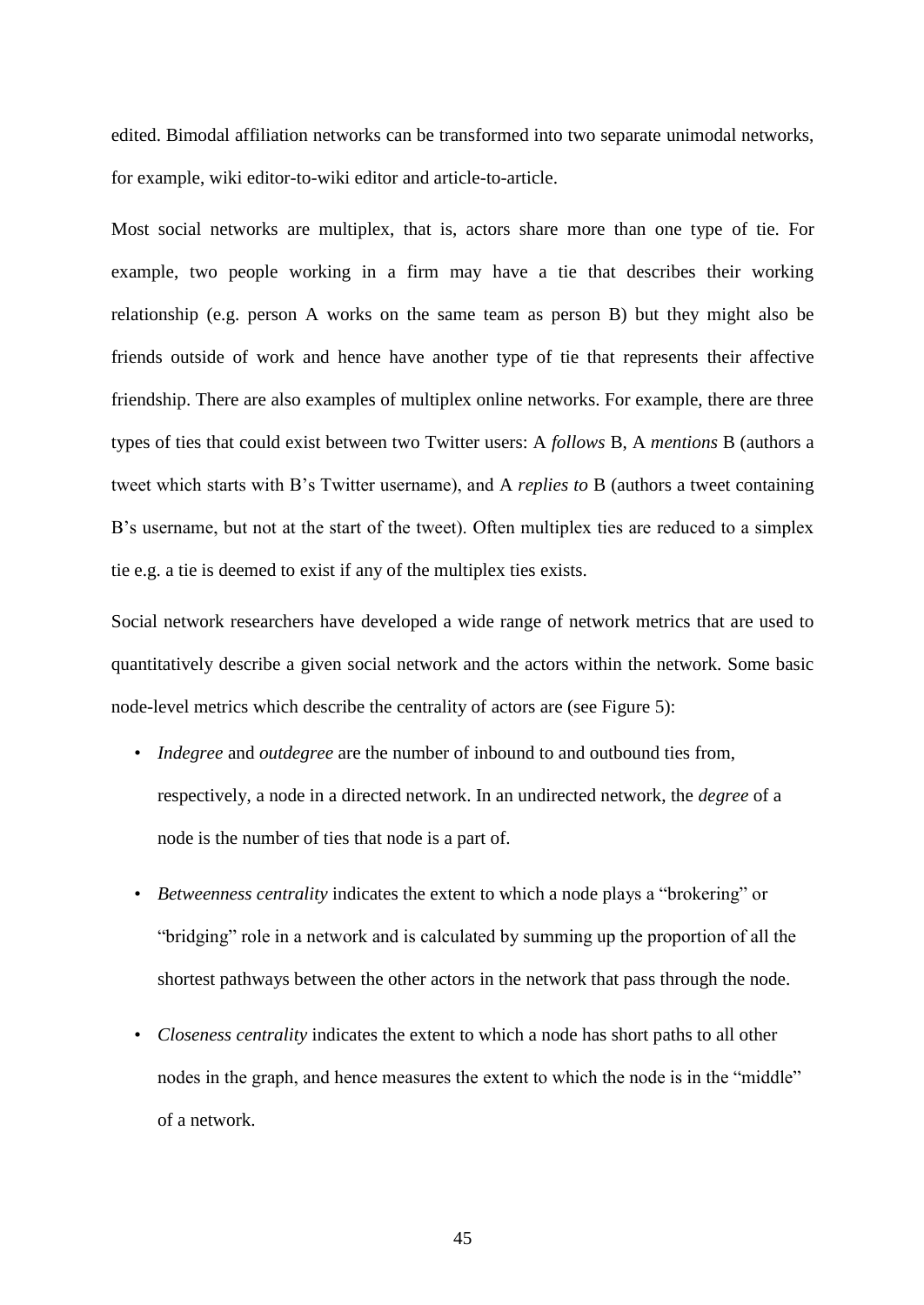

#### <span id="page-47-0"></span>**Figure 5: Network centrality - node A is most central, based on the different measures**

Some basic network-level metrics are:

- *Network size* is the number of nodes in the network.
- *Network density* is the number of network ties as proportion of the maximum possible number of network ties.
- *Network inclusiveness* is the number of non-isolates as a proportion of the network size.
- *Centralisation* is a network-level property that is calculated for a given node-level property and it broadly measures the distribution of importance, power or prominence among actors in a given network i.e. the extent to which the network "revolves around" a single node or small number of nodes.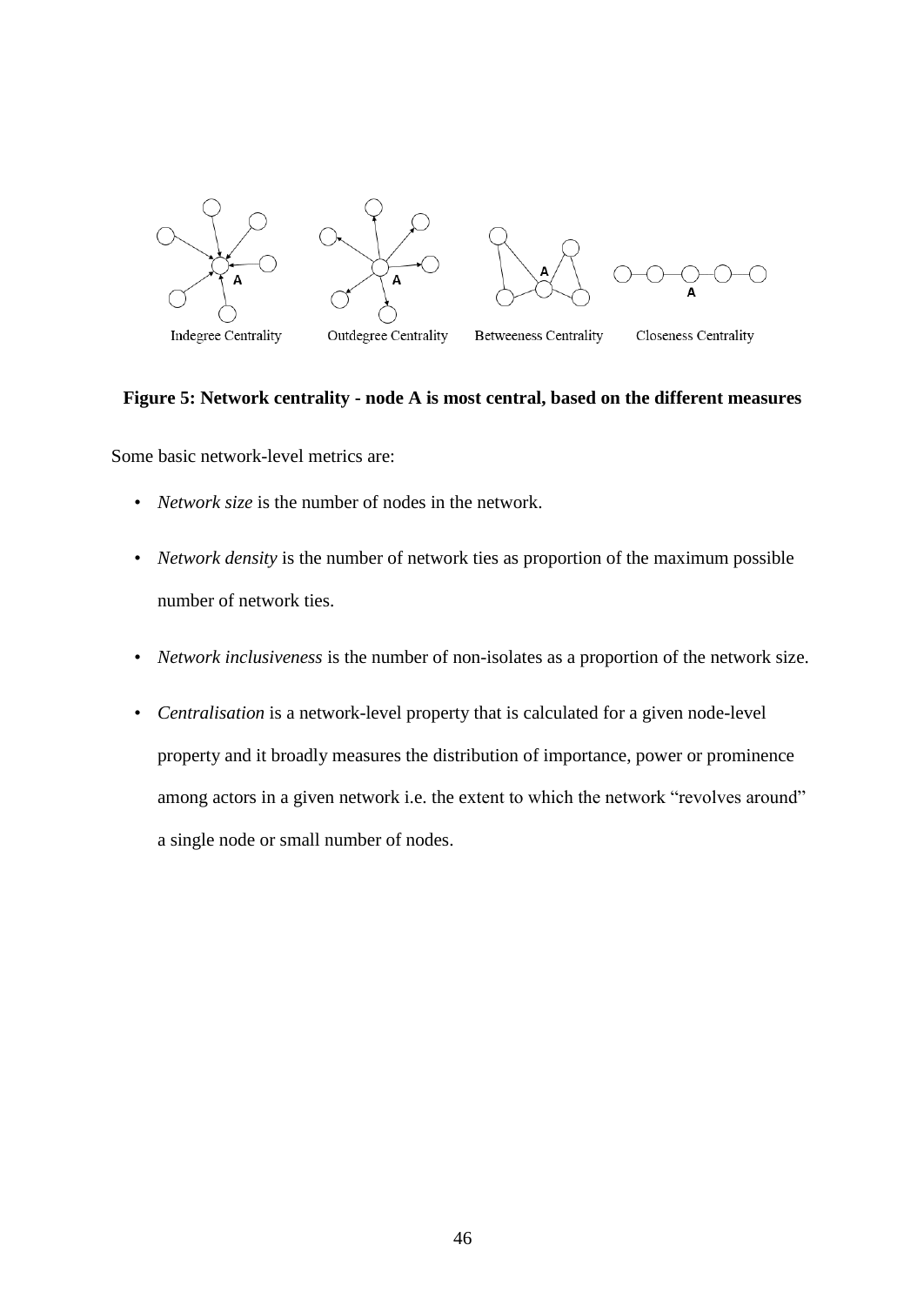## <span id="page-48-0"></span>**References**

Acemoglu, D. and Ozdaglar, A. (2009). Social learning in networks. Lectures 22&23 in MIT Networks course (course Number 14.15J / 6.207J). Available at: http://ocw.mit.edu/courses/economics/14-15j-networks-fall-2009/lecture-notes/MIT14\_15JF09\_lec22\_23.pdf (retrieved July 2015).

Ackland, R. and Zhu, J. (2015). Social network analysis. In Halfpenny, P. and Procter, R., editors, *Digital Research Methods*. SAGE.

Aguinis, H. and Lawal, S. O. (2013). elancing: A review and research agenda for bridging the science-practice gap. *Human Resource Management Review*, 23(1):6–17. Emerging Issues in Theory and Research on Electronic Human Resource Management (eHRM).

Ailon, G. (2008). Mirror, mirror on the wall: Culture's consequences in a value test of its own design. Academy of Management Review, 33(4):885–904.

Aldrich, D. P. (2012). *Building resilience: Social capital in post-disaster recovery.* University of Chicago Press, Chicago, IL.

Alexander, D. (2014). Social media in disaster risk reduction and crisis management. *Science and Engineering Ethics*, 20(3):717–733.

Appadurai, A. (2004). The capacity to aspire: Culture and the terms of recognition. In Rao, V. and Walton, M., editors, *Culture and public action*. Stanford University Press, Palo Alto, CA.

Aral, S. and Walker, D. (2014). Tie strength, embeddedness, and social influence: A large-scale networked experiment. *Management Science*, 60(6):1352–1370.

Banerjee, A. V. (1992). A simple model of herd behavior. *The Quarterly Journal of Economics*, 107(3):797–817.

Beer, D. (2008). Social network(ing) sites...revisiting the story so far: A response to danah boyd & nicole ellison. *Journal of Computer-Mediated Communication*, 13:516Â-529.

Bennett, L. and Segerberg, A. (2013). *The Logic of Connective Action, Digital Media and the Personalization of Contentious Politics*. Cambridge University Press, Cambridge, UK.

Bikhchandani, S., Hirshleifer, D., and Welch, I. (1992). A theory of fads, fashion, custom, and cultural change as informational cascades. *Journal of Political Economy*, 100(5):992–1026.

Boyd, D. and Ellison, N. (2008). Social network sites: Definition, history, and scholarship. *Journal of Computer-Mediated Communication*, 13:210–230.

Bruns, A. (2008). *Blogs, Wikipedia, Second Life, and Beyond: From Production to Produsage*. Peter Lang, New York.

Burt, R. (1992). *Structural Holes: The Social Structure of Competition*. Harvard University Press, Cambridge, Mass.

Casilli, A. A. and Tubaro, P. (2011). Why net censorship in times of political unrest results in more violent uprisings: A social simulation experiment on the UK riots. Working paper. Available at: <http://ssrn.com/abstract=1909467>.

Castells, M. (1996). *The rise of the network society. The information age: Economy, society and culture Vol. I*. Blackwell, London.

Castillo, C., Mendoza, M., and Poblete, B. (2011). Information credibility on twitter. In *Proceedings of the 20th International Conference on World Wide Web*, WWW '11, pages 675–684, New York, NY, USA. ACM.

Centola, D. and Macy, M. W. (2007). Complex contagions and the weakness of long ties. *American Journal of Sociology*, 113(3):702–734.

Comunello, F. and Anzera, G. (2012). Will the revolution be tweeted? a conceptual framework for understanding the social media and the arab spring. *Islam and Christian-Muslim Relations*, 23(4):453–470.

DeGroot, M. H. (1974). Reaching a consensus. *Journal of the American Statistical Association*, 69(345):118–21.

Duflo, E., Kremer, M., and Robinson, J. (2009). Why don't farmers use fertilizer: Evidence from field experiments in western kenya. Massachusetts Institute of Technology. Cambridge, mimeo.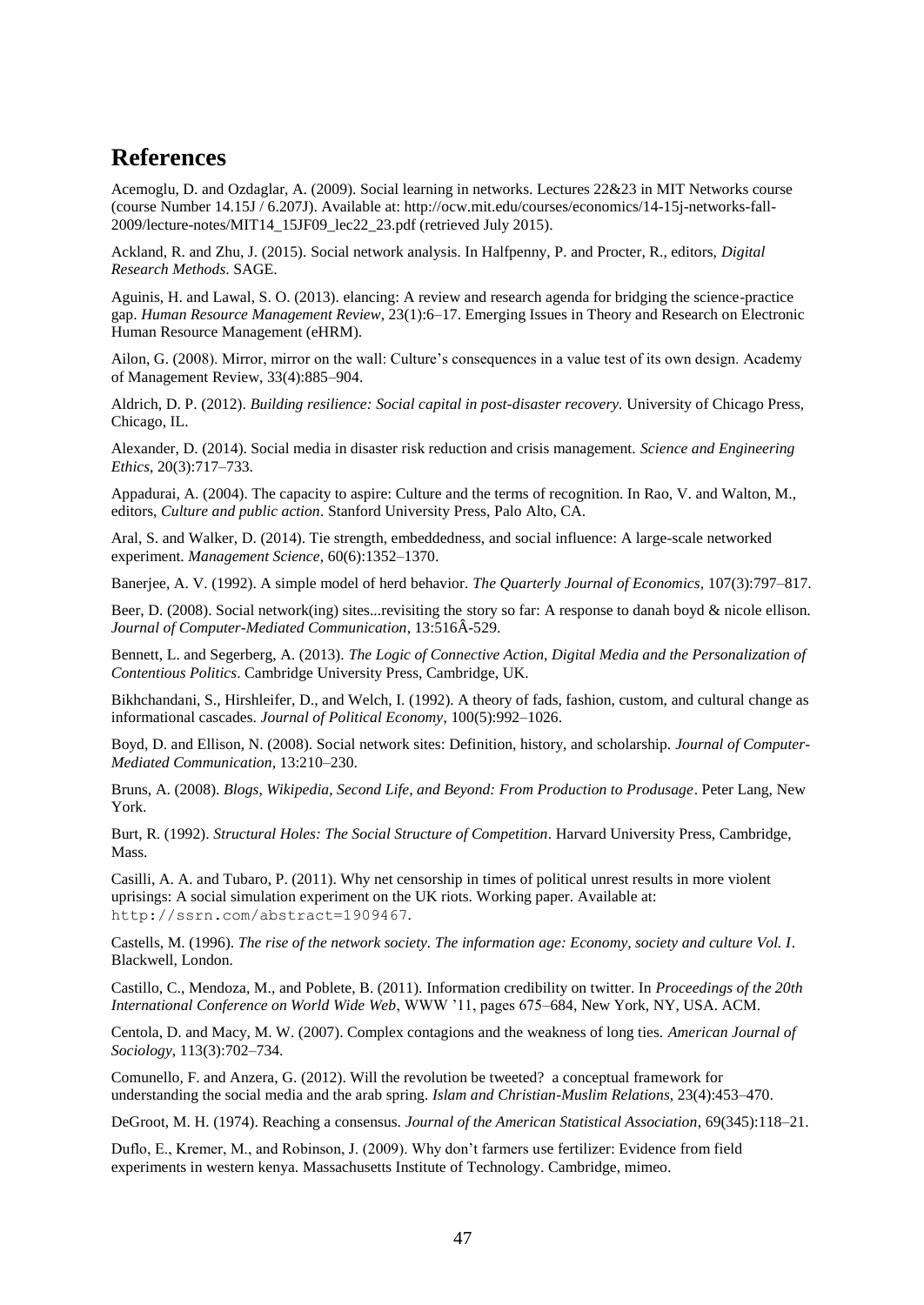Dutton, W. H. (2005). The internet and social transformation: reconfiguring access. In Dutton, W. H., Kahin, B., O'Callaghan, R., and Wyckoff, A. W., editors, *Transforming enterprise: The economic and social implications of information technology*, pages 375–397. MIT Press, Cambridge, MA.

Etling, B. (2014). Russia, Ukraine, and the West: Social media sentiment in the euromaidan protests. *Berkman Center Research Publication*, 13.

Fischer, C. S. (1997). Technology and community: Historical complexities. *Sociological Inquiry*, 67(1):113–118.

Fischer, C. S. (2009). The 2004 GSS finding of shrunken social networks: An artifact? *American Sociological Review*, 74(4):657–669.

Fischer, E. and Reuber, A. R. (2011). Social interaction via new social media: (how) can interactions on Twitter affect effectual thinking and behavior? *Journal of Business Venturing*, 26(1):1–18.

Gao, Q., Abel, F., Houben, G., and Yu, Y. (2012). Information propagation cultures on Sina Weibo and Twitter. In *WebSci 2012, Proceedings of Web Science 2012*, pages 157 – 162. ACM.

Garcia-Gavilanes, R., Quercia, D., and Jaimes, A. (2013). Cultural dimensions in Twitter: Time, individualism and power. In *Proceedings of Seventh International AAAI Conference on Weblogs and Social Media*.

Gibson, J. L. (2001). Social networks, civil society, and the prospects for consolidating Russia's democratic transition. *American Journal of Political Science*, 45(1):51–68.

Gladwell, M. (2010). Small change: Why the revolution will not be tweeted. *The New Yorker*, pages 42–49.

Golub, B. and Jackson, M. O. (2010). Naive learning in social networks and the wisdom of crowds. *American Economic Journal: Microeconomics*, 2(1):pp. 112–149.

Granovetter, M. (1973). The strength of weak ties. *American Journal of Sociology*, 78(6):1360–80.

Habermas, J. (1981). *The theory of communicative action: Reason and the rationalization of society*. Beacon Press, Boston, Massachusetts.

Habermas, J. (1989). *The Structural Transformation of the Public Sphere: An Inquiry into a Category of Bourgeois Society*. The MIT Press, Cambridge, Massachusetts. English translation (by Thomas Burger) of 1962 book.

Hannak, A., Margolin, D., Keegan, B., and Weber, I. (2014). Get back! You don't know me like that: The social mediation of fact checking interventions in twitter conversations. In *International AAAI Conference on Weblogs and Social Media*.

Hanneman, R. A. and Riddle, M. (2005). *Introduction to social network methods*. University of California Riverside, Published in digital form at http://faculty.ucr.edu/~hanneman/.

Hansen, D. L., Shneiderman, B., and Smith, M. A. (2010). *Analyzing Social Media Networks with NodeXL: Insights from a connected world*. Morgan-Kaufmann, Burlington, MA.

Henry, A. D. (2010). The network structure of climate change adaptation: Viewing networks as opportunities and barriers to successful learning. In Stern, P. C. and Kasperson, R. E., editors, *Facilitating Climate Change Responses: A Report of Two Workshops on Knowledge from the Social and Behavioral Sciences*, pages 115–118. The National Academies Press, Washington, D.C.

Hofstede, G. (1980). *Culture's consequences: International differences in work-related values*. Sage Publications, Inc.

Hood, C. (1983). *The Tools of Government*. Macmillan, London.

Hood, C. and Margetts, H. (2007). *The Tools of Government in the Digital Age*. Macmillan, London.

Howard, P. N., Duffy, A., Freelon, D., Hussain, M., Mari, W., and Mazaid, M. (2011). Opening closed regimes: What was the role of social media during the Arab Spring? Available at http://ssrn.com/abstract=2595096.

Howard, P. N. and Hussain, M. M. (2011). The role of digital media. *Journal of Democracy*, 22(3):35–48.

Howard, P. N. and Parks, M. R. (2012). Social media and political change: Capacity, constraint, and consequence. *Journal of Communication*, 62(2):359–362.

Kamel Boulos, M., Resch, B., Crowley, D., Breslin, J., Sohn, G., Burtner, R., Pike, W., Jezierski, E., and Chuang, K.-Y. (2011). Crowdsourcing, citizen sensing and sensor web technologies for public and environmental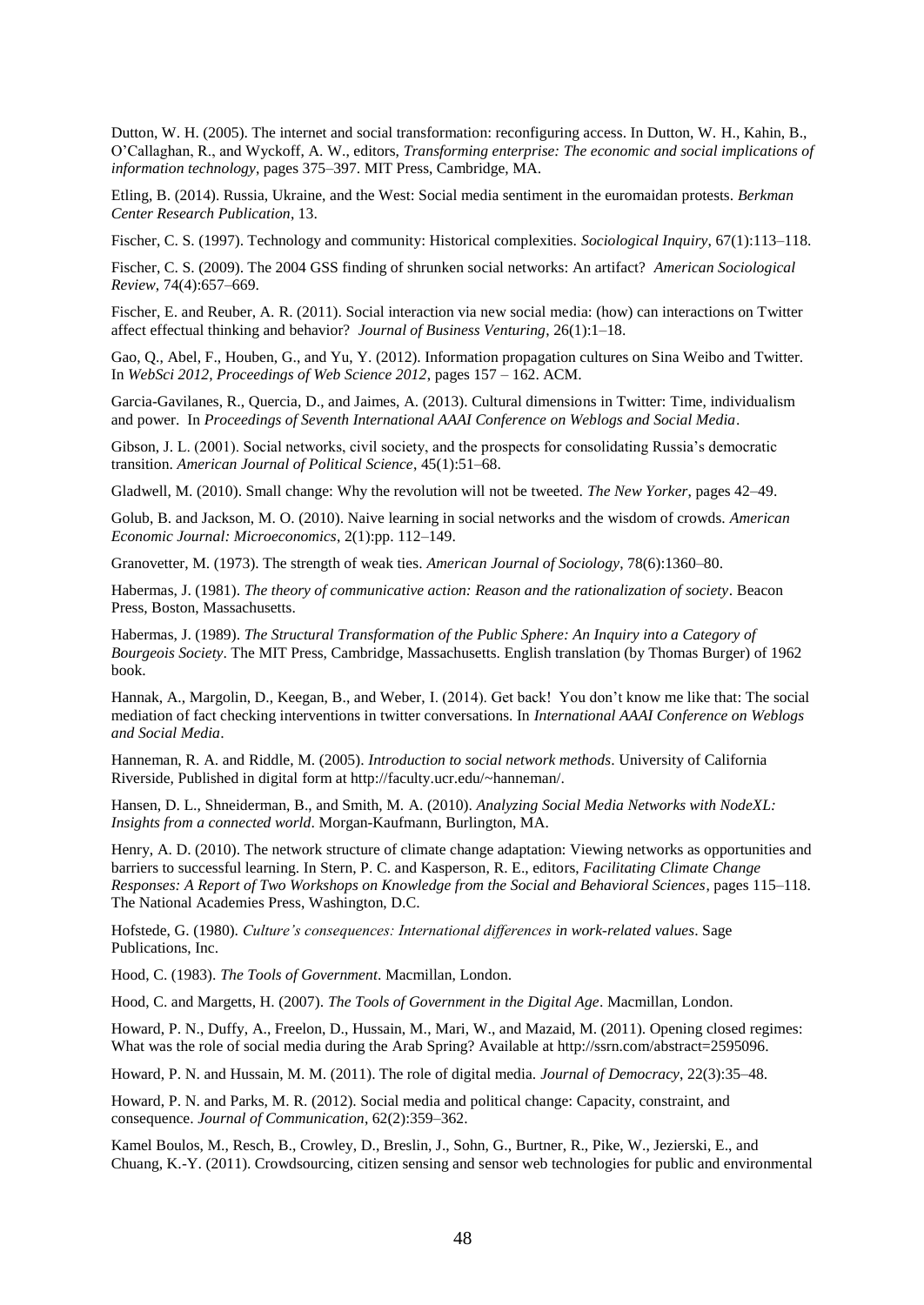health surveillance and crisis management: trends, OGC standards and application examples. *International Journal of Health Geographics*, 10(1):67.

Kietzmann, J. H., Hermkens, K., McCarthy, I. P., and Silvestre, B. S. (2011). Social media? get serious! understanding the functional building blocks of social media. *Business Horizons*, 54(3):241–251.

King, G., Pan, J., and Roberts, M. E. (2013). How censorship in china allows government criticism but silences collective expression. *American Political Science Review*, 107:1–18.

King, G., Pan, J., and Roberts, M. E. (2014). Reverse-engineering censorship in china: Randomized experimentation and participant observation. *Science*, 345:1–10.

Kohut, A., Wike, R., Bell, J., Horowitz, J. M., Simmons, K., Stokes, B., Poushter, J., Barker, C., and Gross, E. M. (2012). Social networking popular across the globe. *Pew Research Center's Global Attitudes Project*.

Kremer, M. and Miguel, E. (2007). The illusion of sustainability. *The Quarterly Journal of Economics*, 122(3):1007–1065.

Lazer, D., Kennedy, R., King, G., and Vespignani, A. (2014). The parable of Google flu: Traps in big data analysis. *Science*, 343(6176):1203–1205.

Lazer, D., Kennedy, R., and Margolin, D. (2013). Communication in the aftermath of the Boston marathon bombing. *Computer and Information Science Faculty Publications*, Paper 18.

Lin, N. (1999). Building a network theory of social capital. *Connections*, 22(1):28–51.

Lin, N. (2001). *Social Capital: A Theory of Social Structure and Action*. Cambridge University Press, Cambridge.

Lobb, A., Mock, N., and Hutchinson, P. L. (2012). Traditional and social media coverage and charitable giving following the 2010 earthquake in Haiti*. Prehospital and Disaster Medicine*, 27:319–324.

Macours, K. and Vakis, R. (2009). Changing households' investments and aspirations through social interactions: Evidence from a randomized transfer program. World Bank Policy Research Working Paper 5137.

Manski, C. F. (1993). Identification of endogenous social effects: The reflection problem. *Review of Economic Studies*, 60:531–542.

Mayoux, L. (2001). Tackling the down side: Social capital, women's empowerment and micro-finance in cameroon. *Development and Change*, 32(3):435–464.

McPherson, M., Smith-Lovin, M., and Brashears, M. (2006). Social isolation in America. *American Sociological Review*, 71(3):353–375.

McPherson, M., Smith-Lovin, M., and Brashears, M. (2009). Models and marginals. *American Sociological Review*, 74(4):670–681.

McPherson, M., Smith-Lovin, M., and Cook, J. M. (2001). Birds of a feather: Homophily in social networks. *Annual Review of Sociology*, 27:415–444.

Nisbet, E. C., Stoycheff, E., and Pearce, K. E. (2012). Internet use and democratic demands: A multinational, multilevel model of internet use and citizen attitudes about democracy. *Journal of Communication*, 62(2):249– 265.

Nwabueze, C., Nwabueze, C., and Egbra, O. (2013). New communication technologies and microfinance banking in nigeria: Critical role of the social media. *New Media and Mass Communication*, 15:12–17.

Ofcom (2013). *International Communications Market Report 2013*. Ofcom, London.

Oh, O., Agrawal, M., and Rao, H. R. (2013). Community intelligence and social media services: a rumor theoretic analysis of tweets during social crises. *MIS Quarterly*, 37(2):407–426.

Papacharissi, Z. and Oliveira, M. (2012). Affective news and networked publics: The rhythms of news storytelling on #egypt. *Journal of Communication*, 62(2):266–282.

Poblete, B., Garcia, R., Mendoza, M., and Jaimes, A. (2011). Do all birds tweet the same?: Characterizing Twitter around the world. In *Proceedings of the 20th ACM International Conference on Information and Knowledge Management*, CIKM '11, pages 1025–1030, New York, NY, USA. ACM.

Putnam, R. (1993). *Making Democracy Work: Civic Traditions in Modern Italy*. Princeton University Press,